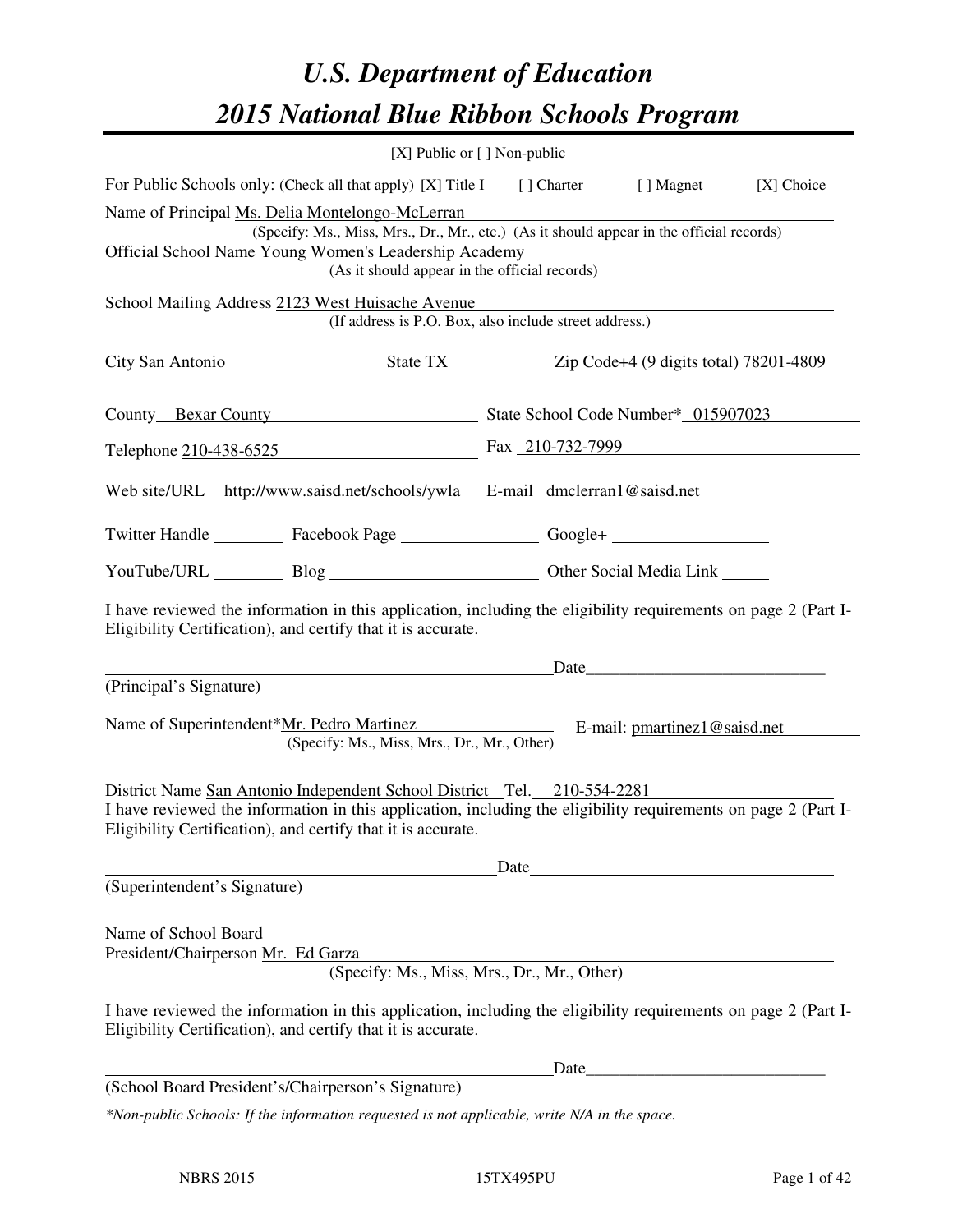#### **Include this page in the school's application as page 2.**

The signatures on the first page of this application (cover page) certify that each of the statements below, concerning the school's eligibility and compliance with U.S. Department of Education and National Blue Ribbon Schools requirements, are true and correct.

- 1. The school configuration includes one or more of grades K-12. (Schools on the same campus with one principal, even a K-12 school, must apply as an entire school.)
- 2. The school has made its Annual Measurable Objectives (AMOs) or Adequate Yearly Progress (AYP) each year for the past two years and has not been identified by the state as "persistently dangerous" within the last two years.
- 3. To meet final eligibility, a public school must meet the state's AMOs or AYP requirements in the 2014-2015 school year and be certified by the state representative. Any status appeals must be resolved at least two weeks before the awards ceremony for the school to receive the award.
- 4. If the school includes grades 7 or higher, the school must have foreign language as a part of its curriculum.
- 5. The school has been in existence for five full years, that is, from at least September 2009 and each tested grade must have been part of the school for the past three years.
- 6. The nominated school has not received the National Blue Ribbon Schools award in the past five years: 2010, 2011, 2012, 2013, or 2014.
- 7. The nominated school has no history of testing irregularities, nor have charges of irregularities been brought against the school at the time of nomination. The U.S. Department of Education reserves the right to disqualify a school's application and/or rescind a school's award if irregularities are later discovered and proven by the state.
- 8. The nominated school or district is not refusing Office of Civil Rights (OCR) access to information necessary to investigate a civil rights complaint or to conduct a district-wide compliance review.
- 9. The OCR has not issued a violation letter of findings to the school district concluding that the nominated school or the district as a whole has violated one or more of the civil rights statutes. A violation letter of findings will not be considered outstanding if OCR has accepted a corrective action plan from the district to remedy the violation.
- 10. The U.S. Department of Justice does not have a pending suit alleging that the nominated school or the school district as a whole has violated one or more of the civil rights statutes or the Constitution's equal protection clause.
- 11. There are no findings of violations of the Individuals with Disabilities Education Act in a U.S. Department of Education monitoring report that apply to the school or school district in question; or if there are such findings, the state or district has corrected, or agreed to correct, the findings.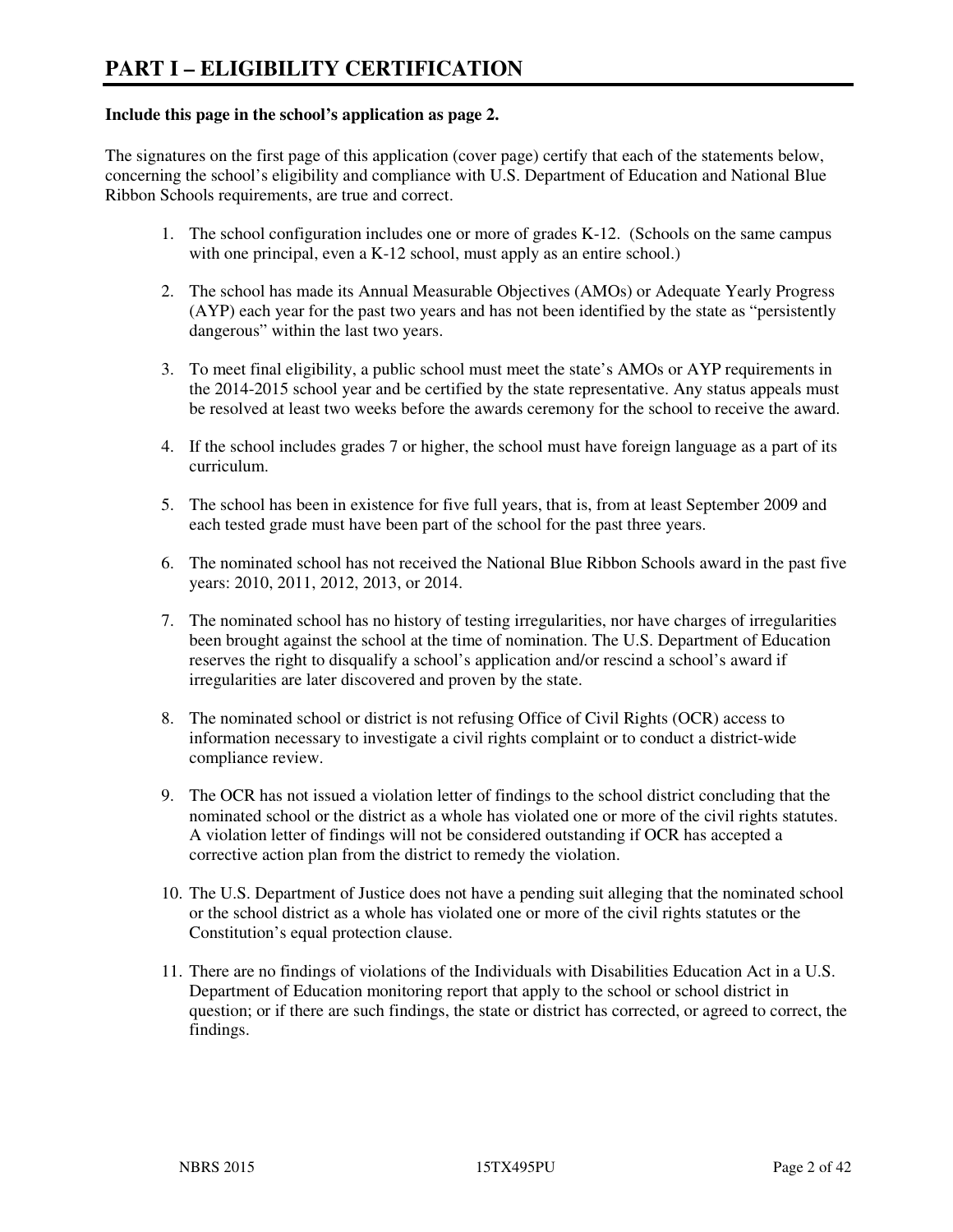# **PART II - DEMOGRAPHIC DATA**

#### **All data are the most recent year available.**

**DISTRICT** (Question 1 is not applicable to non-public schools)

| -1. | Number of schools in the district | $\underline{66}$ Elementary schools (includes K-8) |
|-----|-----------------------------------|----------------------------------------------------|
|     | (per district designation):       | 14 Middle/Junior high schools                      |
|     |                                   | 16 High schools                                    |
|     |                                   | 5 K-12 schools                                     |

#### 101 TOTAL

**SCHOOL** (To be completed by all schools)

- 2. Category that best describes the area where the school is located:
	- [X] Urban or large central city
	- [ ] Suburban with characteristics typical of an urban area
	- [ ] Suburban
	- [ ] Small city or town in a rural area
	- [ ] Rural
- 3. 5 Number of years the principal has been in her/his position at this school.
- 4. Number of students as of October 1 enrolled at each grade level or its equivalent in applying school:

| Grade                           | # of         | # of Females | <b>Grade Total</b> |
|---------------------------------|--------------|--------------|--------------------|
|                                 | <b>Males</b> |              |                    |
| <b>PreK</b>                     | 0            | $\theta$     | $\theta$           |
| K                               | 0            | 0            | $\theta$           |
| 1                               | 0            | 0            | 0                  |
| $\mathbf{2}$                    | 0            | 0            | 0                  |
| 3                               | 0            | 0            | 0                  |
| 4                               | 0            | 0            | 0                  |
| 5                               | 0            | 0            | $\theta$           |
| 6                               | 0            | 92           | 92                 |
| 7                               | 0            | 83           | 83                 |
| 8                               | 0            | 68           | 68                 |
| 9                               | 0            | 54           | 54                 |
| 10                              | 0            | 37           | 37                 |
| 11                              | 0            | 28           | 28                 |
| 12                              | 0            | 28           | 28                 |
| <b>Total</b><br><b>Students</b> | 0            | 390          | 390                |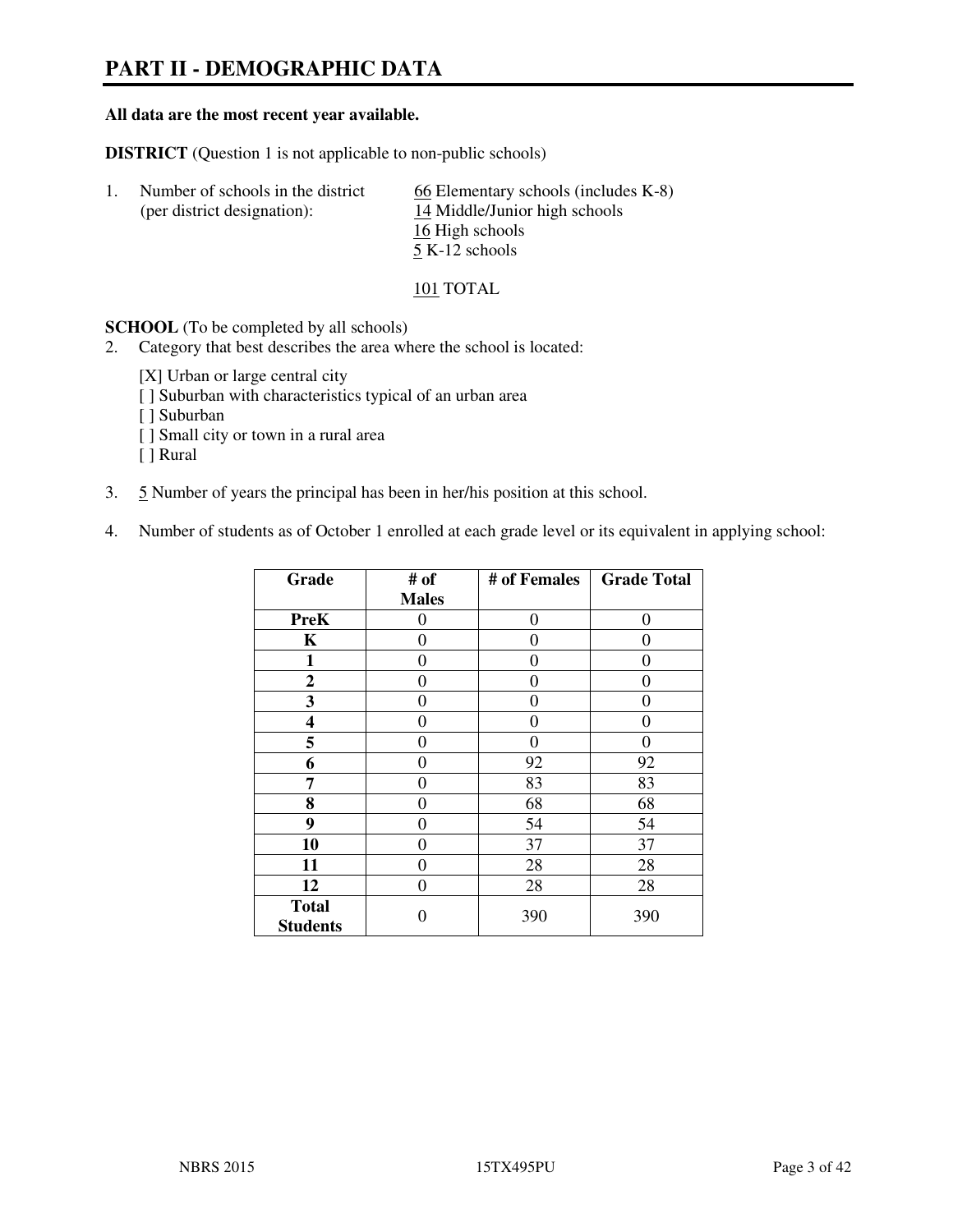the school: 1 % Asian

5. Racial/ethnic composition of  $1\%$  American Indian or Alaska Native 4 % Black or African American 90 % Hispanic or Latino 0 % Native Hawaiian or Other Pacific Islander 4 % White 0 % Two or more races **100 % Total** 

(Only these seven standard categories should be used to report the racial/ethnic composition of your school. The Final Guidance on Maintaining, Collecting, and Reporting Racial and Ethnic Data to the U.S. Department of Education published in the October 19, 2007 *Federal Register* provides definitions for each of the seven categories.)

6. Student turnover, or mobility rate, during the 2013 - 2014 year: 7%

This rate should be calculated using the grid below. The answer to (6) is the mobility rate.

| <b>Steps For Determining Mobility Rate</b>         | Answer |
|----------------------------------------------------|--------|
| $(1)$ Number of students who transferred to        |        |
| the school after October 1, 2013 until the         | 10     |
| end of the school year                             |        |
| (2) Number of students who transferred             |        |
| <i>from</i> the school after October 1, 2013 until | 17     |
| the end of the school year                         |        |
| (3) Total of all transferred students [sum of      | 27     |
| rows $(1)$ and $(2)$ ]                             |        |
| (4) Total number of students in the school as      |        |
| of October 1                                       | 390    |
| $(5)$ Total transferred students in row $(3)$      |        |
| divided by total students in row (4)               | 0.069  |
| $(6)$ Amount in row $(5)$ multiplied by 100        |        |

# 7. English Language Learners (ELL) in the school:  $0\%$  0 Total number ELL Number of non-English languages represented: 0 Specify non-English languages: N/A 8. Students eligible for free/reduced-priced meals:  $\frac{70\%}{60\%}$

Total number students who qualify: 272

#### **Information for Public Schools Only - Data Provided by the State**

The state has reported that 70 % of the students enrolled in this school are from low income or disadvantaged families based on the following subgroup(s): Students eligible for free/reduced-priced meals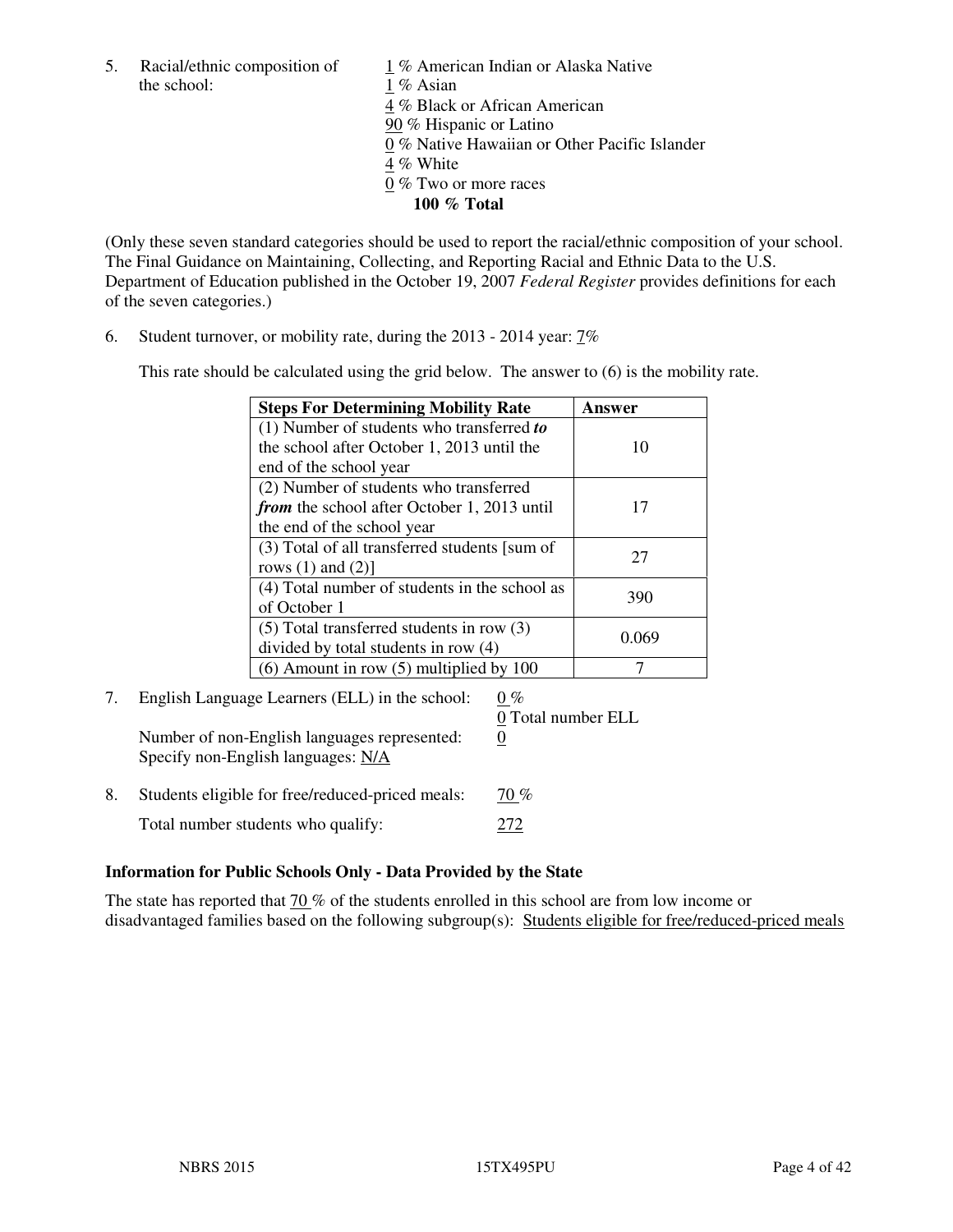9. Students receiving special education services:  $0\%$ 

0 Total number of students served

Indicate below the number of students with disabilities according to conditions designated in the Individuals with Disabilities Education Act. Do not add additional categories.

| 0 Autism                | 0 Orthopedic Impairment                 |
|-------------------------|-----------------------------------------|
| 0 Deafness              | 0 Other Health Impaired                 |
| 0 Deaf-Blindness        | 0 Specific Learning Disability          |
| 0 Emotional Disturbance | 0 Speech or Language Impairment         |
| 0 Hearing Impairment    | 0 Traumatic Brain Injury                |
| 0 Mental Retardation    | 0 Visual Impairment Including Blindness |
| 0 Multiple Disabilities | 0 Developmentally Delayed               |
|                         |                                         |

10. Use Full-Time Equivalents (FTEs), rounded to nearest whole numeral, to indicate the number of personnel in each of the categories below:

|                                       | <b>Number of Staff</b> |
|---------------------------------------|------------------------|
| Administrators                        |                        |
| Classroom teachers                    | 20                     |
| Resource teachers/specialists         |                        |
| e.g., reading, math, science, special |                        |
| education, enrichment, technology,    |                        |
| art, music, physical education, etc.  |                        |
| Paraprofessionals                     |                        |
| Student support personnel             |                        |
| e.g., guidance counselors, behavior   |                        |
| interventionists, mental/physical     |                        |
| health service providers,             |                        |
| psychologists, family engagement      |                        |
| liaisons, career/college attainment   |                        |
| coaches, etc.                         |                        |
|                                       |                        |

11. Average student-classroom teacher ratio, that is, the number of students in the school divided by the FTE of classroom teachers, e.g.,  $22:1$   $20:1$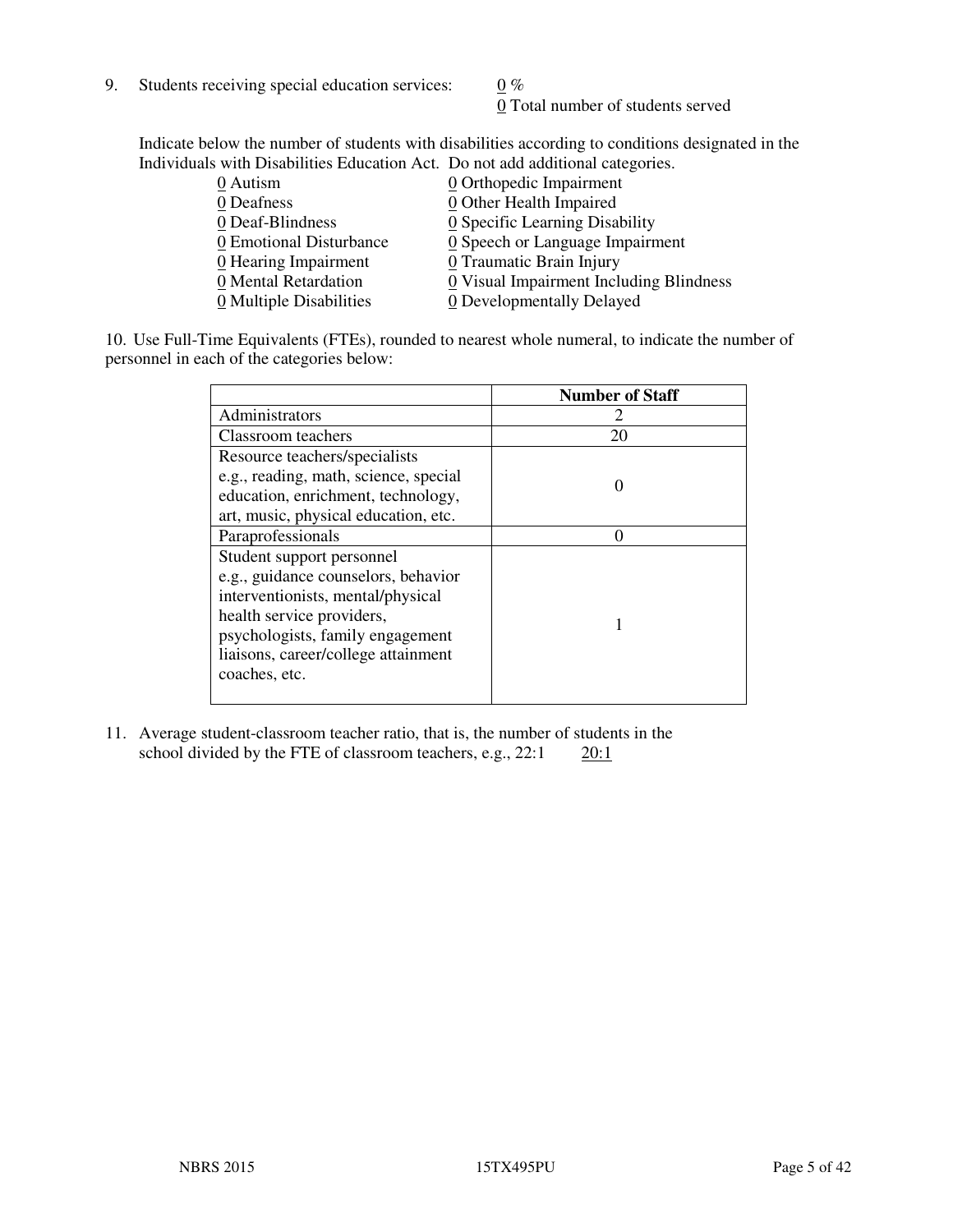12. Show daily student attendance rates. Only high schools need to supply yearly graduation rates.

| <b>Required Information</b> | 2013-2014 | 2012-2013 | 2011-2012 | 2010-2011 | 2009-2010 |
|-----------------------------|-----------|-----------|-----------|-----------|-----------|
| Daily student attendance    | 98%       | 97%       | 98%       | $27\%$    | 97%       |
| High school graduation rate | $00\%$    | $100\%$   | $0\%$     | $0\%$     | $0\%$     |

#### 13. **For schools ending in grade 12 (high schools)**

Show percentages to indicate the post-secondary status of students who graduated in Spring 2014

| <b>Post-Secondary Status</b>                  |       |
|-----------------------------------------------|-------|
| Graduating class size                         | 28    |
| Enrolled in a 4-year college or university    | 86%   |
| Enrolled in a community college               | 14%   |
| Enrolled in career/technical training program | $0\%$ |
| Found employment                              | $0\%$ |
| Joined the military or other public service   | $0\%$ |
| Other                                         | 101   |

14. Indicate whether your school has previously received a National Blue Ribbon Schools award. Yes No X

If yes, select the year in which your school received the award.

15. Please summarize your school mission in 25 words or less: To provide all students the academic skills to achieve success in college and life by thinking critically, leading purposefully, and living healthy and responsible lives.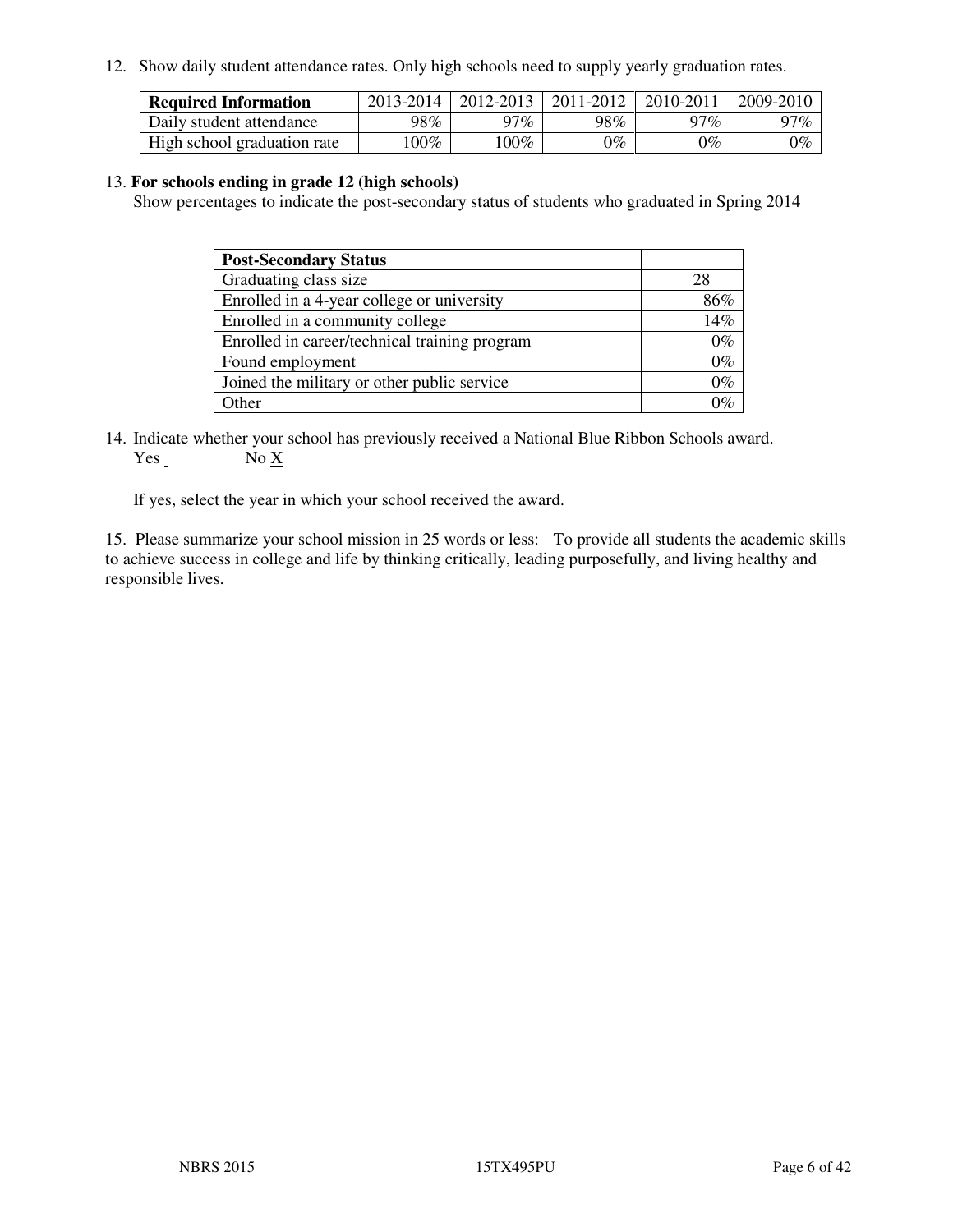# **PART III – SUMMARY**

In 2008, the Young Women's Leadership Academy (YWLA) was established as the first all-girls public school in San Antonio, Texas, and as an internal charter school within the San Antonio Independent School District (SAISD). SAISD is one of many districts in Bexar County, which boasts a population of nearly two million. Rooted in the urban center of the city, all schools in SAISD are Title 1 schools with myriad challenges.

The purpose of YWLA is to offer a college preparatory education for young women from mostly economically disadvantaged homes who seek to earn a university degree. As part of a network of sister schools in Texas, YWLA is committed to the core values of college preparation, leadership development, and health and wellness. The educational philosophy that drives YWLA is grounded in a growth mindset. Teachers focus on facilitating learning opportunities that push all students to experience individual growth every year. Students who enter YWLA with skills below grade level in the sixth grade experience on-going academic and personal growth throughout their years at YWLA.

Young women from throughout Bexar County endure a rigorous admissions process that includes essays, letters of recommendation, admissions testing in math and reading, and a personal interview for the young woman and her parent/guardian. Students apply for admission while in the fifth grade in elementary public, private, charter, and home schools. Upon being accepted, students have the opportunity to remain at YWLA from sixth grade to high school graduation. In 2014, the first cohort graduated with over 5.1 million dollars in scholarships to universities across the country. These pioneering students and their teachers laid the foundation for a college readiness culture that permeates every aspect of YWLA.

Ensuring that students are truly college ready requires both rigorous academic preparation and socioemotional nurturing. YWLA students begin each school year weeks before the official academic calendar begins. Students spend time in workshops devoted to building the bonds of YWLA sisterhood and enriching their interpersonal networks. Teachers also utilize the mandatory summer programming to begin priming students for critical thinking and problem solving before school begins. This allows both students and teachers to start the school year ready for intense academic work.

The YWLA school day is structured around a block schedule, which allows students to spend 90 minutes in each class over a two day period. This structure allows teachers and students to delve into deeper levels of understanding in core content areas. Students attend an advisory period every day for 45 minutes, and are assigned by grade level to their advisory teacher. Advisory teachers guide students through the ups and downs of the school year, and are responsible for teaching and reinforcing AVID strategies that students utilize across the curriculum. The advisory period is also utilized for comprehensive guidance lessons and college readiness activities.

Students commit to completing 100 hours of community service as part of YWLA graduation requirements. They also hone their leadership skills by serving on civic and campus organizations such as the Mayor's Fitness Council, the Federal Reserve Student Board of Directors, and the YWLA PTSA. Students are required to be an active member of at least two campus clubs or athletic teams.

Parents also commit to higher expectations for themselves and understand that parental involvement and quality teachers produce successful students. All parents accept the responsibility of completing ten service hours per year on the YWLA campus. Many parents participate in parent organizations such as Parent Class Councils, PTSA, Athletic Booster Club, and Campus Leadership Team. With the assistance of parent organizations, students receive great moral, financial, and academic support.

The YWLA Advisory Committee is composed of professional women from different realms who help raise funds for critical needs. They established the SA Young Women's Leadership Foundation, which seeks private funding for several student enrichment opportunities including college visits, professional career days, private funding for a College Bound Advisor, and summer academic enrichment programs.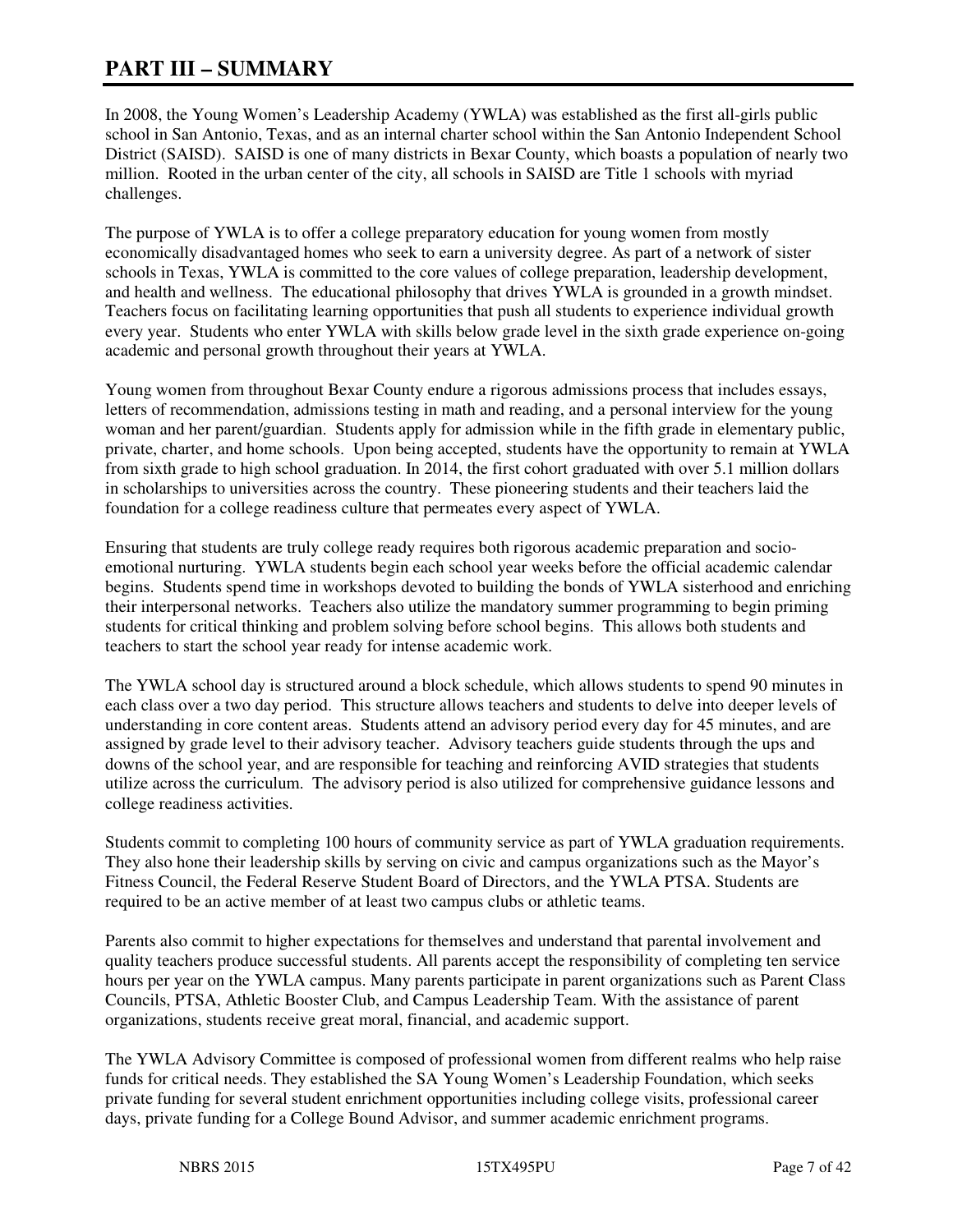YWLA dedicates itself to excellence in all areas. Students have consistently and successfully competed in Science and History Fairs at the district, regional, state, and national levels in the past seven years. YWLA faculty members have been recognized for their dedication to student learning with teaching awards from city agencies, professional and civic organizations, and educational grants. This excellence exists because of the synergy that teachers, parents, and students create on a daily basis. The high expectations that teachers have for students drives them to unexpected successes.

In 2014, YWLA was one of 15 schools across the nation invited by College Board to participate in the AP Global Challenge because of students' strong performance on AP exams and the sustained academically relevant program it offers. Additionally, the middle school program was recognized in 2013 as the #1 middle school in Texas by Children at Risk organization for high student performance. The National Center for Educational Achievement identified YWLA as a Higher Performing School for exceeding expectations in the areas of college and career readiness.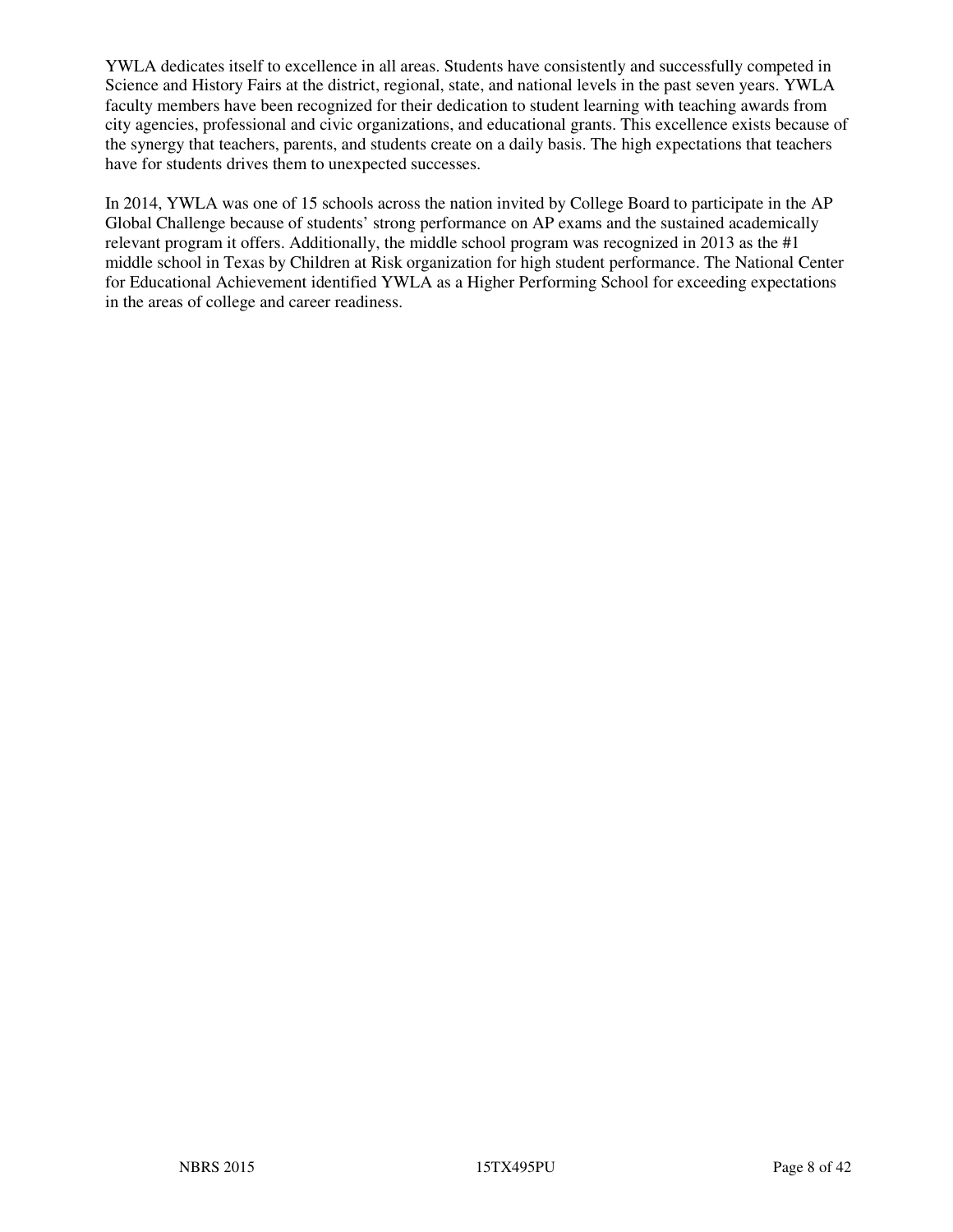## **1. Core Curriculum:**

YWLA's core curriculum is based on a rigorous and ambitious program that thoroughly aligns with the Texas Essential Knowledge and Skills (TEKS) state standards. In the classroom, it becomes immediately evident that instruction goes beyond formulas and procedure, and delves into a habit of mind that cultivates exploration, curiosity, and complex ideas.

YWLA's English courses have been vertically aligned utilizing a novel-based curriculum. This approach was chosen to prepare students for Advanced Placement exams and college readiness skills by having students read and analyze literary works from as far back as the 16th century. Teachers use a variety of texts and writing modes to engage diverse learners. Additionally, students engage in timed writings, research papers, and writing journals. Reading inventories, Lexile, and formal assessments determine student groupings for literature circles, collaborative opportunities, and intervention activities. Teachers work with ability-based groups in order to optimize class time with students who struggle by offering more direct instruction and to determine weekly tutoring schedules. They also meet the needs of advanced students by allowing them to explore a broad range of ideas and create products or literary theories that are thoughtprovoking and innovative.

The math courses are vertically aligned by using a curriculum that teaches students how to use mathematical inquiry and quantitative reasoning in a variety of settings. This approach was chosen to prepare students for success in college bound courses such as AP Calculus and AP Statistics, classes where conjecturing and analyzing are essential. Students use manipulatives, project-based learning, and technology to acquire math skills. Math teachers use assessments to determine if a student is struggling with a conceptual or computational error. All students complete a data analysis form that outlines TEKS standards covered on each test to identify exactly which standards need to be improved and which standards need to be mastered so that an individualized intervention plan can be created. Students are exited out of interventions after all standards are mastered. Advanced students use an enrichment template with tiered activities such as problem-based learning, acceleration, and independent study.

The science department vertically aligns their curriculum based on Texas standards including the National Math + Science Initiative and Advanced Placement curriculum. These inquiry-based approaches were chosen to encourage students to build and discover knowledge to prepare them for college-level science courses such as AP Environmental Science and AP Biology. All YWLA science classes utilize the most advanced technology equipment in lecture halls and labs to facilitate authentic learning experiences and students acquire foundational skills by conducting investigations, experiments, research, Socratic Seminars, and project-based learning. Data from exams help set up interventions. Students are grouped by nonmastered science TEKS and are re-taught in smaller group intervention sessions. This approach allows the teacher to give each student extra attention and determine other strategies that can be implemented in the classroom to help the student learn. Above-level students work within an open tier of inquiry that provides them other opportunities for inquiry such as analyzing empirical data, constructing topic-related questions for investigation, designing procedures, and communicating results.

YWLA's social studies curriculum uses a combination of thematic and chronological approaches to learn key concepts. These approaches were chosen to offer teachers the flexibility to explore topics in depth and develop students' understanding of concepts and necessary skills required to be successful on their AP exams. Middle school teachers introduce students to reading primary sources in order to notice bias. Instructional strategies include project-based learning, document-based questioning, timed writings, creating websites, documentaries, and presentations. Interventions focus on low performing TEKS from testing data. Teachers re-introduce the content using a different instructional method. A variety of methods are used in interventions aside from working with students one on one. Teachers use games, stations, and collaborative activities to support students who are struggling with the material. Above-level students have the opportunity to extend their project-based learning opportunities by solving real world issues using creative thinking and creating products that demonstrate their global awareness.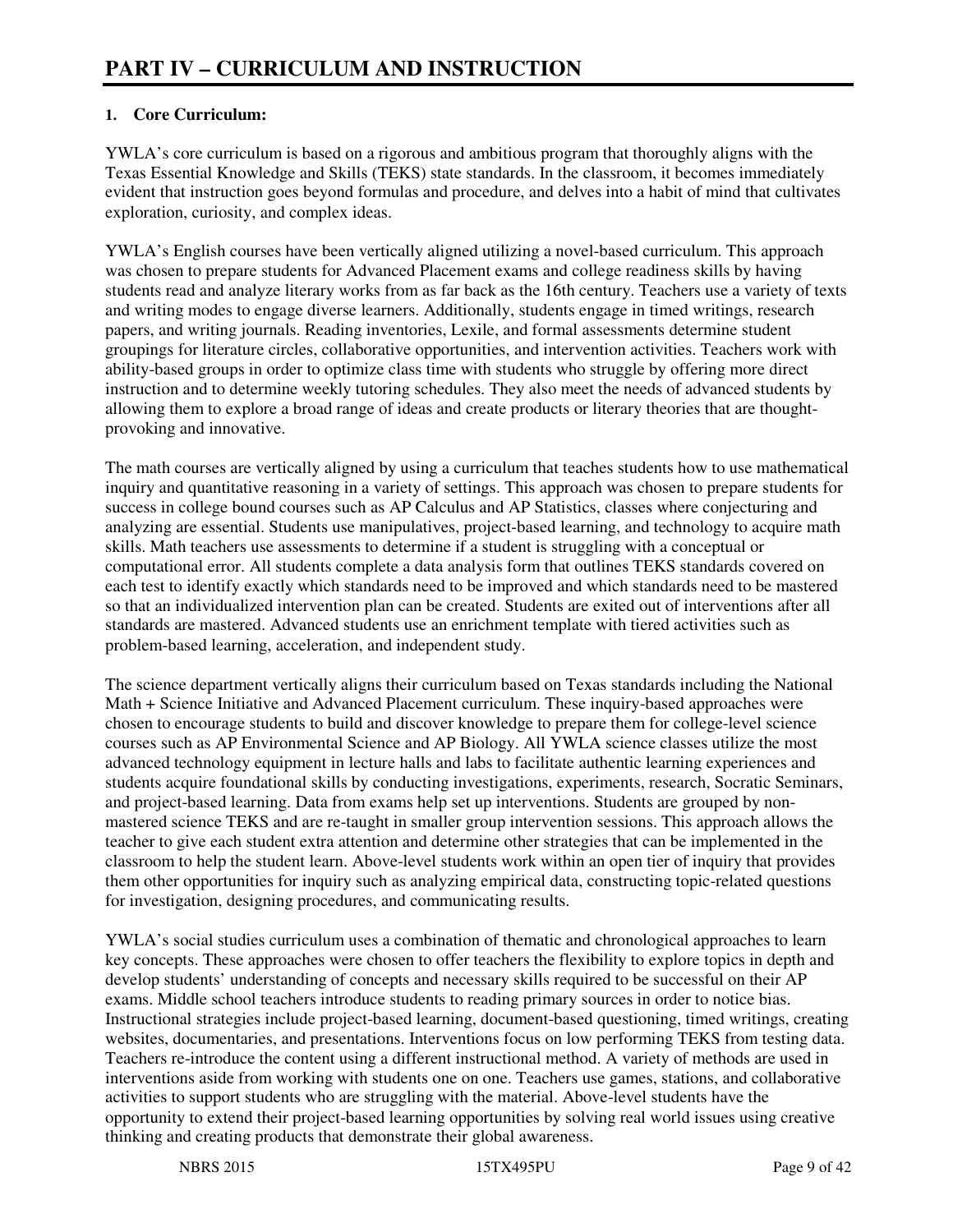#### 1B Secondary

All of YWLA's core content areas support college and career readiness standards. Students demonstrate proficiency in 21st century skills by graduation through the use of technology in classroom activities with tools such as computer tablets, graphing calculators, and laptops. Guest speaker presentations and field trips allow students to explore and inquire about content-related career fields. Project-based learning and basic research instruction offer students the necessary skills for inquiry and collaboration, and individual and class presentations teach students advanced skills in communication.

## **2. Other Curriculum Areas:**

YWLA's Arts program thoroughly aligns with the Texas Essential Knowledge and Skills (TEKS) state standards. All middle school students take the arts as an elective course. Most 7th and 8th graders take more than one course in the arts. Two thirds of high school students take a fine arts course. YWLA offers middle school art, Art I-III, AP Studio Art, middle school Dance, Dance I-IV, middle school choir, and Choir I-IV. Each fine arts course ensures that each level develops students' skills and knowledge of perception in the application of concepts and terminology, the cultural and historical influences, creative expression and technique, and response and evaluation of performances and products.

YWLA's Physical Education program aligns with the TEKS by providing students with comprehensive health and wellness programming. All 6th and 7th grade students are enrolled in a physical education and health course. Eighth grade and high school students take an Athletics or PE course, with a one year requirement in physical education. Students enrolled in Athletics participate in a seasonal sport such as Volleyball, Basketball, Tennis, and Track and Field. Physical Education courses ensure that students are learning the importance of movement such as warming up, stretching, and cooling down. They learn social skills such as taking turns, sportsmanship etiquette, and resolving conflict. They also learn the importance of physical activity and its connection with health and wellness, daily performance, and fitness principals.

The foreign language department consists of Spanish in-house and Chinese and Latin online courses. Middle school students can test into a language course for high school credit; however, less than one percent of middle school students take a high school language course. All high school students are required to take three years of a language course to meet the highest graduation standards. Students may choose from Spanish I-IV, Chinese I-IV, Latin 1-2, AP Spanish Language and AP Spanish Literature. These courses ensure that students are learning the connection between communication and the complexity of culture through speaking, listening, reading, and writing.

YWLA's technology department offers courses for both middle and high school students. All 6th grade students begin middle school with an additional science enrichment course where students learn basic research skills. Students can elect to continue taking science enrichment in 7th and 8th grade to study specific body systems in greater depth. This course is technology based and requires students to use a variety of 21st century skills such as collaboration, problem solving, and multi-media skills. 7th and 8th grade students can elect to take Technology Applications in order to learn the latest computer applications. Less than one percent of high school students take Digital Media. All technology courses ensure that students learn the appropriate use of hardware components, input skills, laws and issues regarding technology in society, appropriate communication skills, and research skills. Students deliver products in a variety of media formats including print and video.

YWLA also offers a senior seminar capstone course in order to assess students' 21st century skills. All juniors must propose a project thesis and find a faculty advisor who is closely suited to their project's content. During the summer before their senior year, students must find and confirm a community mentor who will help students focus their project's thesis and progress. Students receive periodic workshops on topics such as academic integrity, discriminating resources, and other research skills. By the end of the course, students create a multi-media presentation to defend their thesis in front of their community mentor, principal, and other community members. The defense of the senior's research must be approved by the review committee. Students must also complete an informal journal where they reflect, evaluate, and assess their own progress and self-awareness skills throughout the year as they progress in the completion of set milestone goals.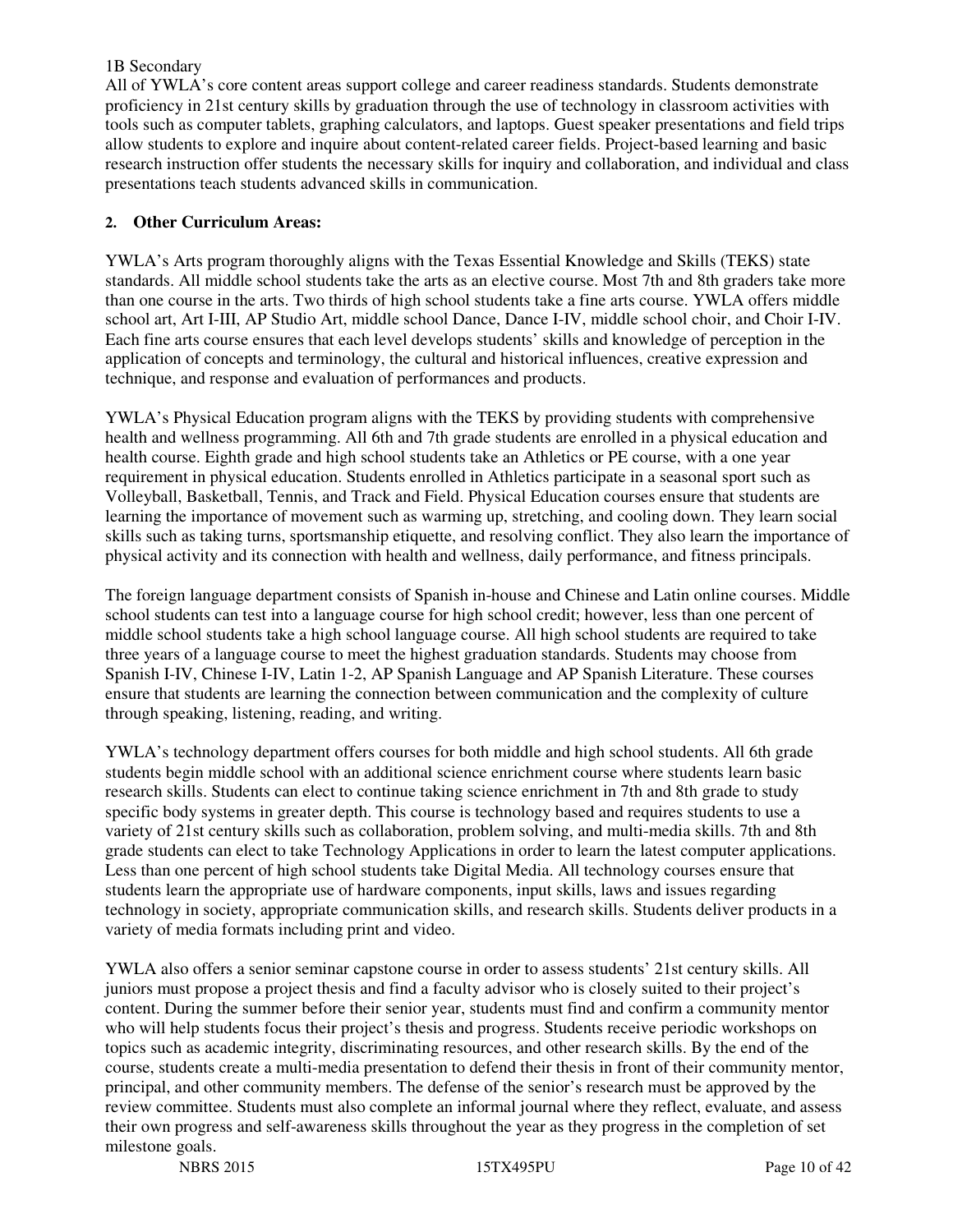#### **3. Instructional Methods and Interventions:**

The driving question behind every decision at the Young Women's Leadership Academy is "what is best for each student?" In answering that question, teachers personalize students' interventions based on data and students' learning styles. Across all core areas, teachers collaborate to organize student groups based on identified concepts that need to be re-taught and re-assessed and to organize flexible teaching schedules within the school day and outside of the school day in both the middle and high school programs. To provide quality and in depth instruction for AP and Dual Credit courses, teachers hold night school sessions after a full day of instruction. In these sessions, students engage in hands-on activities that include science labs, math learning stations, scavenger hunts for social studies, and writing labs for English. Additionally, teachers have one-to-one conferences with students to provide specific feedback and next steps for each student's prescriptive intervention plan.

Parents fully support these additional sessions because with the individualized intervention plans, students monitor their personal progress from one grading period to the next. In the math department, students complete a data analysis form that contains concepts assessed on each test. This personal accountability in all grade levels, keeps students focused on their target goals and motivates them to take ownership of their learning. Students maintain their own work and notes in Interactive Notebooks using AVID strategies like Cornell Notes and highlighting with purpose. Students apply Costa's Levels of Questioning within their Interactive Notebooks to improve critical thinking.

To promote a deeper understanding, teachers expect students to support claims with textual evidence in math, science, and history. In Science Interactive Notebooks, students use the Claim, Evidence, and Reasoning (C-E-R) system to justify their understandings. In English, students annotate novels as they read for deeper analysis. To challenge students further in English, students are exposed to high school novels in middle school and to college literature in high school. To address students at a lower reading level, Ereaders are provided for students who need to reference vocabulary and other background

Because of the successful implementation of mini-iPads provided by a federal GEAR UP grant, a middle school class is now piloting Technology Thursdays where seventh grade students "BYOD"(Bring Your Own Device) to access research, create documentaries and media presentations. Teachers encourage students to utilize technology to create an electronic "flip book" of student work.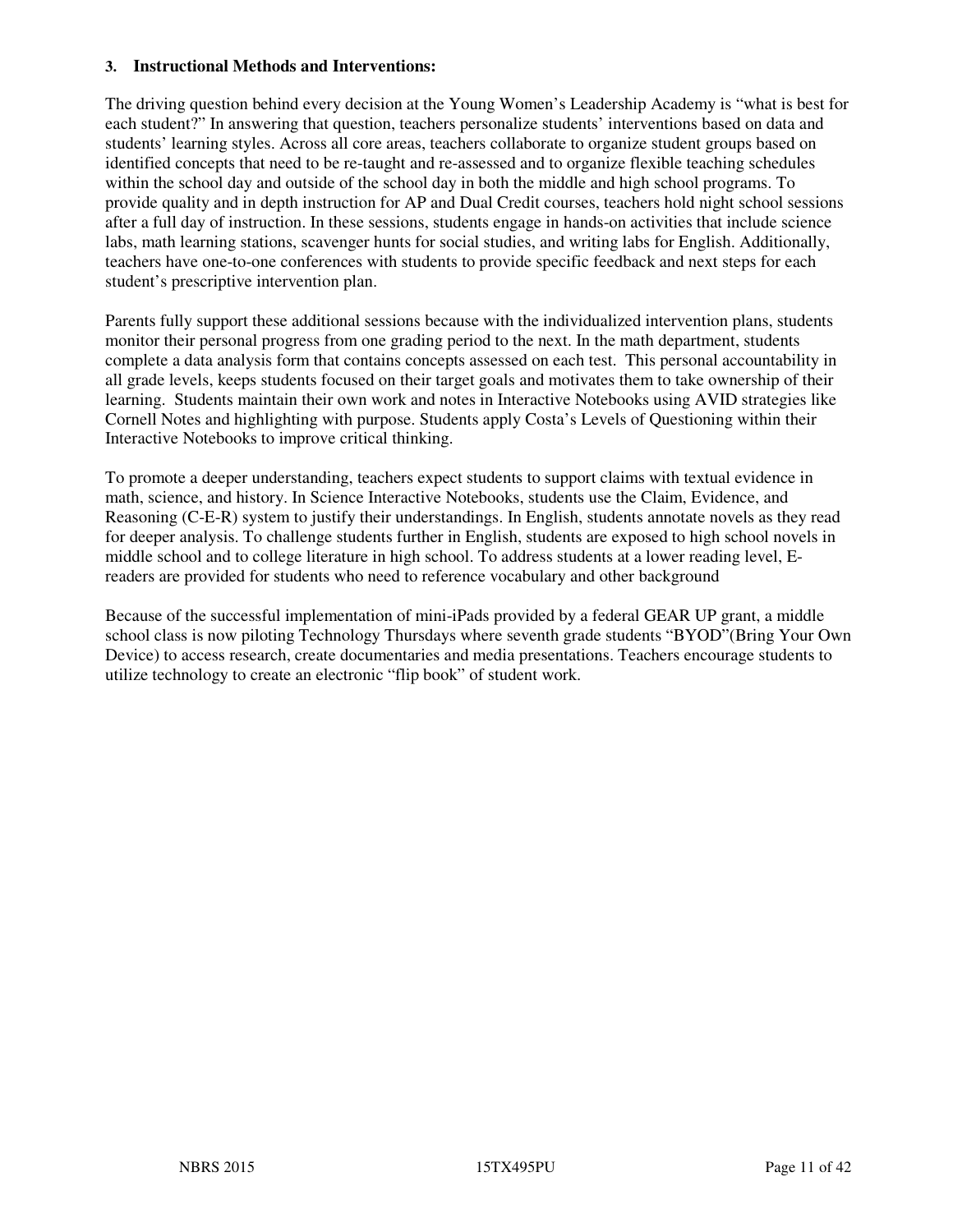#### **1. Assessment Results Narrative Summary:**

The Young Women's Leadership Academy (YWLA) commits to preparing 100% of its students to be college ready. In 2012, students transitioned from the Texas Assessment of Knowledge and Skills (TAKS) to the State of Texas Assessments of Academic Readiness (STAAR) with a slight decrease in student performance at Level II (Satisfactory Academic Performance). After 2012, YWLA performance trends reflect consistently that students meet Level II on the STAAR in all core subjects at an average 100%. At YWLA, Level III (Advanced Academic Performance) is the goal. YWLA has consistently been above district and state Level III percentages and the same pattern of excellence in advanced academic performance existed with TAKS from 2010 to 2012.

Teachers design lessons by emphasizing students' demonstration of understanding. In middle school, a Pre-AP curriculum is taught, then high school has an AP and dual credit college curriculum. The curriculum is accelerated in math and reading to prepare students to excel on college entrance exams, instead of meeting minimum standards on state assessments. In grade 8, students enroll in English I and Algebra I. Grade 7 students are tested, then placed in Math 8 and/or Algebra I for the upcoming year. In 2014, grade 8 students endured double testing in English I, Reading 8, Algebra I, and Math 8, despite not being enrolled in Reading 8 or Math 8. In 2013, grade 8 students had to take only English I and Algebra I, hence the lack of data in 2013 for Reading 8 and Math 8. Incoming grade 6 students, struggle adjusting to the heavy work load, hence the 98% meeting Level II Math 6 in 2014 and 2013, but, the overall percent of students meeting Level III remain above the state averages. For the past five years, all subgroups demonstrate high achievement in all core areas as demonstrated in the lowest subgroups at 98% Level II in 2014.

#### **2. Assessment for Instruction and Learning and Sharing Assessment Results:**

At the beginning of each year, teachers disaggregate the previous year's STAAR and PSAT data to ensure all students meet college readiness standards. Working backwards, teachers identify low performance concepts in high school courses and identify gaps in curriculum down through 6th grade. These gaps are addressed vertically by teachers. Despite students performing above district and state norms on STAAR, teachers strive to improve student performance on college exams, as evidenced in PSAT score means from 2012 to 2014: critical reading increased from 47.4 to 52.1; math increased from 49.0 to 57.5; and writing from 48.8 in 2012 to 52.0.

Throughout the year, teachers assess students using Curriculum Based Assessments (CBAs) and use results to determine target concepts to re-teach; to group students into interventions; and to determine Saturday School students and concepts. Teachers share the intervention action plan with department colleagues, parents, and administration. As needed, teachers may amend the curriculum sequence to meet students' learning needs. Teachers commit to having each student demonstrate "a year's worth of growth" by starting interventions in October and by having students self-monitor their mastery of standards as the year progresses on data sheets. Each department meets once a month to review student data and to offer assistance to one another. All students need to demonstrate growth, from the bottom to the top scoring students. A best practice calls for teachers to identify students who did not master concepts that were mastered by 90% of students. This allows teachers to clarify individual students' misunderstandings.

Parents receive progress reports every three weeks, quarterly report cards, and individual student reports for STAAR and PSAT. For Saturday School, parents receive an individualized intervention plan with target concepts for improvement and a timeline for students to master the targeted concepts. To support student achievement, parents attend workshops presented by the Parent Liaison about STAAR expectations and on how to read performance reports.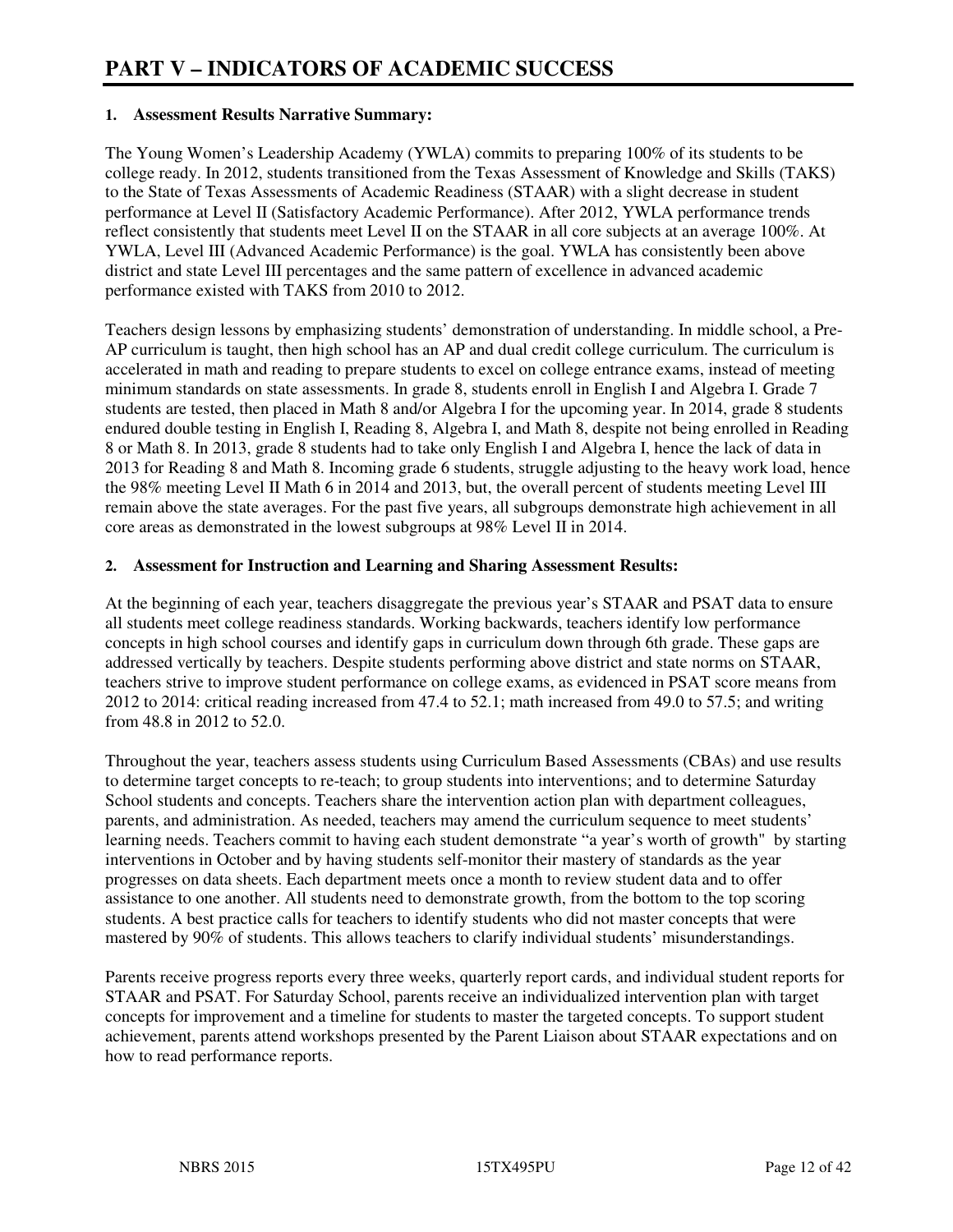# **1. School Climate/Culture**

Academic Growth: College flags hang proudly in the halls of YWLA and serve as a reminder of both the mission of the campus and the high expectations for all stakeholders. Teachers consistently provide challenging, yet engaging lessons that require students to think critically. Teachers are expected to collaborate and develop interdisciplinary projects that encourage students to transfer learning from one course to another. The administrative team supports teachers by allowing them to implement flexible schedules and flexible student grouping when needed to facilitate interventions and special learning opportunities. Teachers volunteer for tutoring during their conference time, lunch time, on Saturdays and after hours. They make themselves available to students via email and personal cell phones for instructional support. With the structured academic support systems that teachers offer, students experience success at their own pace. This success happens because teachers are planning for individual student needs while expecting growth for all students.

YWLA teachers are pivotal to the success of its students. The campus invests in its teachers by supporting their involvement in state and national professional conferences. New teachers are assigned mentors and meet regularly to discuss concerns and areas for growth. Campus administrators allow teachers to have control over the design and implementation of TEKS and district curriculum. Teachers are able to request time during the school day for data analysis and curricular planning.

Social and Emotional Growth: High school students serve as big sisters to middle school students to provide social and academic support. Administrators and counseling staff have an open door policy for students, teachers, and parents, and an open mind in regards to student ideas and concerns. Students are required to participate in at least two school clubs or sports each year to facilitate community building and leadership development. All students are actively involved in the campus in a non-academic capacity to encourage the use of skills and talents that go underutilized during the school day.

Students remain at YWLA from sixth through twelfth grade, which means that they are together through many years of tremendous developmental change. YWLA provides a comprehensive guidance program that includes classroom guidance lessons, individual planning, and crisis intervention. Advisory teachers also tailor lessons to meet student needs and provide a continued focus on building and maintaining the YWLA sisterhood.

The combined efforts in these key areas create an environment in which all students and teachers find success.

## **2. Engaging Families and Community**

The Young Women's Leadership Academy invites parents to be active stakeholders by including all parent organizations on the Campus Leadership Team. Just as students are encouraged to start their own clubs, parents are encouraged to start parent organizations that help promote student learning and the school's mission of providing all students the academic skills to achieve success in college and life by thinking critically, leading purposefully, and living healthy and responsible lives.

Through the Parent Partnership, parents have a dedicated room on campus where they can meet to discuss parent issues or receive classes on topics that range from understanding state assessment expectations to learning about how to help students with homework to how to eat healthier meals on a budget. Parents in PTSA and Athletic Booster Club support students by providing scholarship funds for graduating seniors and providing capital improvements for students that include supplies for teachers. Parent commitment to both their child and the school itself ensure that both individual student and campus goals are met.

The College Bound Advisor meets with each high school family for one-to-one conferences to guide them through the college application and financial aid application processes. This personalized support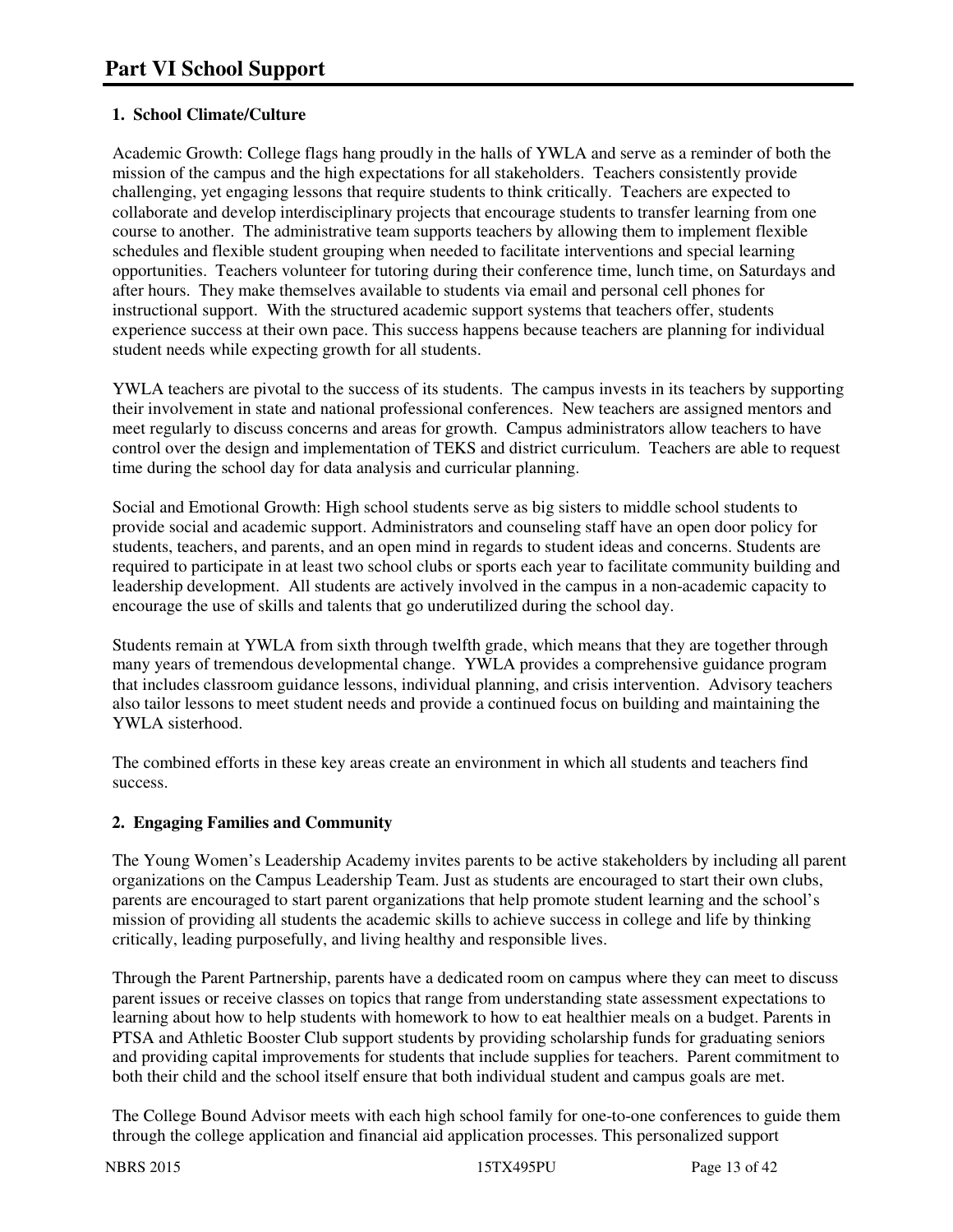encourages parents to support their daughter's dream of graduating from a four-year university and ensures that students successfully enroll in college.

To further support the academic development of students, YWLA has partnered with the UT Health Science Center in order to apply for their highly selective biomedical research program. With only 20 students selected throughout the city, YWLA has had a minimum of one student selected for this program each year. St. Mary's University supports YWLA STEM programming by providing an opportunity for high school students to participate in a summer Joint Admission Medical Program. For middle school students, the University of the Incarnate Word invites grade 7 students to participate in a Math Day program that presents different real world scenarios for students to apply math concepts. Fort Sam Houston provides horseback riding lessons for members of the YWLA Equestrian Club through a partnership with the San Antonio Livestock Exhibition. The UTSA PREP program begins accepting YWLA students as 6th graders, and introduces them to engineering and math concepts throughout the summer break. These activities expose YWLA students to real world applications and career opportunities that enhance classroom learning and reinforce student commitment to their personal goals and success.

#### **3. Professional Development**

After reviewing state assessment data at the end of every year, department chairs provide recommendations to the principal regarding the professional development they need to receive from content specialists to address students' weakest concepts, what they wish to present to colleagues, and what national conferences they would benefit from attending. In June, campus administrators establish the professional development calendar for the next school year and identify the district, state, and national resources needed to implement the plan. Previous sources have included College Board AP Institutes, National Math + Science Initiative, Science Teachers Association of Texas, and the National Council for the Social Studies.

Professional development that is required for compliance measures, such as blood-borne pathogens, child abuse reporting, and digital citizenship are sent to teachers electronically for completion. Campus-wide target areas, such as writing across disciplines, are identified as additional areas of campus-specific professional development because all teachers need to be focused on these key areas for student achievement to improve across subject areas.

Academic needs are prioritized and campus funding is allocated accordingly. Despite having a very high proficient rating for writing, the advanced level in writing needs improvement. At YWLA, target goals are identified using the STAAR/EOC Level III-Advanced Academic Performance Standard. To support rigorous curriculum and instructional planning, teachers attend AP Summer Institutes and national conferences that present innovative teaching sessions and timely literature. For all core areas in middle school and high school, one representative from each department attends Laying the Foundation professional development. Because of the resources that teachers receive at these sessions, students receive TEKS-focused lessons that challenge them to think critically and receive assessments that align to these more rigorous lessons.

These experiences provide an opportunity for teachers to network with other professionals with the same commitment to self-improvement. Through this network, teachers discuss best teaching strategies and receive assistance with concepts they may struggle with teaching. They also receive peer-to-peer assistance in using software programs for data analysis that can outline TEKS not being mastered and then the teacher can focus learning on these areas.

Administrators receive monthly professional development sessions focused on curriculum expectations and data analysis. This focus on curriculum allows administrators to lead instruction with a stronger knowledge base and to model data analysis for teachers.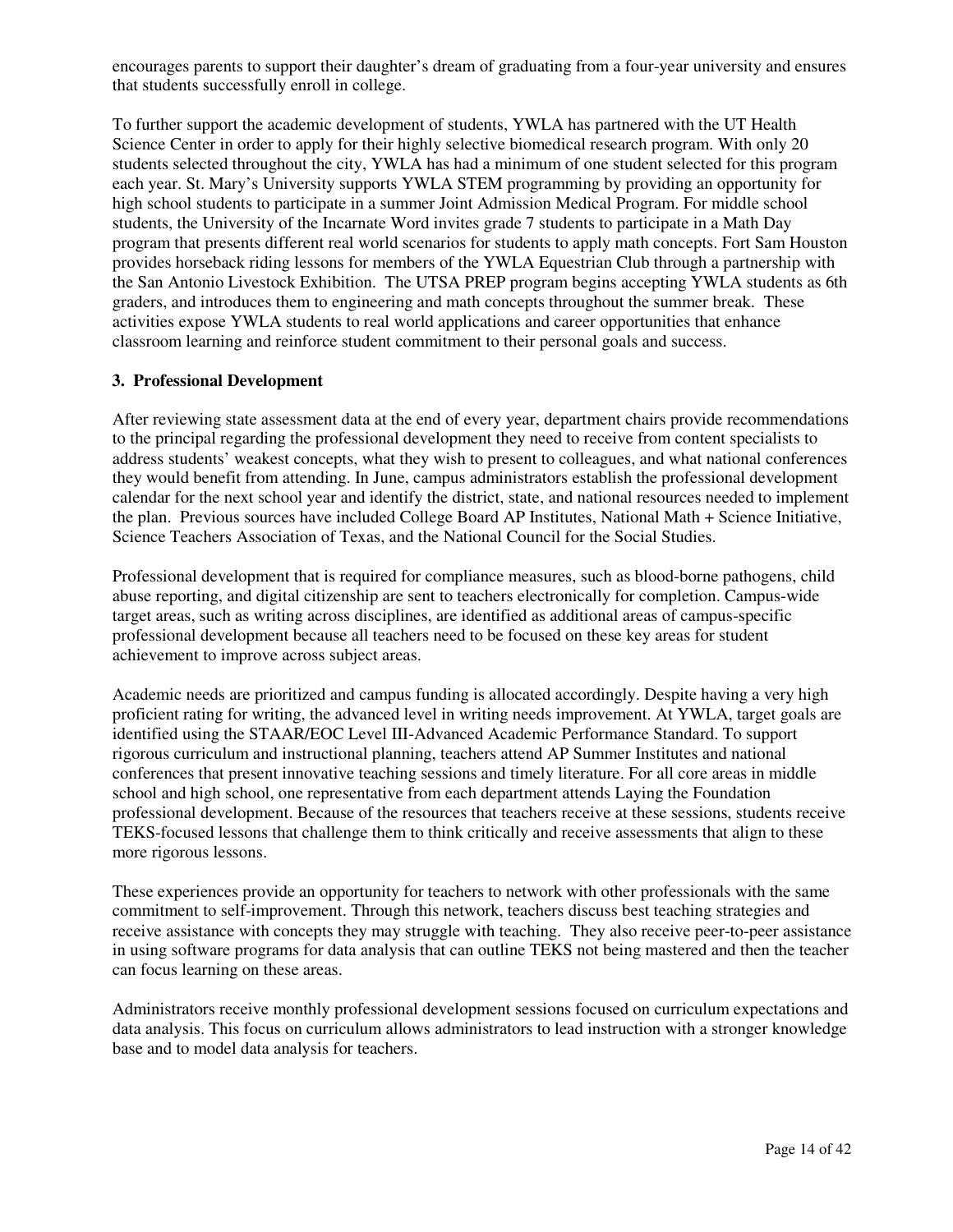#### **4. School Leadership**

The driving philosophy at YWLA is that all activities and campus decisions must be for the betterment of all students. With a firm commitment to ensuring 100% of students are college ready, teachers, administrators, and advisory committee members repeatedly ask, "Is this best for all YWLA students?" If the answer is not truly best for all students, the idea or measure will not move forward. YWLA administrators embrace a leadership philosophy that is focused on empowering all stakeholders in the YWLA community to be engaged in the affairs of the campus, advocate for themselves and for others, embrace diverse viewpoints, and drive all to collective and individual success. The principal embodies this leadership philosophy and models effective leadership in action. Challenges are embraced as learning opportunities for all involved.

All teachers have the opportunity to participate in the Campus Leadership Team (CLT), where they work alongside parents and community members to provide input to campus decision making and vote on changes to policies and procedures. Students are able to make presentations and appeals to the CLT, but they also take a more active role in the governing of the school through the Cardinal Senate. These students meet with the principal monthly and share concerns and solutions that relate to the entire student body. Students have presented proposals that called for a change to the final exam exemption policy and another that called for the establishment of activities that focused on deepening the bonds of YWLA sisterhood.

When hiring new teachers, students, teachers, and administrators all have a role in personnel decisions. The student interviewing committee sits with the teacher panel for hiring new teachers, and then students have the opportunity to observe a demonstration lesson required by all teacher applicants. By including students in the interviewing process, quality teachers are retained and students have a personal investment in the teacher's success.

To further improve student achievement, department chairs have the freedom to propose a change in the instructional day for the purpose of interventions. These changes are coordinated by teachers as needed and have the full support of administration. Administrators respect instructional time and support teachers when they require students to attend certain intervention and/or tutorial sessions. The department chairs provide instructional leadership and are held accountable by the principal. The principal is held accountable by the CLT and the Advisory Committee.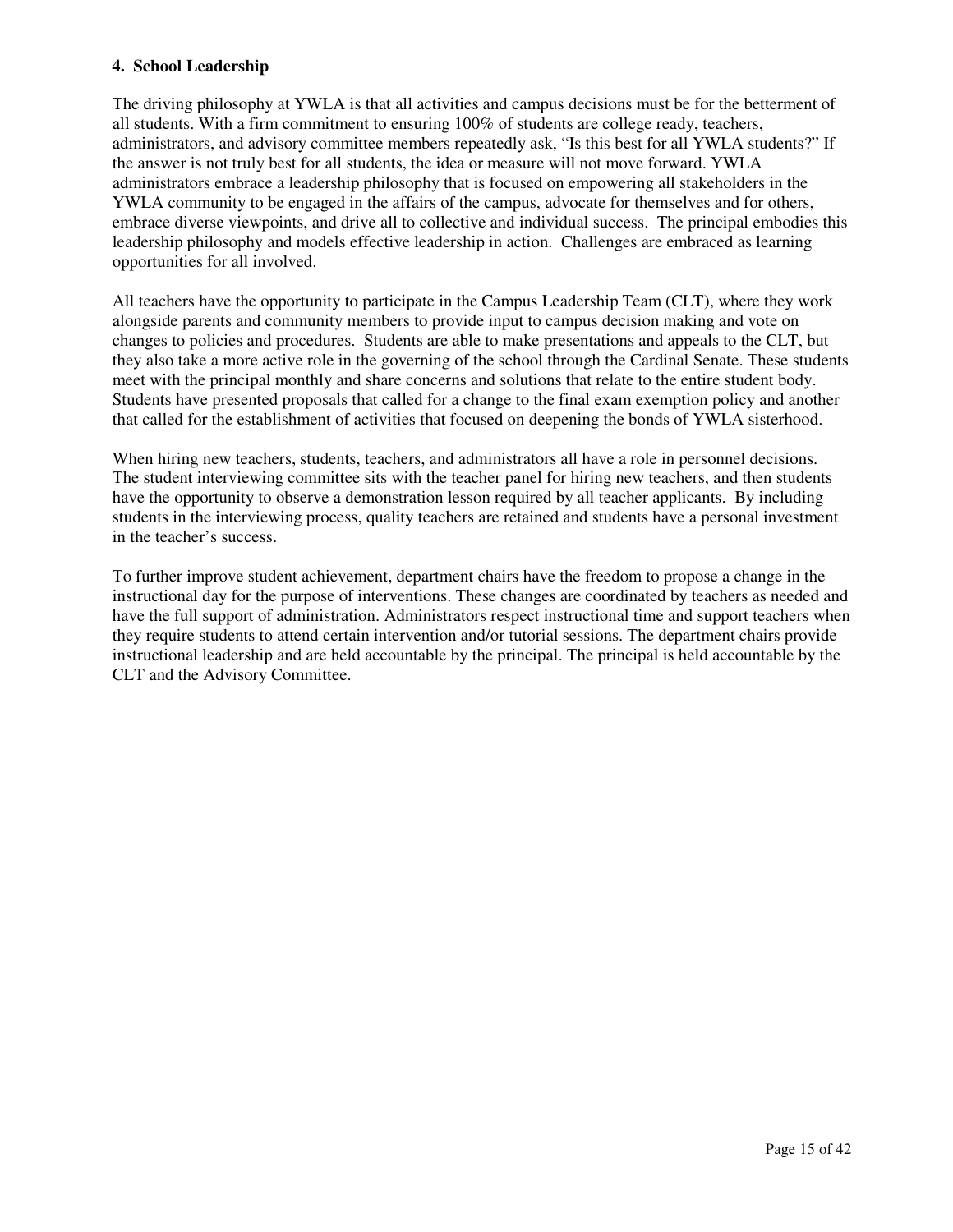| <b>Subject:</b> Math                           | <b>Test:</b> State of Texas Assessments of |
|------------------------------------------------|--------------------------------------------|
|                                                | Academic Readiness (STAAR) Math 6          |
| <b>All Students Tested/Grade: 6</b>            | <b>Edition/Publication Year: 2014</b>      |
| <b>Publisher:</b> Texas Education Agency (TEA) |                                            |

| School Year                      | 2013-2014      | 2012-2013        | 2011-2012      | 2010-2011      | 2009-2010      |
|----------------------------------|----------------|------------------|----------------|----------------|----------------|
| Testing month                    | Apr            | Apr              | Apr            | Apr            | Apr            |
| <b>SCHOOL SCORES*</b>            |                |                  |                |                |                |
| Satisfactory Academic            | 99             | 99               | 97             | 100            | 100            |
| Performance and above            |                |                  |                |                |                |
| <b>Advanced Academic</b>         | 46             | 26               | 42             | 76             | 69             |
| Performance                      |                |                  |                |                |                |
| Number of students tested        | 89             | 77               | 71             | 72             | 71             |
| Percent of total students tested | 100            | 100              | 99             | 100            | 100            |
| Number of students tested with   |                |                  |                |                |                |
| alternative assessment           |                |                  |                |                |                |
| % of students tested with        | $\overline{0}$ | $\boldsymbol{0}$ | $\overline{0}$ | $\overline{0}$ | $\overline{0}$ |
| alternative assessment           |                |                  |                |                |                |
| <b>SUBGROUP SCORES</b>           |                |                  |                |                |                |
| 1. Free and Reduced-Price        |                |                  |                |                |                |
| Meals/Socio-Economic/            |                |                  |                |                |                |
| <b>Disadvantaged Students</b>    |                |                  |                |                |                |
| Satisfactory Academic            | 98             | 100              | 98             | 100            | 100            |
| Performance and above            |                |                  |                |                |                |
| <b>Advanced Academic</b>         | 43             | 21               | 38             | 76             | 64             |
| Performance                      |                |                  |                |                |                |
| Number of students tested        | 63             | 48               | 53             | 51             | 52             |
| 2. Students receiving Special    |                |                  |                |                |                |
| <b>Education</b>                 |                |                  |                |                |                |
| Satisfactory Academic            |                |                  |                |                |                |
| Performance and above            |                |                  |                |                |                |
| <b>Advanced Academic</b>         |                |                  |                |                |                |
| Performance                      |                |                  |                |                |                |
| Number of students tested        |                |                  |                |                |                |
| 3. English Language Learner      |                |                  |                |                |                |
| <b>Students</b>                  |                |                  |                |                |                |
| Satisfactory Academic            |                |                  |                |                |                |
| Performance and above            |                |                  |                |                |                |
| Advanced Academic                |                |                  |                |                |                |
| Performance                      |                |                  |                |                |                |
| Number of students tested        |                |                  |                |                |                |
| 4. Hispanic or Latino            |                |                  |                |                |                |
| <b>Students</b>                  |                |                  |                |                |                |
| Satisfactory Academic            | 99             | 99               | 99             | 100            | 100            |
| Performance and above            |                |                  |                |                |                |
| <b>Advanced Academic</b>         | 42             | 29               | 42             | 76             | 69             |
| Performance                      |                |                  |                |                |                |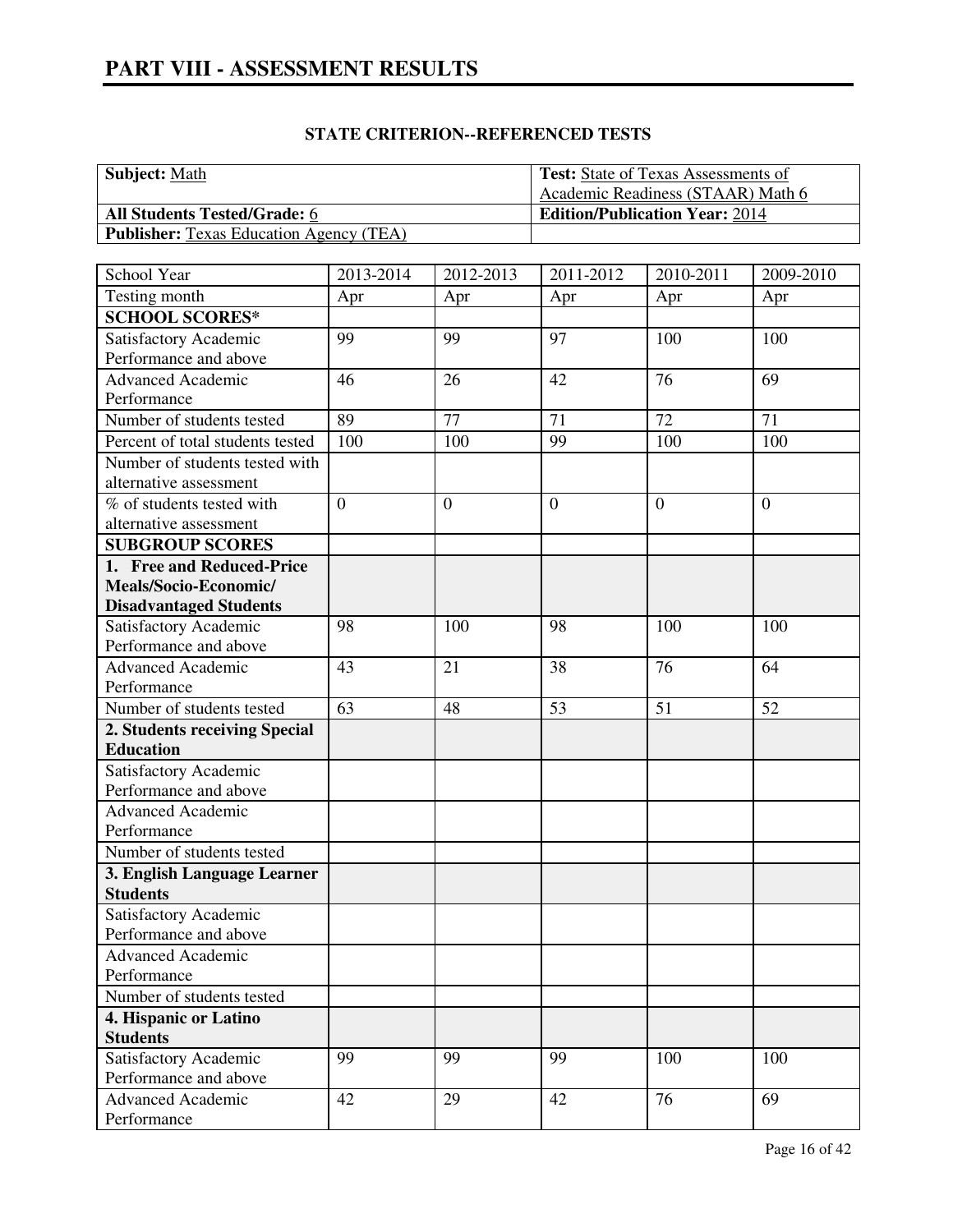| School Year                      | 2013-2014 | 2012-2013 | 2011-2012 | 2010-2011 | 2009-2010 |
|----------------------------------|-----------|-----------|-----------|-----------|-----------|
| Number of students tested        | 81        | 70        | 67        | 68        | 62        |
| 5. African-American              |           |           |           |           |           |
| <b>Students</b>                  |           |           |           |           |           |
| Satisfactory Academic            |           |           |           |           |           |
| Performance and above            |           |           |           |           |           |
| <b>Advanced Academic</b>         |           |           |           |           |           |
| Performance                      |           |           |           |           |           |
| Number of students tested        |           |           |           |           |           |
| <b>6. Asian Students</b>         |           |           |           |           |           |
| Satisfactory Academic            |           |           |           |           |           |
| Performance and above            |           |           |           |           |           |
| <b>Advanced Academic</b>         |           |           |           |           |           |
| Performance                      |           |           |           |           |           |
| Number of students tested        |           |           |           |           |           |
| 7. American Indian or            |           |           |           |           |           |
| <b>Alaska Native Students</b>    |           |           |           |           |           |
| Satisfactory Academic            |           |           |           |           |           |
| Performance and above            |           |           |           |           |           |
| Advanced Academic                |           |           |           |           |           |
| Performance                      |           |           |           |           |           |
| Number of students tested        |           |           |           |           |           |
| 8. Native Hawaiian or other      |           |           |           |           |           |
| <b>Pacific Islander Students</b> |           |           |           |           |           |
| Satisfactory Academic            |           |           |           |           |           |
| Performance and above            |           |           |           |           |           |
| <b>Advanced Academic</b>         |           |           |           |           |           |
| Performance                      |           |           |           |           |           |
| Number of students tested        |           |           |           |           |           |
| 9. White Students                |           |           |           |           |           |
| Satisfactory Academic            |           |           |           |           |           |
| Performance and above            |           |           |           |           |           |
| Advanced Academic                |           |           |           |           |           |
| Performance                      |           |           |           |           |           |
| Number of students tested        |           |           |           |           |           |
| 10. Two or More Races            |           |           |           |           |           |
| identified Students              |           |           |           |           |           |
| Satisfactory Academic            |           |           |           |           |           |
| Performance and above            |           |           |           |           |           |
| <b>Advanced Academic</b>         |           |           |           |           |           |
| Performance                      |           |           |           |           |           |
| Number of students tested        |           |           |           |           |           |
| 11. Other 1: Other 1             |           |           |           |           |           |
| Satisfactory Academic            |           |           |           |           |           |
| Performance and above            |           |           |           |           |           |
| <b>Advanced Academic</b>         |           |           |           |           |           |
| Performance                      |           |           |           |           |           |
| Number of students tested        |           |           |           |           |           |
| 12. Other 2: Other 2             |           |           |           |           |           |
| Satisfactory Academic            |           |           |           |           |           |
| Performance and above            |           |           |           |           |           |
| <b>Advanced Academic</b>         |           |           |           |           |           |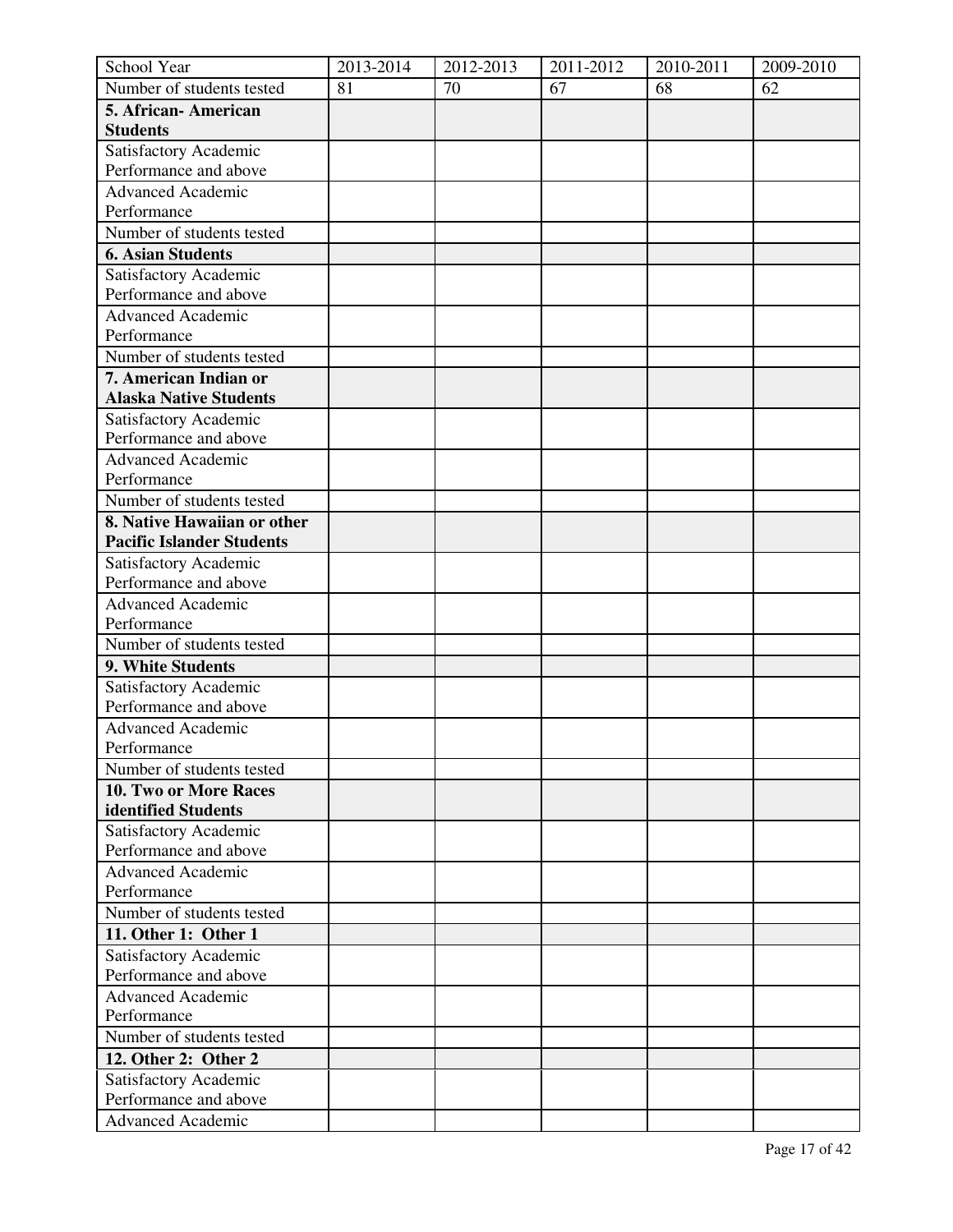| School Year               | 2013-2014 | 2012-2013 | 2011-2012 | 2010-2011 | 2009-2010 |
|---------------------------|-----------|-----------|-----------|-----------|-----------|
| Performance               |           |           |           |           |           |
| Number of students tested |           |           |           |           |           |
| 13. Other 3: Other 3      |           |           |           |           |           |
| Satisfactory Academic     |           |           |           |           |           |
| Performance and above     |           |           |           |           |           |
| <b>Advanced Academic</b>  |           |           |           |           |           |
| Performance               |           |           |           |           |           |
| Number of students tested |           |           |           |           |           |

**NOTES:** In 2009-2010 and 2010-2011, students took the the Texas Assessment of Knowledge and Skills (TAKS) tests before the State of Texas Assessments of Academic Readiness started in 2011 - 2012.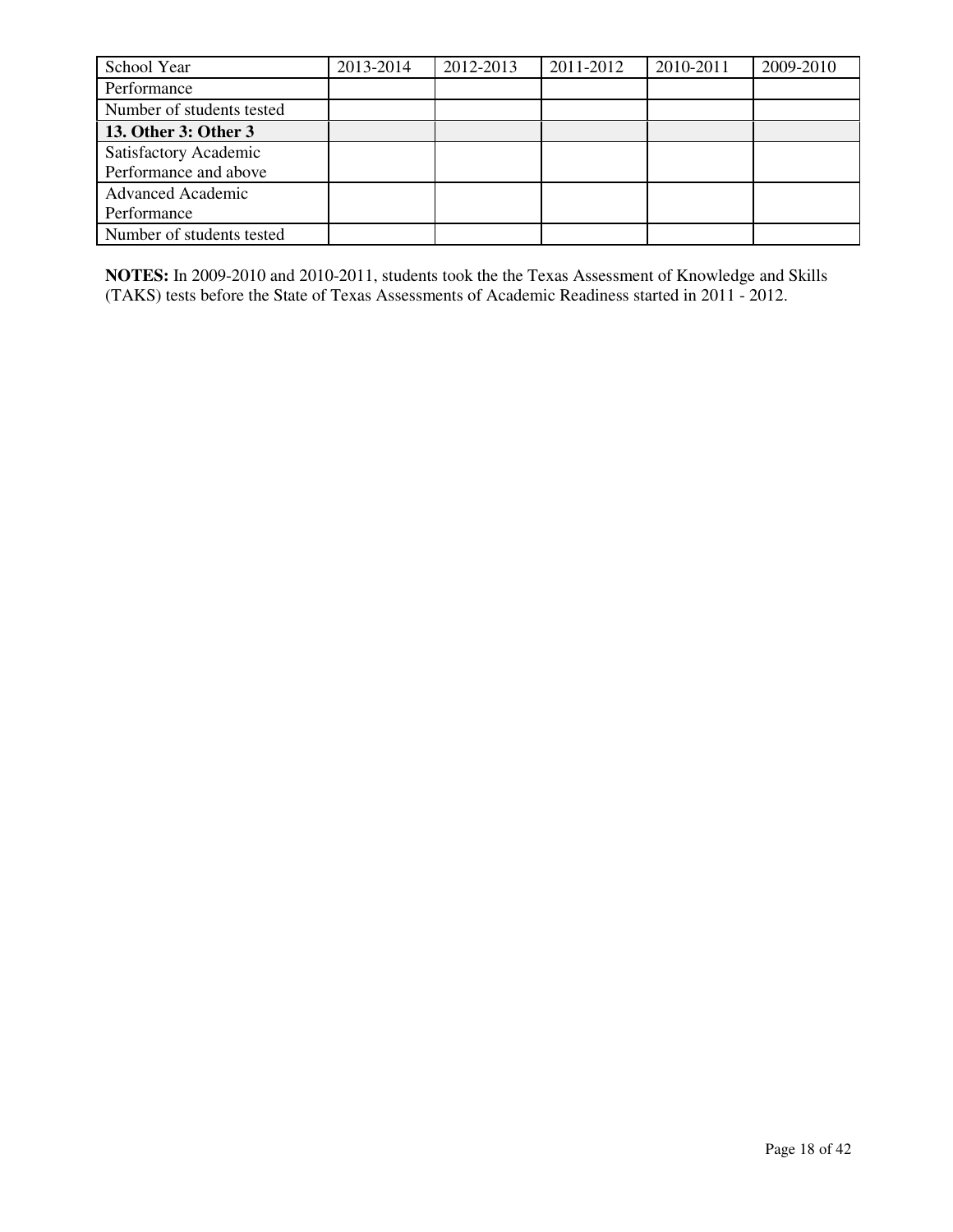| <b>Subject: Math</b>                           | <b>Test:</b> State of Texas Assessments of |
|------------------------------------------------|--------------------------------------------|
|                                                | Academic Readiness (STAAR) Math 7          |
| <b>All Students Tested/Grade: 7</b>            | <b>Edition/Publication Year: 2014</b>      |
| <b>Publisher:</b> Texas Education Agency (TEA) |                                            |

| School Year                             | 2013-2014      | 2012-2013        | 2011-2012      | 2010-2011      | 2009-2010      |
|-----------------------------------------|----------------|------------------|----------------|----------------|----------------|
| Testing month                           | Apr            | Apr              | Apr            | Apr            | Apr            |
| <b>SCHOOL SCORES*</b>                   |                |                  |                |                |                |
| Satisfactory Academic                   | 95             | 100              | 100            | 100            | 100            |
| Performance and above                   |                |                  |                |                |                |
| Advanced Academic                       | 17             | 47               | 68             | 61             | 52             |
| Performance                             |                |                  |                |                |                |
| Number of students tested               | 77             | 68               | 69             | 72             | 65             |
| Percent of total students tested        | 100            | 100              | 100            | 100            | 100            |
| Number of students tested with          |                |                  |                |                |                |
| alternative assessment                  |                |                  |                |                |                |
| $\overline{\%}$ of students tested with | $\overline{0}$ | $\boldsymbol{0}$ | $\overline{0}$ | $\overline{0}$ | $\overline{0}$ |
| alternative assessment                  |                |                  |                |                |                |
| <b>SUBGROUP SCORES</b>                  |                |                  |                |                |                |
| 1. Free and Reduced-Price               |                |                  |                |                |                |
| Meals/Socio-Economic/                   |                |                  |                |                |                |
| <b>Disadvantaged Students</b>           |                |                  |                |                |                |
| Satisfactory Academic                   | 95             | 100              | 100            | 100            | 100            |
| Performance and above                   |                |                  |                |                |                |
| <b>Advanced Academic</b>                | 16             | 45               | 64             | 54             | 56             |
| Performance                             |                |                  |                |                |                |
| Number of students tested               | 56             | 49               | 47             | 50             | 48             |
| 2. Students receiving Special           |                |                  |                |                |                |
| <b>Education</b>                        |                |                  |                |                |                |
| Satisfactory Academic                   |                |                  |                |                |                |
| Performance and above                   |                |                  |                |                |                |
| <b>Advanced Academic</b>                |                |                  |                |                |                |
| Performance                             |                |                  |                |                |                |
| Number of students tested               |                |                  |                |                |                |
| 3. English Language Learner             |                |                  |                |                |                |
| <b>Students</b>                         |                |                  |                |                |                |
| Satisfactory Academic                   |                |                  |                |                |                |
| Performance and above                   |                |                  |                |                |                |
| <b>Advanced Academic</b>                |                |                  |                |                |                |
| Performance                             |                |                  |                |                |                |
| Number of students tested               |                |                  |                |                |                |
| 4. Hispanic or Latino                   |                |                  |                |                |                |
| <b>Students</b>                         |                |                  |                |                |                |
| Satisfactory Academic                   | 94             | 100              | 100            | 100            | 100            |
| Performance and above                   |                |                  |                |                |                |
| <b>Advanced Academic</b>                | 15             | 44               | 69             | 62             | 53             |
| Performance                             |                |                  |                |                |                |
| Number of students tested               | 66             | 61               | 65             | 65             | 58             |
| 5. African-American                     |                |                  |                |                |                |
| <b>Students</b>                         |                |                  |                |                |                |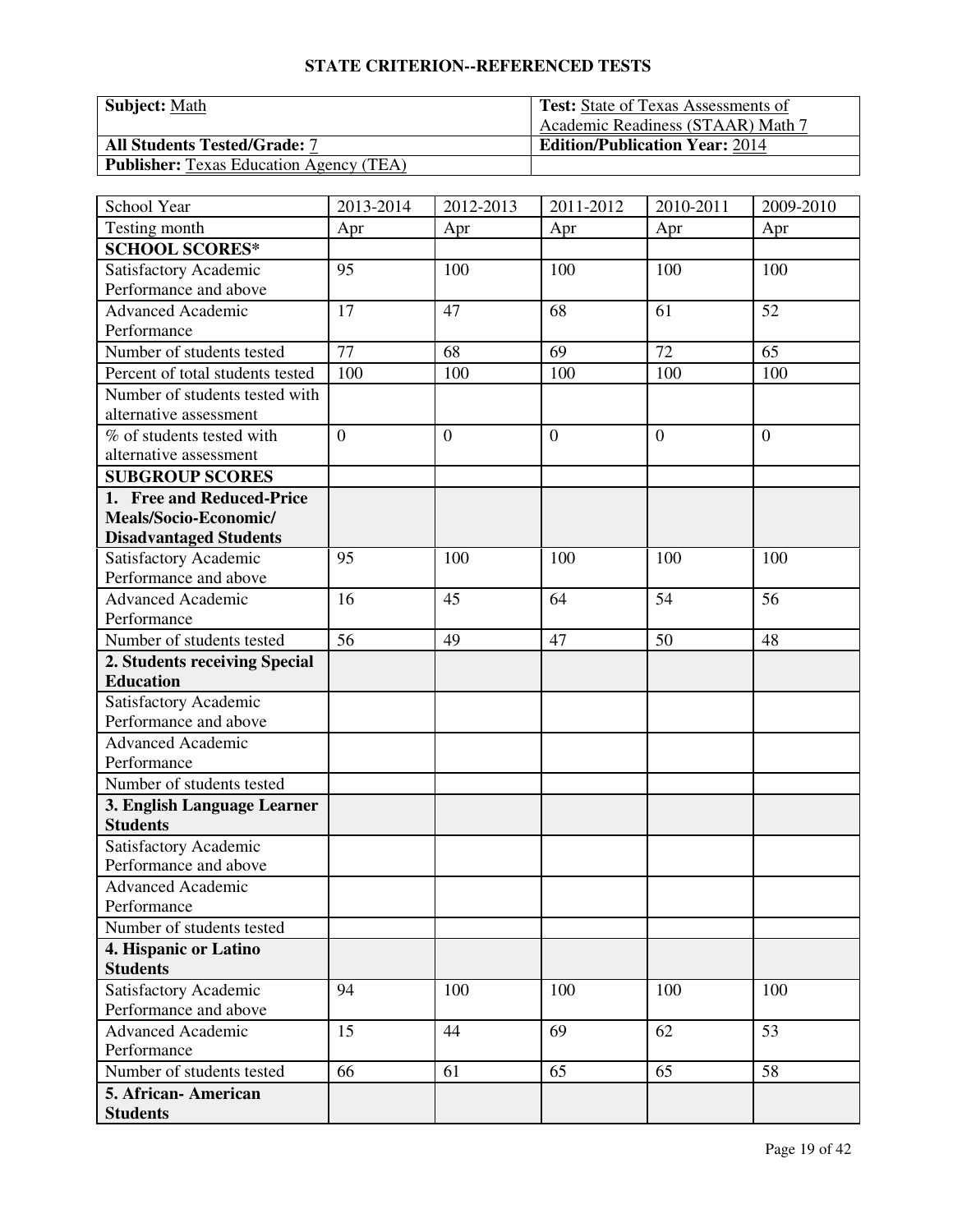| School Year                                    | 2013-2014 | 2012-2013 | 2011-2012 | 2010-2011 | 2009-2010 |
|------------------------------------------------|-----------|-----------|-----------|-----------|-----------|
| Satisfactory Academic                          |           |           |           |           |           |
| Performance and above                          |           |           |           |           |           |
| <b>Advanced Academic</b>                       |           |           |           |           |           |
| Performance                                    |           |           |           |           |           |
| Number of students tested                      |           |           |           |           |           |
| <b>6. Asian Students</b>                       |           |           |           |           |           |
| Satisfactory Academic                          |           |           |           |           |           |
| Performance and above                          |           |           |           |           |           |
| <b>Advanced Academic</b>                       |           |           |           |           |           |
| Performance                                    |           |           |           |           |           |
| Number of students tested                      |           |           |           |           |           |
| 7. American Indian or                          |           |           |           |           |           |
| <b>Alaska Native Students</b>                  |           |           |           |           |           |
| Satisfactory Academic                          |           |           |           |           |           |
| Performance and above                          |           |           |           |           |           |
| <b>Advanced Academic</b>                       |           |           |           |           |           |
| Performance                                    |           |           |           |           |           |
| Number of students tested                      |           |           |           |           |           |
| 8. Native Hawaiian or other                    |           |           |           |           |           |
| <b>Pacific Islander Students</b>               |           |           |           |           |           |
| Satisfactory Academic<br>Performance and above |           |           |           |           |           |
| <b>Advanced Academic</b>                       |           |           |           |           |           |
| Performance                                    |           |           |           |           |           |
| Number of students tested                      |           |           |           |           |           |
| 9. White Students                              |           |           |           |           |           |
| Satisfactory Academic                          |           |           |           |           |           |
| Performance and above                          |           |           |           |           |           |
| <b>Advanced Academic</b>                       |           |           |           |           |           |
| Performance                                    |           |           |           |           |           |
| Number of students tested                      |           |           |           |           |           |
| 10. Two or More Races                          |           |           |           |           |           |
| identified Students                            |           |           |           |           |           |
| Satisfactory Academic                          |           |           |           |           |           |
| Performance and above                          |           |           |           |           |           |
| <b>Advanced Academic</b>                       |           |           |           |           |           |
| Performance                                    |           |           |           |           |           |
| Number of students tested                      |           |           |           |           |           |
| 11. Other 1: Other 1                           |           |           |           |           |           |
| Satisfactory Academic                          |           |           |           |           |           |
| Performance and above                          |           |           |           |           |           |
| <b>Advanced Academic</b>                       |           |           |           |           |           |
| Performance                                    |           |           |           |           |           |
| Number of students tested                      |           |           |           |           |           |
| 12. Other 2: Other 2                           |           |           |           |           |           |
| Satisfactory Academic                          |           |           |           |           |           |
| Performance and above                          |           |           |           |           |           |
| <b>Advanced Academic</b>                       |           |           |           |           |           |
| Performance                                    |           |           |           |           |           |
| Number of students tested                      |           |           |           |           |           |
| 13. Other 3: Other 3                           |           |           |           |           |           |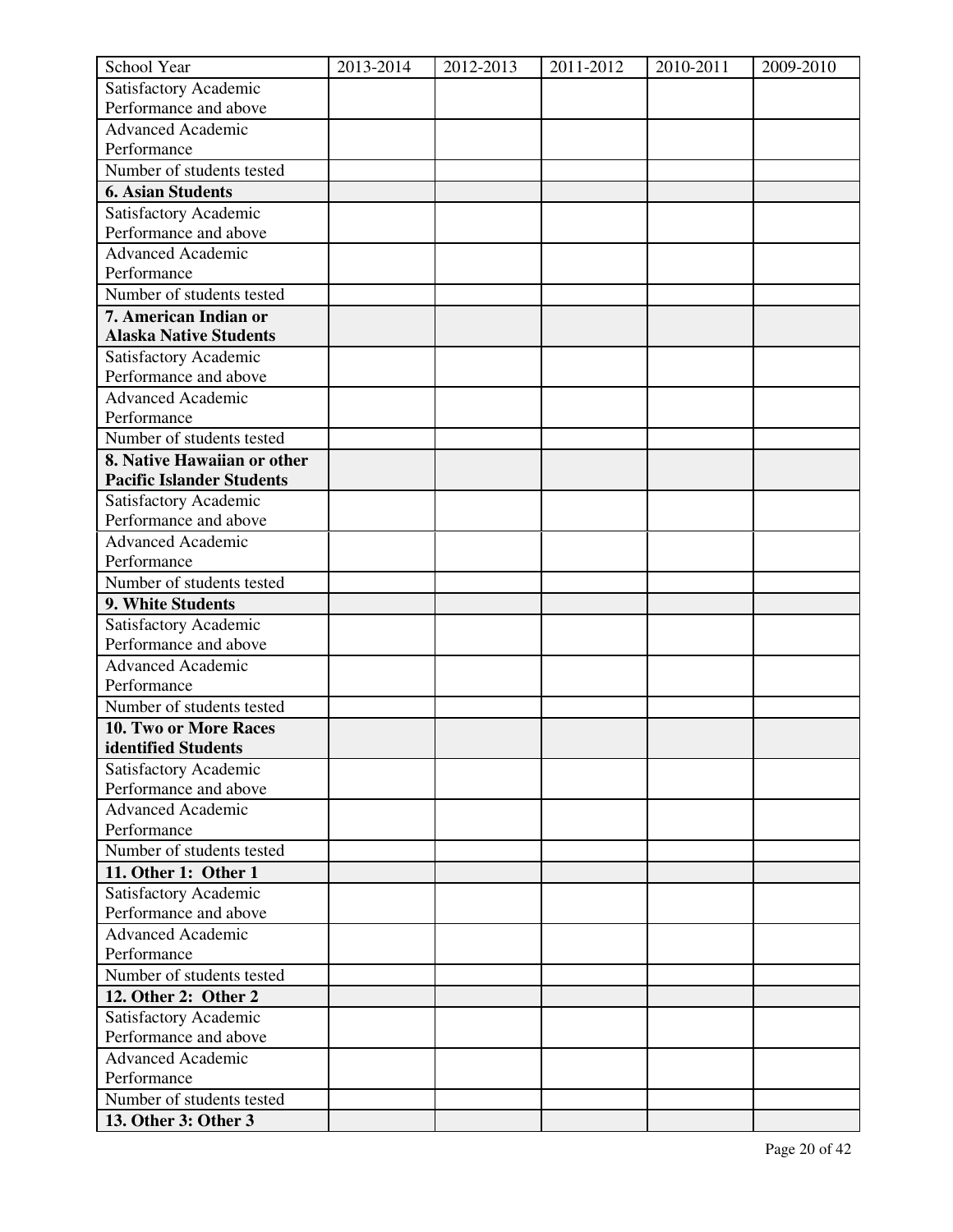| School Year               | 2013-2014 | 2012-2013 | 2011-2012 | 2010-2011 | 2009-2010 |
|---------------------------|-----------|-----------|-----------|-----------|-----------|
| Satisfactory Academic     |           |           |           |           |           |
| Performance and above     |           |           |           |           |           |
| <b>Advanced Academic</b>  |           |           |           |           |           |
| Performance               |           |           |           |           |           |
| Number of students tested |           |           |           |           |           |

**NOTES:** In 2009-2010 and 2010-2011, students took the the Texas Assessment of Knowledge and Skills (TAKS) tests before the State of Texas Assessments of Academic Readiness started in 2011 - 2012.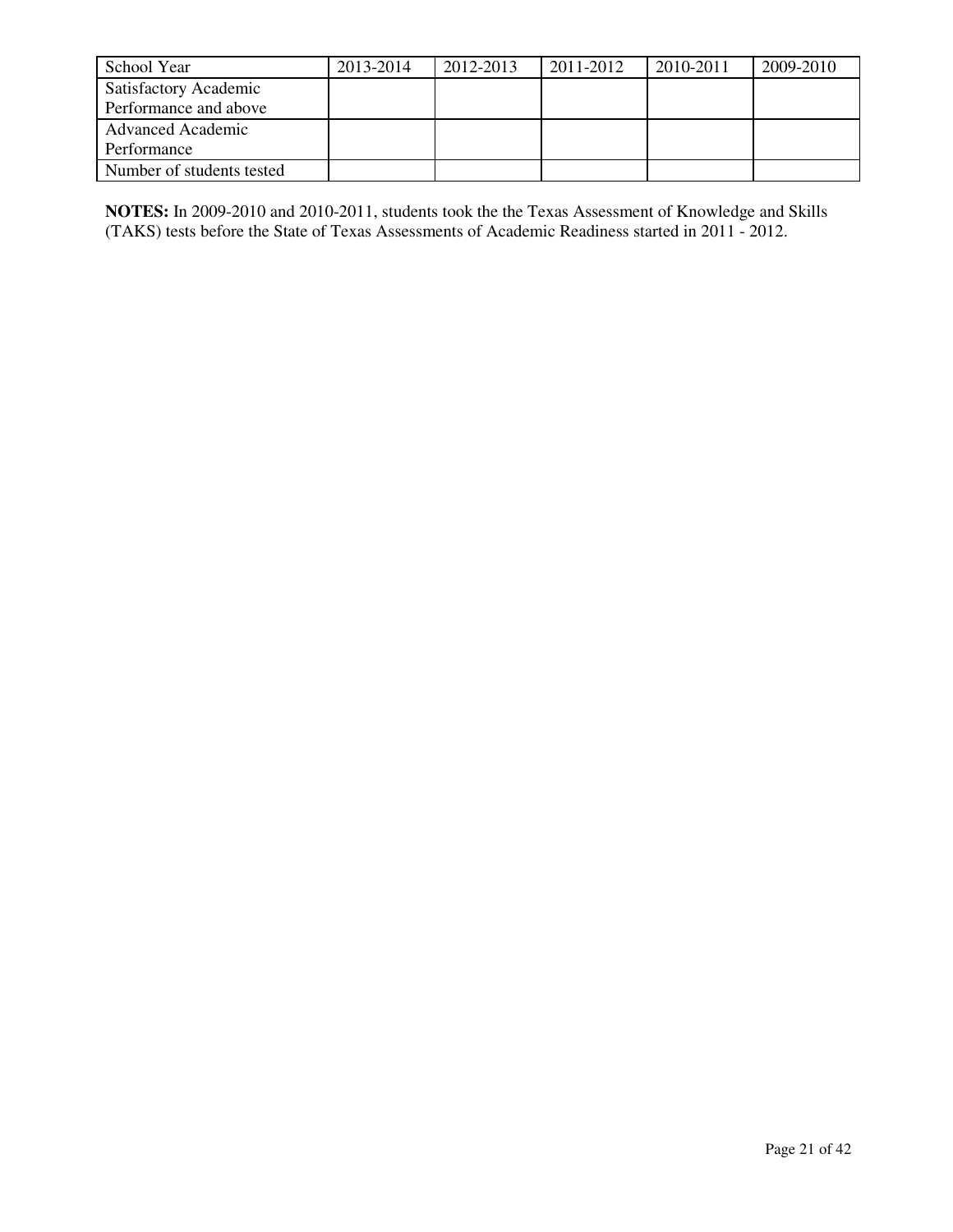| <b>Subject: Math</b>                           | <b>Test:</b> State of Texas Assessments of |
|------------------------------------------------|--------------------------------------------|
|                                                | Academic Readiness (STAAR) Math 8          |
| <b>All Students Tested/Grade: 8</b>            | <b>Edition/Publication Year: 2014</b>      |
| <b>Publisher:</b> Texas Education Agency (TEA) |                                            |

| School Year                             | 2013-2014      | 2012-2013      | 2011-2012      | 2010-2011      | 2009-2010      |
|-----------------------------------------|----------------|----------------|----------------|----------------|----------------|
| Testing month                           | Apr            | Apr            | Apr            | Apr            | Apr            |
| <b>SCHOOL SCORES*</b>                   |                |                |                |                |                |
| Satisfactory Academic                   | 100            |                | 97             | 100            | 100            |
| Performance and above                   |                |                |                |                |                |
| <b>Advanced Academic</b>                | 65             |                | 63             | 32             | 39             |
| Performance                             |                |                |                |                |                |
| Number of students tested               | 66             |                | 62             | 62             | 64             |
| Percent of total students tested        | 100            |                | 97             | 100            | 100            |
| Number of students tested with          |                |                |                |                |                |
| alternative assessment                  |                |                |                |                |                |
| $\overline{\%}$ of students tested with | $\overline{0}$ | $\mathbf{0}$   | $\overline{0}$ | $\overline{0}$ | $\overline{0}$ |
| alternative assessment                  |                |                |                |                |                |
| <b>SUBGROUP SCORES</b>                  |                |                |                |                |                |
| 1. Free and Reduced-Price               |                |                |                |                |                |
| Meals/Socio-Economic/                   |                |                |                |                |                |
| <b>Disadvantaged Students</b>           |                |                |                |                |                |
| Satisfactory Academic                   | 100            |                | 100            | 100            | 100            |
| Performance and above                   |                |                |                |                |                |
| <b>Advanced Academic</b>                | 62             |                | 60             | 36             | 36             |
| Performance                             |                |                |                |                |                |
| Number of students tested               | 45             | $\overline{0}$ | 42             | 44             | 50             |
| 2. Students receiving Special           |                |                |                |                |                |
| <b>Education</b>                        |                |                |                |                |                |
| Satisfactory Academic                   |                |                |                |                |                |
| Performance and above                   |                |                |                |                |                |
| <b>Advanced Academic</b>                |                |                |                |                |                |
| Performance                             |                |                |                |                |                |
| Number of students tested               |                |                |                |                |                |
| 3. English Language Learner             |                |                |                |                |                |
| <b>Students</b>                         |                |                |                |                |                |
| Satisfactory Academic                   |                |                |                |                |                |
| Performance and above                   |                |                |                |                |                |
| Advanced Academic                       |                |                |                |                |                |
| Performance                             |                |                |                |                |                |
| Number of students tested               |                |                |                |                |                |
| 4. Hispanic or Latino                   |                |                |                |                |                |
| <b>Students</b>                         |                |                |                |                |                |
| Satisfactory Academic                   | 100            |                | 100            | 100            | 100            |
| Performance and above                   |                |                |                |                |                |
| Advanced Academic                       | 62             |                | 66             | 34             | 37             |
| Performance                             |                |                |                |                |                |
| Number of students tested               | 61             | $\mathbf{0}$   | 58             | 53             | 51             |
| 5. African-American                     |                |                |                |                |                |
| <b>Students</b>                         |                |                |                |                |                |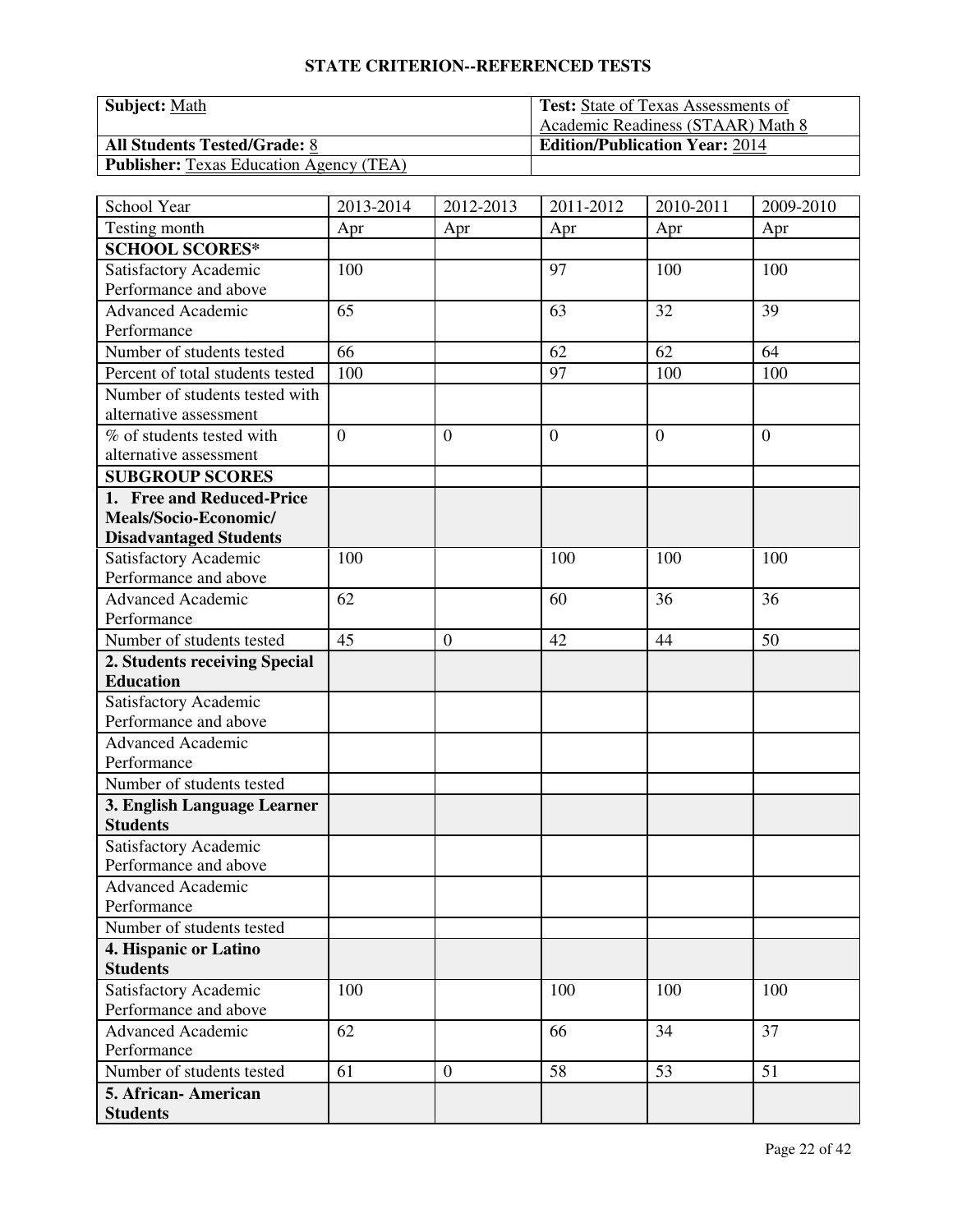| School Year                                    | 2013-2014 | 2012-2013 | 2011-2012 | 2010-2011 | 2009-2010 |
|------------------------------------------------|-----------|-----------|-----------|-----------|-----------|
| Satisfactory Academic                          |           |           |           |           |           |
| Performance and above                          |           |           |           |           |           |
| <b>Advanced Academic</b>                       |           |           |           |           |           |
| Performance                                    |           |           |           |           |           |
| Number of students tested                      |           |           |           |           |           |
| <b>6. Asian Students</b>                       |           |           |           |           |           |
| Satisfactory Academic                          |           |           |           |           |           |
| Performance and above                          |           |           |           |           |           |
| <b>Advanced Academic</b>                       |           |           |           |           |           |
| Performance                                    |           |           |           |           |           |
| Number of students tested                      |           |           |           |           |           |
| 7. American Indian or                          |           |           |           |           |           |
| <b>Alaska Native Students</b>                  |           |           |           |           |           |
| Satisfactory Academic                          |           |           |           |           |           |
| Performance and above                          |           |           |           |           |           |
| <b>Advanced Academic</b>                       |           |           |           |           |           |
| Performance                                    |           |           |           |           |           |
| Number of students tested                      |           |           |           |           |           |
| 8. Native Hawaiian or other                    |           |           |           |           |           |
| <b>Pacific Islander Students</b>               |           |           |           |           |           |
| Satisfactory Academic<br>Performance and above |           |           |           |           |           |
| <b>Advanced Academic</b>                       |           |           |           |           |           |
| Performance                                    |           |           |           |           |           |
| Number of students tested                      |           |           |           |           |           |
| 9. White Students                              |           |           |           |           |           |
| Satisfactory Academic                          |           |           |           |           |           |
| Performance and above                          |           |           |           |           |           |
| <b>Advanced Academic</b>                       |           |           |           |           |           |
| Performance                                    |           |           |           |           |           |
| Number of students tested                      |           |           |           |           |           |
| 10. Two or More Races                          |           |           |           |           |           |
| identified Students                            |           |           |           |           |           |
| Satisfactory Academic                          |           |           |           |           |           |
| Performance and above                          |           |           |           |           |           |
| <b>Advanced Academic</b>                       |           |           |           |           |           |
| Performance                                    |           |           |           |           |           |
| Number of students tested                      |           |           |           |           |           |
| 11. Other 1: Other 1                           |           |           |           |           |           |
| Satisfactory Academic                          |           |           |           |           |           |
| Performance and above                          |           |           |           |           |           |
| <b>Advanced Academic</b>                       |           |           |           |           |           |
| Performance                                    |           |           |           |           |           |
| Number of students tested                      |           |           |           |           |           |
| 12. Other 2: Other 2                           |           |           |           |           |           |
| Satisfactory Academic                          |           |           |           |           |           |
| Performance and above                          |           |           |           |           |           |
| <b>Advanced Academic</b>                       |           |           |           |           |           |
| Performance                                    |           |           |           |           |           |
| Number of students tested                      |           |           |           |           |           |
| 13. Other 3: Other 3                           |           |           |           |           |           |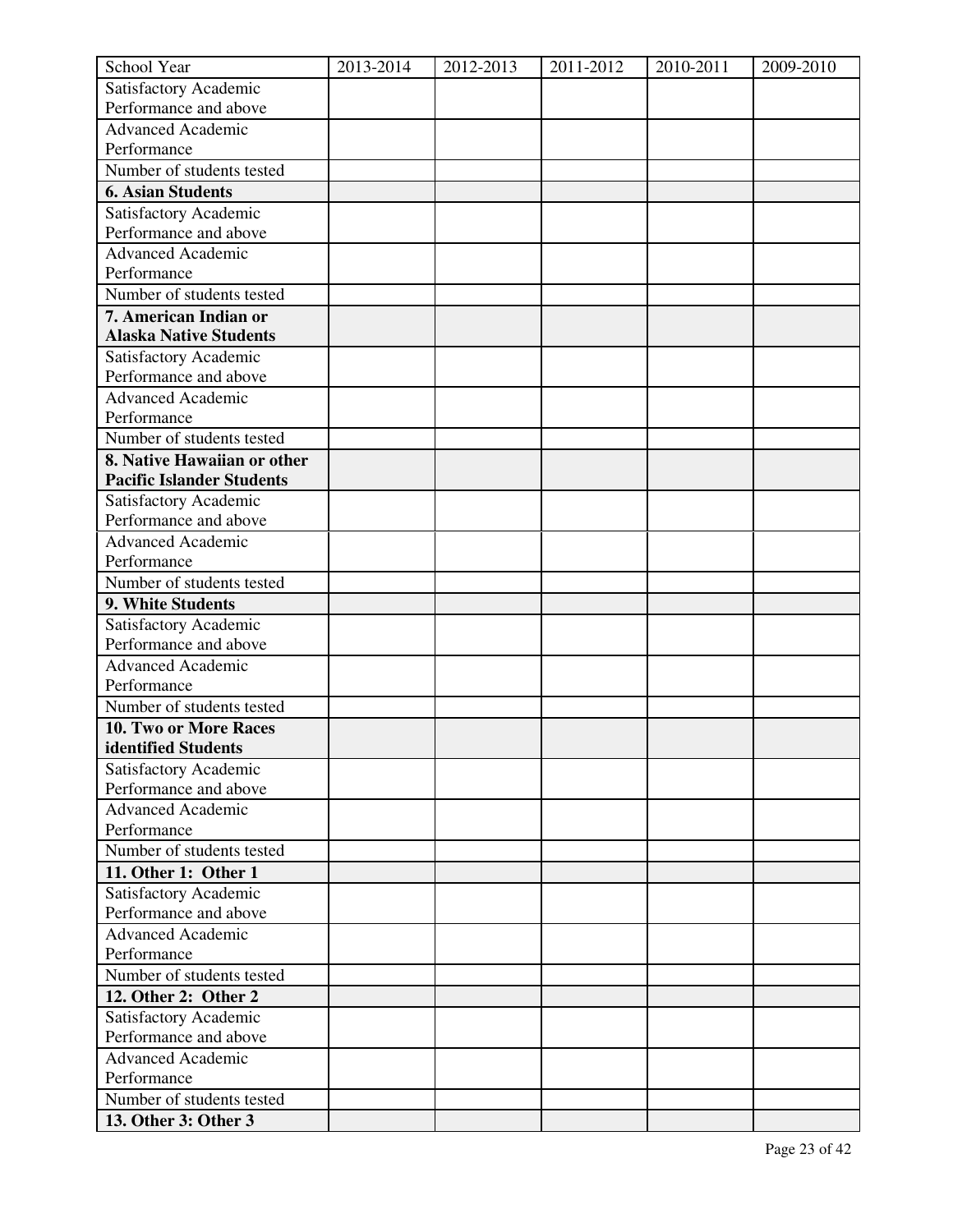| School Year               | 2013-2014 | 2012-2013 | 2011-2012 | 2010-2011 | 2009-2010 |
|---------------------------|-----------|-----------|-----------|-----------|-----------|
| Satisfactory Academic     |           |           |           |           |           |
| Performance and above     |           |           |           |           |           |
| <b>Advanced Academic</b>  |           |           |           |           |           |
| Performance               |           |           |           |           |           |
| Number of students tested |           |           |           |           |           |

**NOTES:** In 2012-2013, all 8th grade students did not take STAAR Math 8, as they were all enrolled in Algebra I and took only the STAAR Algebra I exam. In 2009-2010 and 2010-2011, students took the the Texas Assessment of Knowledge and Skills (TAKS) tests.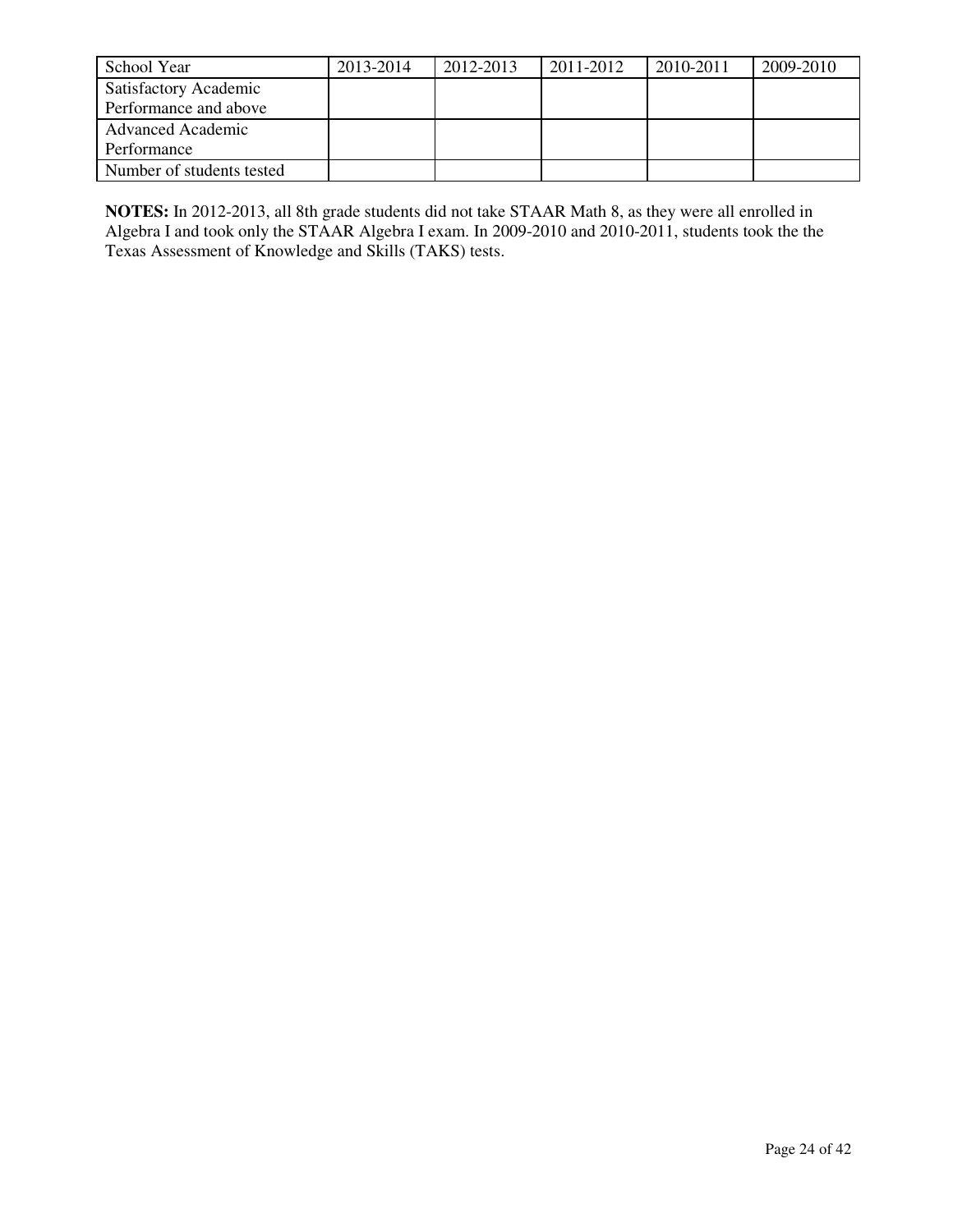| <b>Subject:</b> Math                           | <b>Test:</b> State of Texas Assessments of |
|------------------------------------------------|--------------------------------------------|
|                                                | Academic Readiness (STAAR) Algebra End     |
|                                                | of Course                                  |
| <b>All Students Tested/Grade: 8</b>            | <b>Edition/Publication Year: 2014</b>      |
| <b>Publisher:</b> Texas Education Agency (TEA) |                                            |

| School Year                      | 2013-2014      | 2012-2013    | 2011-2012      | 2010-2011    | 2009-2010        |
|----------------------------------|----------------|--------------|----------------|--------------|------------------|
| Testing month                    | May            | May          | May            | May          | May              |
| <b>SCHOOL SCORES*</b>            |                |              |                |              |                  |
| Satisfactory Academic            | 100            | 100          | 97             | 94           |                  |
| Performance and above            |                |              |                |              |                  |
| <b>Advanced Academic</b>         | 80             | 87           | 61             | 39           |                  |
| Performance                      |                |              |                |              |                  |
| Number of students tested        | 50             | 68           | 76             | 49           |                  |
| Percent of total students tested | 100            | 100          | 99             | 100          | $\overline{0}$   |
| Number of students tested with   |                |              |                |              |                  |
| alternative assessment           |                |              |                |              |                  |
| % of students tested with        | $\overline{0}$ | $\mathbf{0}$ | $\mathbf{0}$   | $\mathbf{0}$ | $\boldsymbol{0}$ |
| alternative assessment           |                |              |                |              |                  |
| <b>SUBGROUP SCORES</b>           |                |              |                |              |                  |
| 1. Free and Reduced-Price        |                |              |                |              |                  |
| Meals/Socio-Economic/            |                |              |                |              |                  |
| <b>Disadvantaged Students</b>    |                |              |                |              |                  |
| Satisfactory Academic            | 100            | 100          | 98             | 92           |                  |
| Performance and above            |                |              |                |              |                  |
| <b>Advanced Academic</b>         | 77             | 88           | 28             | 33           |                  |
| Performance                      |                |              |                |              |                  |
| Number of students tested        | 31             | 43           | 53             | 39           | $\boldsymbol{0}$ |
| 2. Students receiving Special    |                |              |                |              |                  |
| <b>Education</b>                 |                |              |                |              |                  |
| Satisfactory Academic            |                |              |                |              |                  |
| Performance and above            |                |              |                |              |                  |
| <b>Advanced Academic</b>         |                |              |                |              |                  |
| Performance                      |                |              |                |              |                  |
| Number of students tested        |                |              |                |              |                  |
| 3. English Language Learner      |                |              |                |              |                  |
| <b>Students</b>                  |                |              |                |              |                  |
| Satisfactory Academic            |                |              |                |              |                  |
| Performance and above            |                |              |                |              |                  |
| <b>Advanced Academic</b>         |                |              |                |              |                  |
| Performance                      |                |              |                |              |                  |
| Number of students tested        |                |              |                |              |                  |
| 4. Hispanic or Latino            |                |              |                |              |                  |
| <b>Students</b>                  |                |              |                |              |                  |
| Satisfactory Academic            | 100            | 100          | 100            | 92           |                  |
| Performance and above            |                |              |                |              |                  |
| <b>Advanced Academic</b>         | 78             | 86           | $\overline{0}$ | 33           |                  |
| Performance                      |                |              |                |              |                  |
| Number of students tested        | 45             | 64           | 71             | 39           | $\overline{0}$   |
| 5. African- American             |                |              |                |              |                  |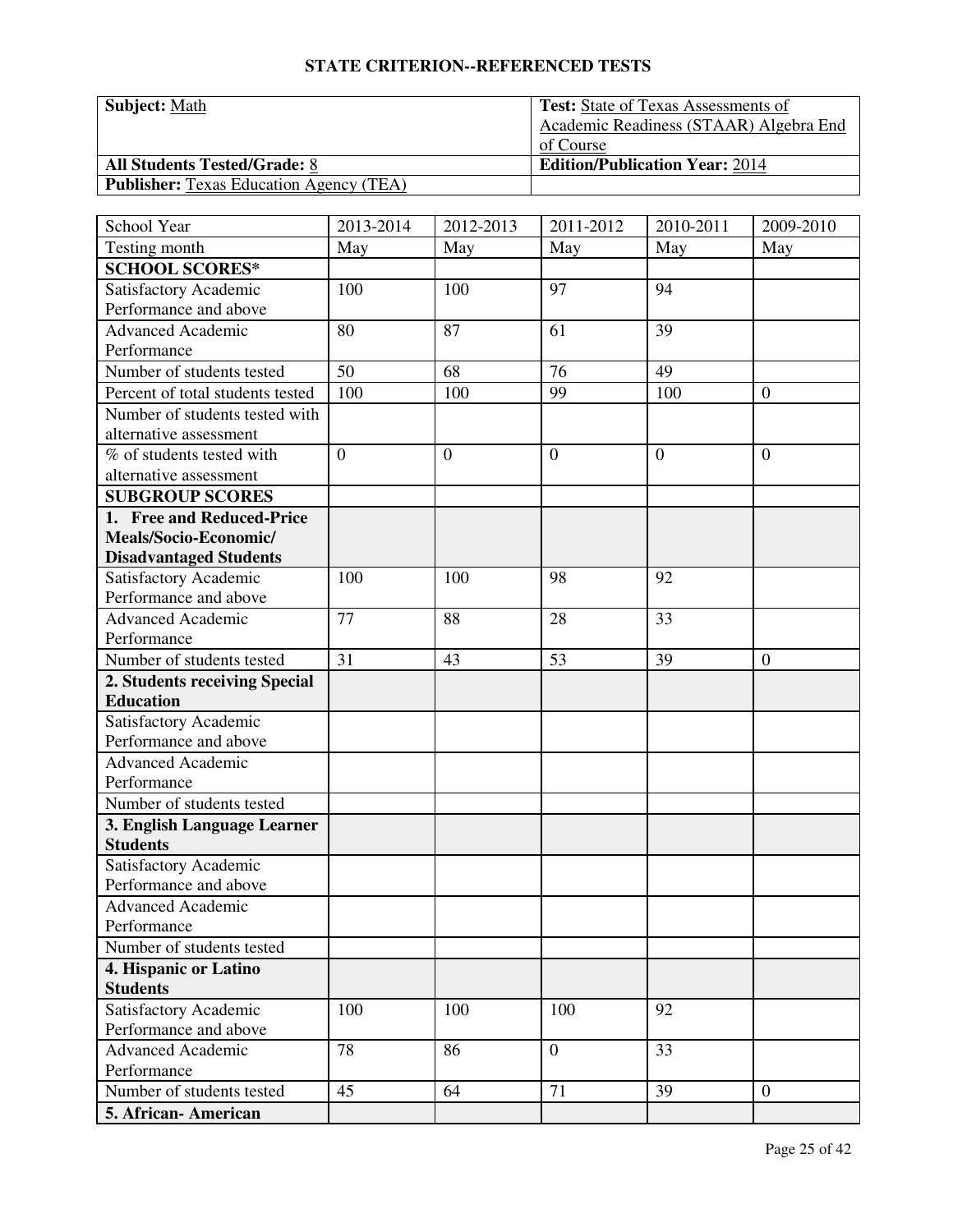| School Year                                    | 2013-2014 | 2012-2013 | 2011-2012 | 2010-2011 | 2009-2010 |
|------------------------------------------------|-----------|-----------|-----------|-----------|-----------|
| <b>Students</b>                                |           |           |           |           |           |
| Satisfactory Academic                          |           |           |           |           |           |
| Performance and above                          |           |           |           |           |           |
| <b>Advanced Academic</b>                       |           |           |           |           |           |
| Performance                                    |           |           |           |           |           |
| Number of students tested                      |           |           |           |           |           |
| <b>6. Asian Students</b>                       |           |           |           |           |           |
| Satisfactory Academic                          |           |           |           |           |           |
| Performance and above                          |           |           |           |           |           |
| <b>Advanced Academic</b>                       |           |           |           |           |           |
| Performance                                    |           |           |           |           |           |
| Number of students tested                      |           |           |           |           |           |
| 7. American Indian or                          |           |           |           |           |           |
| <b>Alaska Native Students</b>                  |           |           |           |           |           |
| Satisfactory Academic                          |           |           |           |           |           |
| Performance and above                          |           |           |           |           |           |
| Advanced Academic                              |           |           |           |           |           |
| Performance                                    |           |           |           |           |           |
| Number of students tested                      |           |           |           |           |           |
| 8. Native Hawaiian or other                    |           |           |           |           |           |
| <b>Pacific Islander Students</b>               |           |           |           |           |           |
| Satisfactory Academic                          |           |           |           |           |           |
| Performance and above                          |           |           |           |           |           |
| <b>Advanced Academic</b>                       |           |           |           |           |           |
| Performance                                    |           |           |           |           |           |
| Number of students tested                      |           |           |           |           |           |
| 9. White Students                              |           |           |           |           |           |
| Satisfactory Academic                          |           |           |           |           |           |
| Performance and above                          |           |           |           |           |           |
| <b>Advanced Academic</b>                       |           |           |           |           |           |
| Performance                                    |           |           |           |           |           |
| Number of students tested                      |           |           |           |           |           |
| 10. Two or More Races                          |           |           |           |           |           |
| identified Students                            |           |           |           |           |           |
| Satisfactory Academic                          |           |           |           |           |           |
| Performance and above                          |           |           |           |           |           |
| Advanced Academic                              |           |           |           |           |           |
| Performance                                    |           |           |           |           |           |
| Number of students tested                      |           |           |           |           |           |
| 11. Other 1: Other 1                           |           |           |           |           |           |
| Satisfactory Academic<br>Performance and above |           |           |           |           |           |
|                                                |           |           |           |           |           |
| <b>Advanced Academic</b><br>Performance        |           |           |           |           |           |
| Number of students tested                      |           |           |           |           |           |
|                                                |           |           |           |           |           |
| 12. Other 2: Other 2                           |           |           |           |           |           |
| Satisfactory Academic<br>Performance and above |           |           |           |           |           |
| <b>Advanced Academic</b>                       |           |           |           |           |           |
| Performance                                    |           |           |           |           |           |
| Number of students tested                      |           |           |           |           |           |
|                                                |           |           |           |           |           |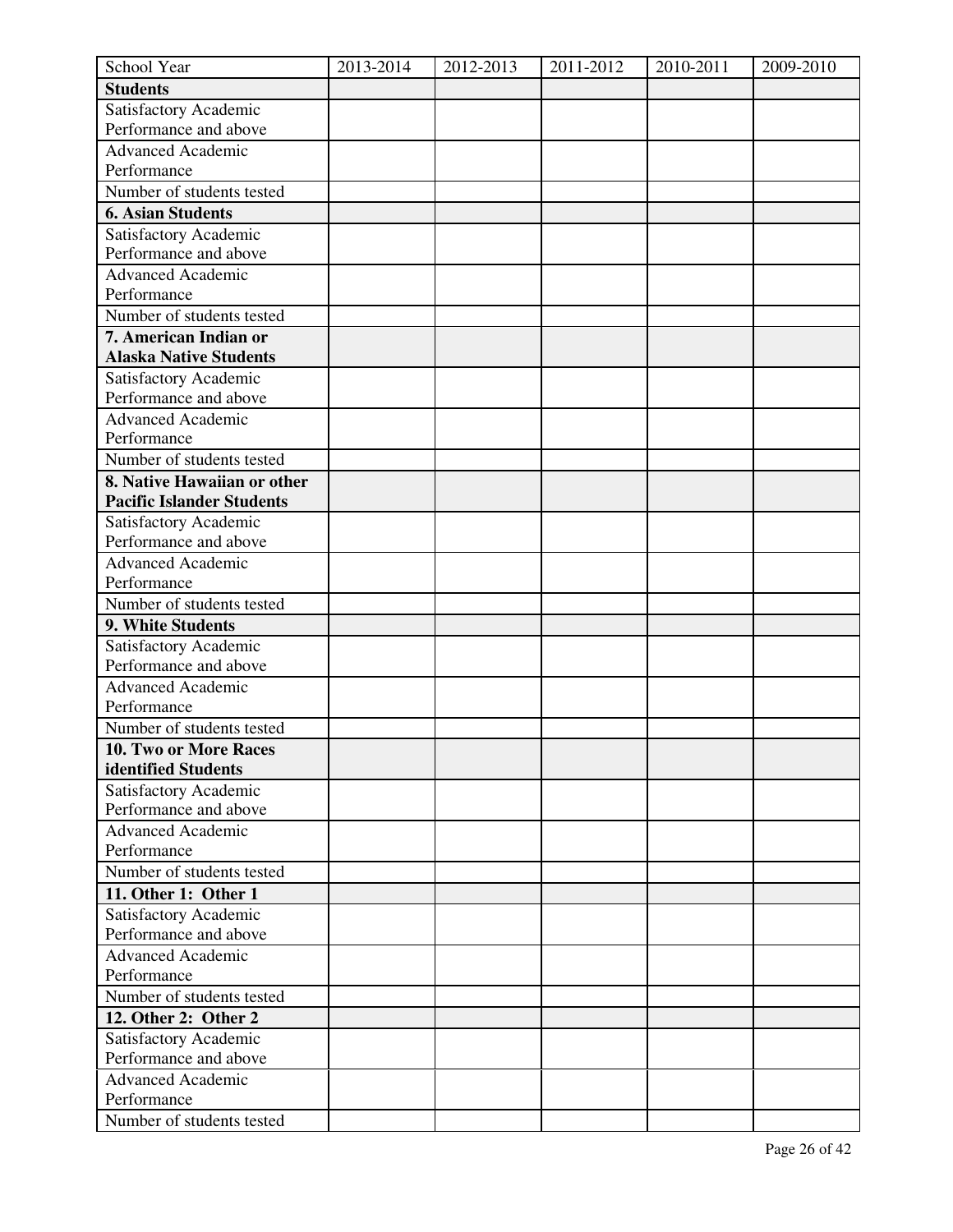| School Year               | 2013-2014 | 2012-2013 | 2011-2012 | 2010-2011 | 2009-2010 |
|---------------------------|-----------|-----------|-----------|-----------|-----------|
| 13. Other 3: Other 3      |           |           |           |           |           |
| Satisfactory Academic     |           |           |           |           |           |
| Performance and above     |           |           |           |           |           |
| <b>Advanced Academic</b>  |           |           |           |           |           |
| Performance               |           |           |           |           |           |
| Number of students tested |           |           |           |           |           |

**NOTES:** Algebra I is a course for 8th grade students. 8th grade students take the STAAR Math 8 and the STAAR Algebra I exams. In 2012-13, 8th grade students took only STAAR Algebra I. In 2009-2010 and 2010-2011, students took the the Texas Assessment of Knowledge and Skills (TAKS) tests.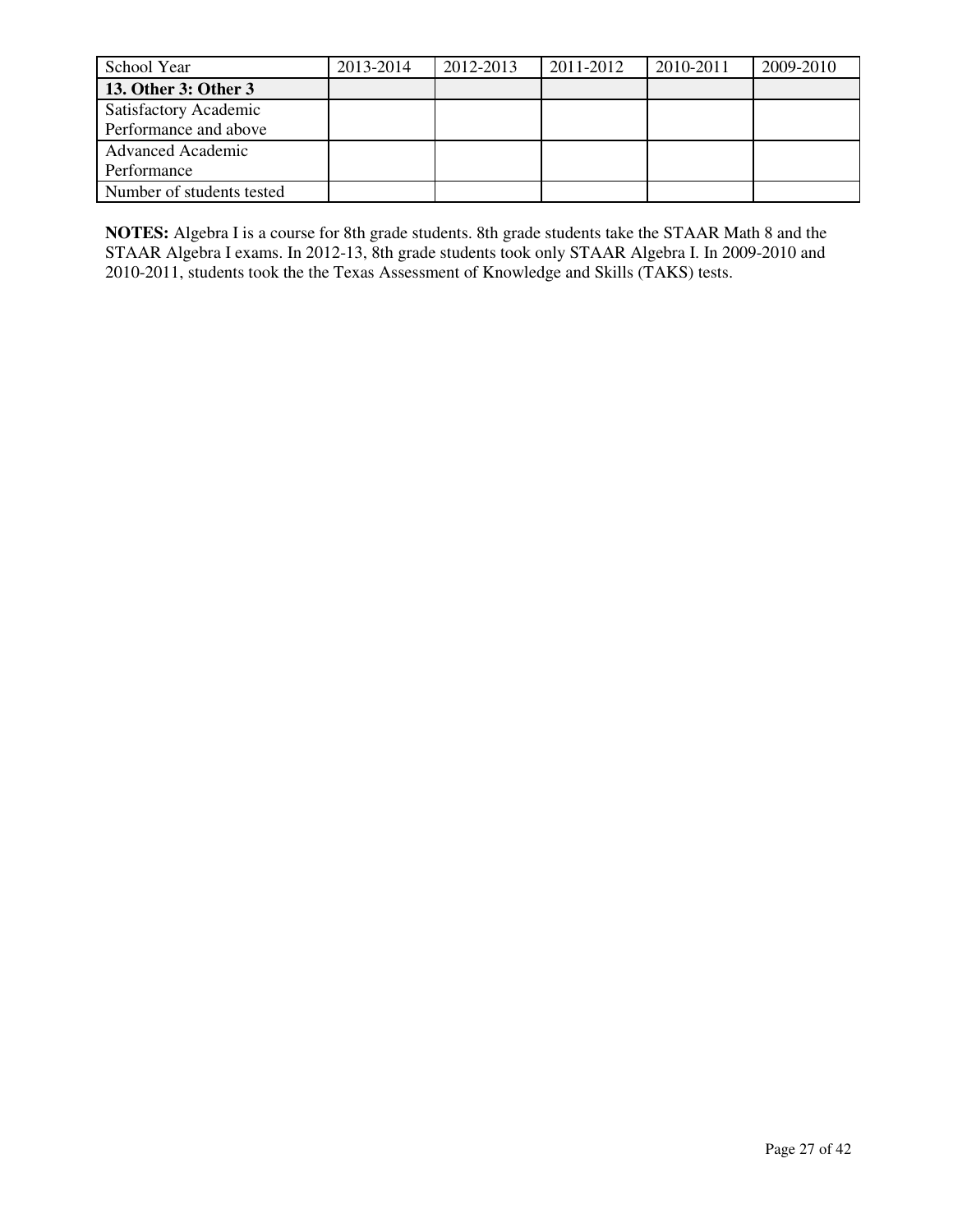**Subject: Reading/ELA** 

**All Students Tested/Grade: 6** 

**Publisher:** Texas Education Agency (TEA)

| Test: State of Texas Assessments of   |
|---------------------------------------|
| Academic Readiness (STAAR)            |
| Reading/ELA 6                         |
| <b>Edition/Publication Year: 2014</b> |
|                                       |

| School Year                      | 2013-2014      | 2012-2013      | 2011-2012      | 2010-2011 | 2009-2010      |
|----------------------------------|----------------|----------------|----------------|-----------|----------------|
| Testing month                    | Apr            | Apr            | Apr            | Apr       | Apr            |
| <b>SCHOOL SCORES*</b>            |                |                |                |           |                |
| Satisfactory Academic            | 100            | 96             | 96             | 100       | 100            |
| Performance and above            |                |                |                |           |                |
| <b>Advanced Academic</b>         | 32             | 32             | 47             | 86        | 81             |
| Performance                      |                |                |                |           |                |
| Number of students tested        | 89             | 77             | 71             | 72        | 71             |
| Percent of total students tested | 100            | 100            | 99             | 100       | 100            |
| Number of students tested with   |                |                |                |           |                |
| alternative assessment           |                |                |                |           |                |
| % of students tested with        | $\overline{0}$ | $\overline{0}$ | $\overline{0}$ | $\theta$  | $\overline{0}$ |
| alternative assessment           |                |                |                |           |                |
| <b>SUBGROUP SCORES</b>           |                |                |                |           |                |
| 1. Free and Reduced-Price        |                |                |                |           |                |
| Meals/Socio-Economic/            |                |                |                |           |                |
| <b>Disadvantaged Students</b>    |                |                |                |           |                |
| Satisfactory Academic            | 100            | 94             | 96             | 100       | 100            |
| Performance and above            |                |                |                |           |                |
| Advanced Academic                | 25             | 23             | 38             | 87        | 77             |
| Performance                      |                |                |                |           |                |
| Number of students tested        | 63             | 48             | 53             | 51        | 52             |
| 2. Students receiving Special    |                |                |                |           |                |
| <b>Education</b>                 |                |                |                |           |                |
| Satisfactory Academic            |                |                |                |           |                |
| Performance and above            |                |                |                |           |                |
| <b>Advanced Academic</b>         |                |                |                |           |                |
| Performance                      |                |                |                |           |                |
| Number of students tested        |                |                |                |           |                |
| 3. English Language Learner      |                |                |                |           |                |
| <b>Students</b>                  |                |                |                |           |                |
| Satisfactory Academic            |                |                |                |           |                |
| Performance and above            |                |                |                |           |                |
| <b>Advanced Academic</b>         |                |                |                |           |                |
| Performance                      |                |                |                |           |                |
| Number of students tested        |                |                |                |           |                |
| 4. Hispanic or Latino            |                |                |                |           |                |
| <b>Students</b>                  |                |                |                |           |                |
| Satisfactory Academic            | 100            | 97             | 97             | 100       | 100            |
| Performance and above            |                |                |                |           |                |
| <b>Advanced Academic</b>         | 28             | 33             | 46             | 85        | 81             |
| Performance                      |                |                |                |           |                |
| Number of students tested        | 81             | 70             | 67             | 68        | 62             |
| 5. African-American              |                |                |                |           |                |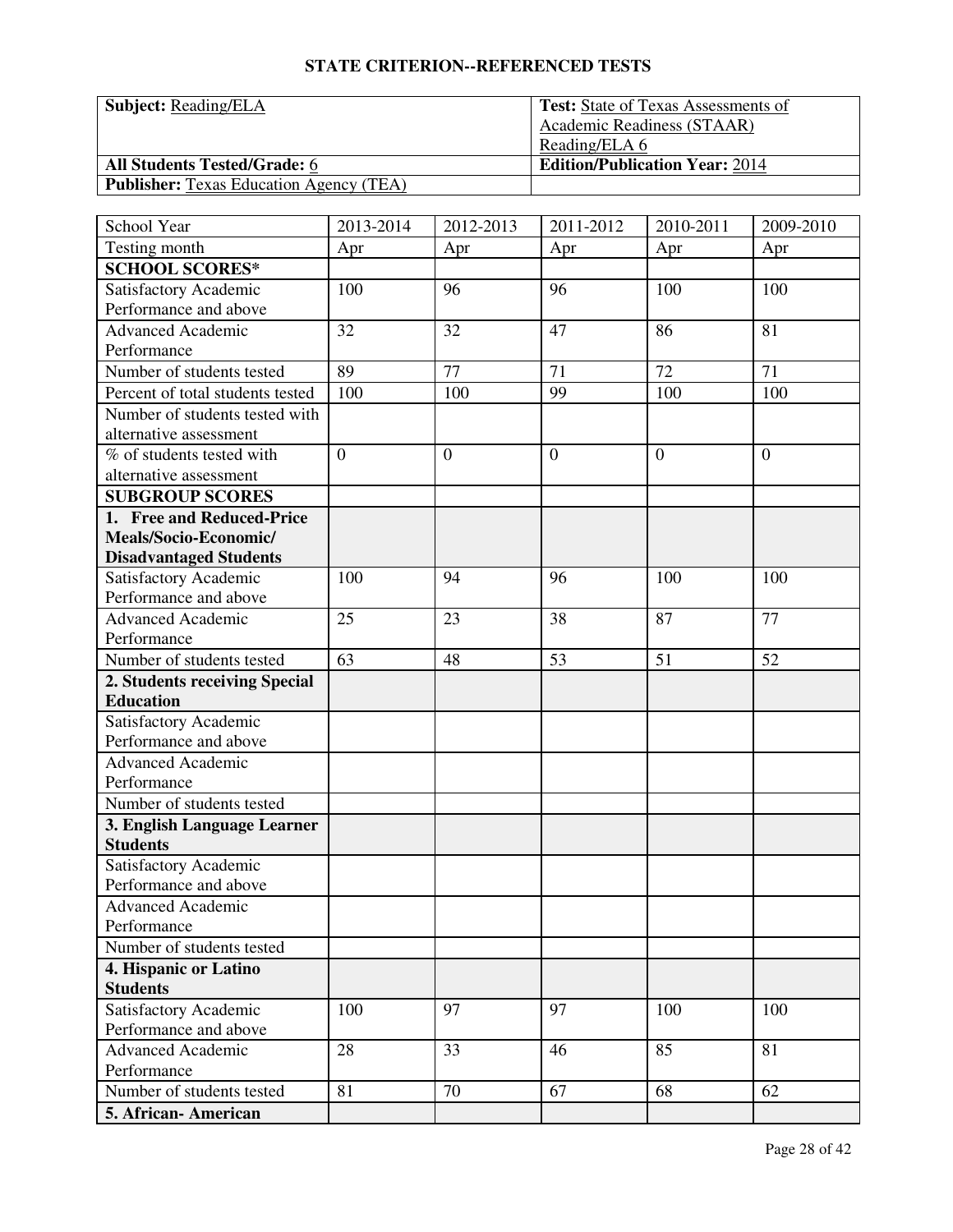| School Year                                    | 2013-2014 | 2012-2013 | 2011-2012 | 2010-2011 | 2009-2010 |
|------------------------------------------------|-----------|-----------|-----------|-----------|-----------|
| <b>Students</b>                                |           |           |           |           |           |
| Satisfactory Academic                          |           |           |           |           |           |
| Performance and above                          |           |           |           |           |           |
| <b>Advanced Academic</b>                       |           |           |           |           |           |
| Performance                                    |           |           |           |           |           |
| Number of students tested                      |           |           |           |           |           |
| <b>6. Asian Students</b>                       |           |           |           |           |           |
| Satisfactory Academic                          |           |           |           |           |           |
| Performance and above                          |           |           |           |           |           |
| <b>Advanced Academic</b>                       |           |           |           |           |           |
| Performance                                    |           |           |           |           |           |
| Number of students tested                      |           |           |           |           |           |
| 7. American Indian or                          |           |           |           |           |           |
| <b>Alaska Native Students</b>                  |           |           |           |           |           |
| Satisfactory Academic                          |           |           |           |           |           |
| Performance and above                          |           |           |           |           |           |
| Advanced Academic                              |           |           |           |           |           |
| Performance                                    |           |           |           |           |           |
| Number of students tested                      |           |           |           |           |           |
| 8. Native Hawaiian or other                    |           |           |           |           |           |
| <b>Pacific Islander Students</b>               |           |           |           |           |           |
| Satisfactory Academic                          |           |           |           |           |           |
| Performance and above                          |           |           |           |           |           |
| <b>Advanced Academic</b>                       |           |           |           |           |           |
| Performance                                    |           |           |           |           |           |
| Number of students tested                      |           |           |           |           |           |
| 9. White Students                              |           |           |           |           |           |
| Satisfactory Academic                          |           |           |           |           |           |
| Performance and above                          |           |           |           |           |           |
| <b>Advanced Academic</b>                       |           |           |           |           |           |
| Performance                                    |           |           |           |           |           |
| Number of students tested                      |           |           |           |           |           |
| 10. Two or More Races                          |           |           |           |           |           |
| identified Students                            |           |           |           |           |           |
| Satisfactory Academic                          |           |           |           |           |           |
| Performance and above                          |           |           |           |           |           |
| Advanced Academic                              |           |           |           |           |           |
| Performance                                    |           |           |           |           |           |
| Number of students tested                      |           |           |           |           |           |
| 11. Other 1: Other 1                           |           |           |           |           |           |
| Satisfactory Academic<br>Performance and above |           |           |           |           |           |
|                                                |           |           |           |           |           |
| <b>Advanced Academic</b><br>Performance        |           |           |           |           |           |
| Number of students tested                      |           |           |           |           |           |
|                                                |           |           |           |           |           |
| 12. Other 2: Other 2                           |           |           |           |           |           |
| Satisfactory Academic<br>Performance and above |           |           |           |           |           |
| <b>Advanced Academic</b>                       |           |           |           |           |           |
| Performance                                    |           |           |           |           |           |
| Number of students tested                      |           |           |           |           |           |
|                                                |           |           |           |           |           |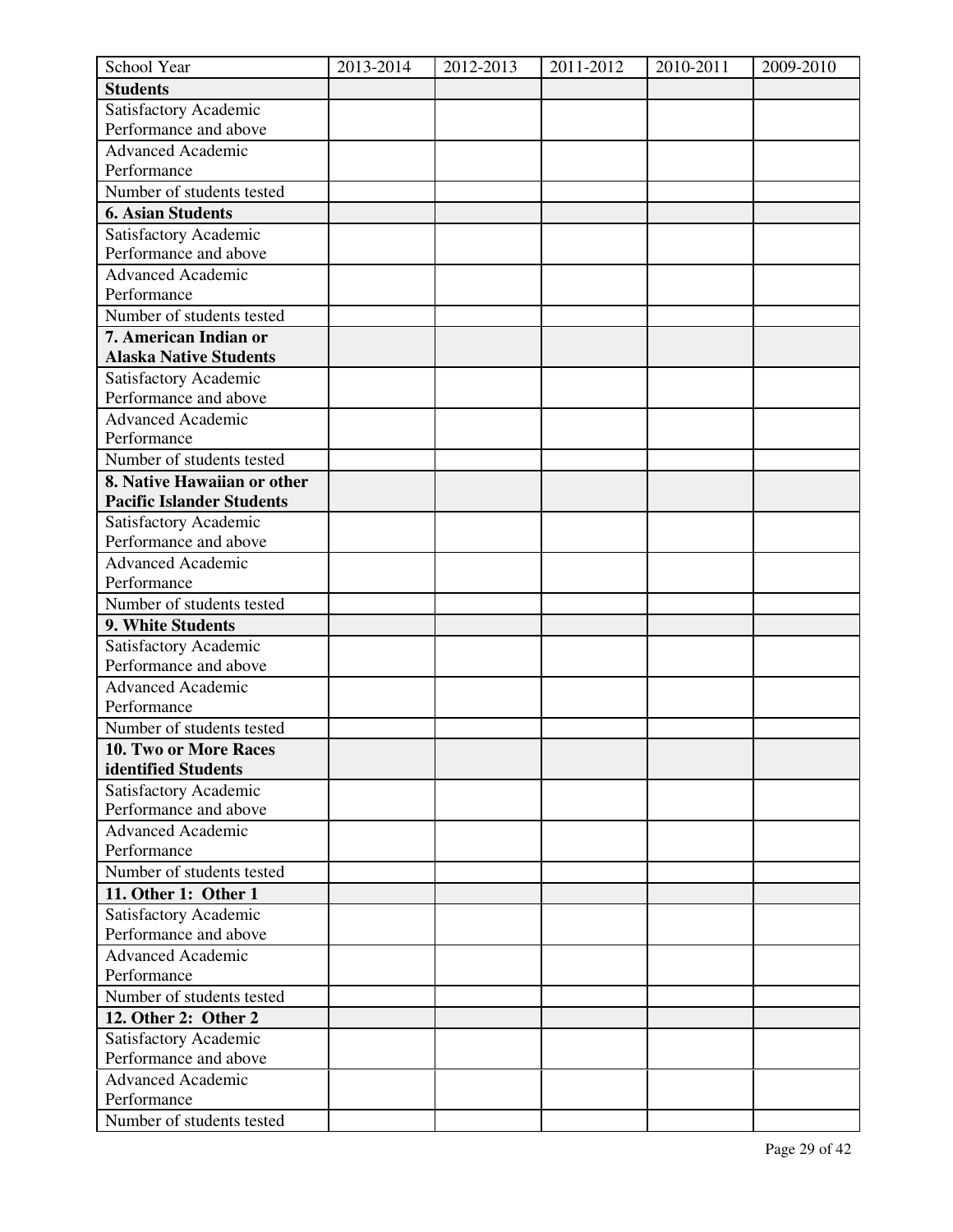| School Year                  | 2013-2014 | 2012-2013 | 2011-2012 | 2010-2011 | 2009-2010 |
|------------------------------|-----------|-----------|-----------|-----------|-----------|
| 13. Other 3: Other 3         |           |           |           |           |           |
| <b>Satisfactory Academic</b> |           |           |           |           |           |
| Performance and above        |           |           |           |           |           |
| <b>Advanced Academic</b>     |           |           |           |           |           |
| Performance                  |           |           |           |           |           |
| Number of students tested    |           |           |           |           |           |

**NOTES:** In 2009-2010 and 2010-2011, students took the the Texas Assessment of Knowledge and Skills (TAKS) tests before the State of Texas Assessments of Academic Readiness started in 2011 - 2012.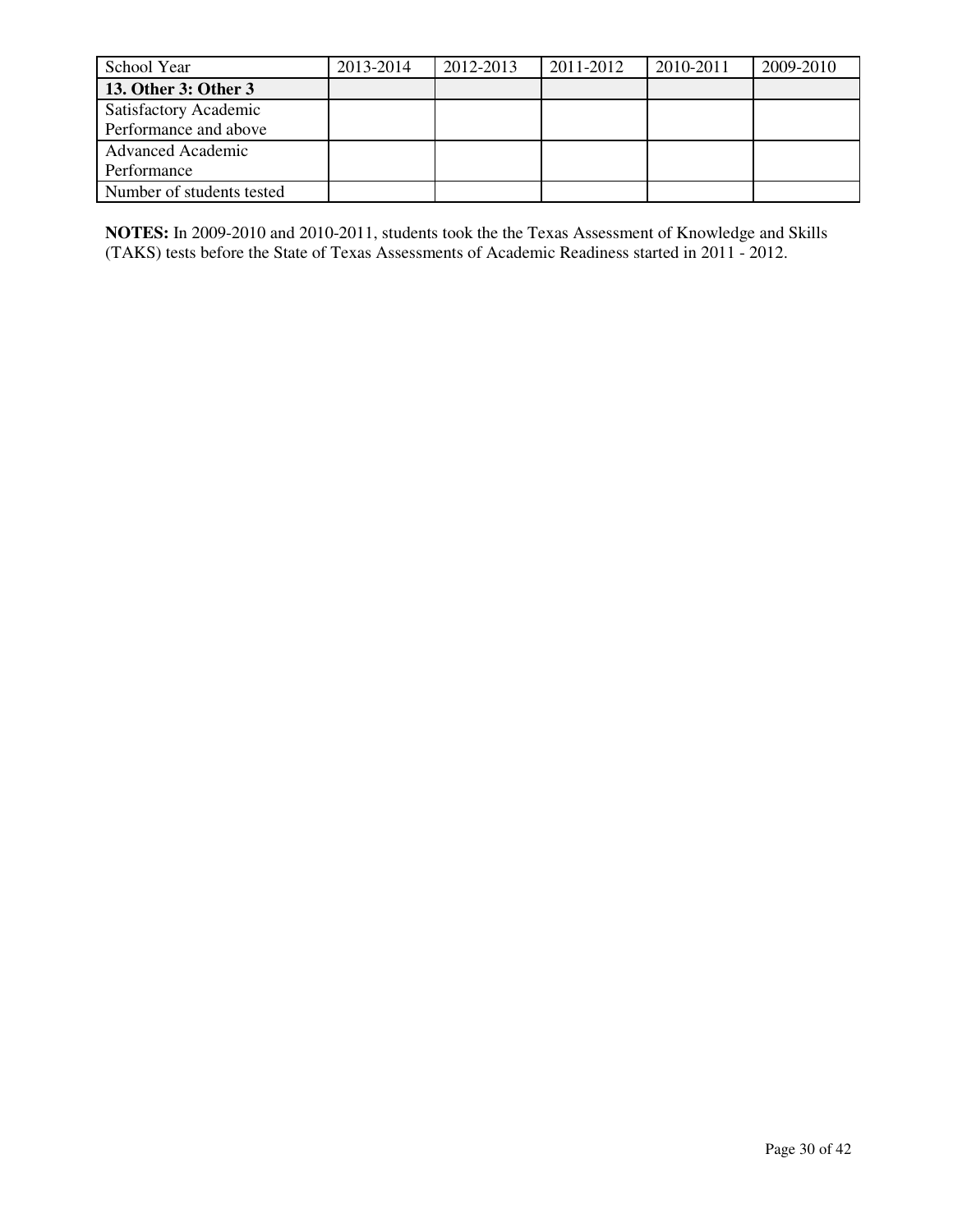**Subject: Reading/ELA** 

**All Students Tested/Grade: 7** 

**Publisher:** Texas Education Agency (TEA)

| Test: State of Texas Assessments of   |
|---------------------------------------|
| Academic Readiness (STAAR)            |
| Reading/ELA 7                         |
| <b>Edition/Publication Year: 2014</b> |
|                                       |

| School Year                                       | 2013-2014      | 2012-2013        | 2011-2012      | 2010-2011 | 2009-2010      |
|---------------------------------------------------|----------------|------------------|----------------|-----------|----------------|
| Testing month                                     | Apr            | Apr              | Apr            | Apr       | Apr            |
| <b>SCHOOL SCORES*</b>                             |                |                  |                |           |                |
| Satisfactory Academic                             | 100            | 97               | 100            | 100       | 100            |
| Performance and above                             |                |                  |                |           |                |
| <b>Advanced Academic</b>                          | 36             | 48               | 62             | 73        | 53             |
| Performance                                       |                |                  |                |           |                |
| Number of students tested                         | 77             | 68               | 69             | 72        | 65             |
| Percent of total students tested                  | 100            | 100              | 100            | 100       | 100            |
| Number of students tested with                    |                |                  |                |           |                |
| alternative assessment                            |                |                  |                |           |                |
| % of students tested with                         | $\overline{0}$ | $\boldsymbol{0}$ | $\overline{0}$ | $\theta$  | $\overline{0}$ |
| alternative assessment                            |                |                  |                |           |                |
| <b>SUBGROUP SCORES</b>                            |                |                  |                |           |                |
| 1. Free and Reduced-Price                         |                |                  |                |           |                |
| Meals/Socio-Economic/                             |                |                  |                |           |                |
| <b>Disadvantaged Students</b>                     |                |                  |                |           |                |
| Satisfactory Academic                             | 100            | 96               | 100            | 100       | 100            |
| Performance and above                             |                |                  |                |           |                |
| Advanced Academic                                 | 34             | 41               | 57             | 70        | 54             |
| Performance                                       |                |                  |                |           |                |
| Number of students tested                         | 56             | 49               | 47             | 50        | 48             |
| 2. Students receiving Special<br><b>Education</b> |                |                  |                |           |                |
|                                                   |                |                  |                |           |                |
| Satisfactory Academic<br>Performance and above    |                |                  |                |           |                |
| <b>Advanced Academic</b>                          |                |                  |                |           |                |
| Performance                                       |                |                  |                |           |                |
| Number of students tested                         |                |                  |                |           |                |
| 3. English Language Learner                       |                |                  |                |           |                |
| <b>Students</b>                                   |                |                  |                |           |                |
| Satisfactory Academic                             |                |                  |                |           |                |
| Performance and above                             |                |                  |                |           |                |
| <b>Advanced Academic</b>                          |                |                  |                |           |                |
| Performance                                       |                |                  |                |           |                |
| Number of students tested                         |                |                  |                |           |                |
| 4. Hispanic or Latino                             |                |                  |                |           |                |
| <b>Students</b>                                   |                |                  |                |           |                |
| Satisfactory Academic                             | 100            | 97               | 100            | 100       | 100            |
| Performance and above                             |                |                  |                |           |                |
| <b>Advanced Academic</b>                          | 34             | 46               | 62             | 71        | 52             |
| Performance                                       |                |                  |                |           |                |
| Number of students tested                         | 66             | 61               | 65             | 65        | 58             |
| 5. African- American                              |                |                  |                |           |                |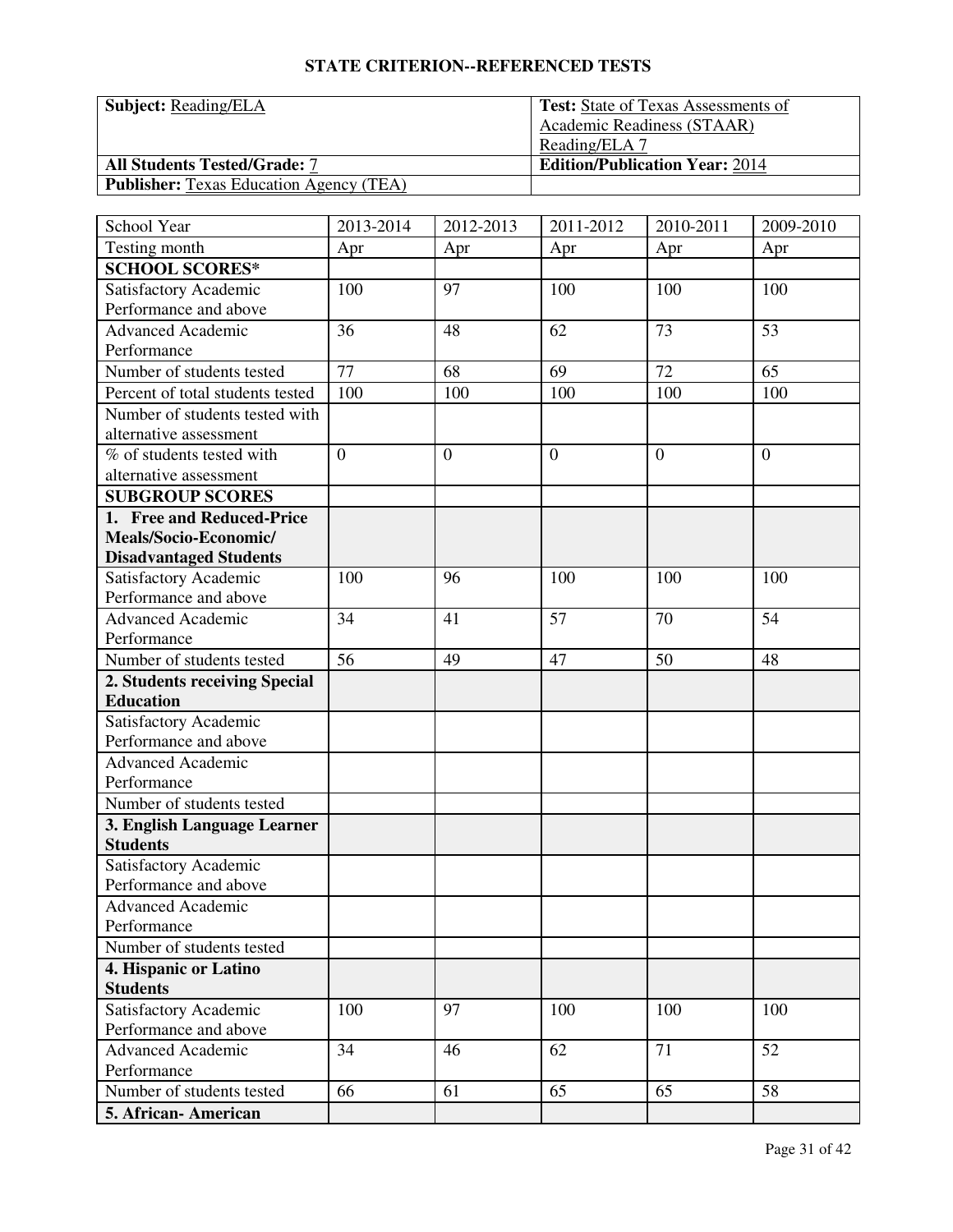| School Year                      | 2013-2014 | 2012-2013 | $2011 - 2012$ | 2010-2011 | 2009-2010 |
|----------------------------------|-----------|-----------|---------------|-----------|-----------|
| <b>Students</b>                  |           |           |               |           |           |
| Satisfactory Academic            |           |           |               |           |           |
| Performance and above            |           |           |               |           |           |
| <b>Advanced Academic</b>         |           |           |               |           |           |
| Performance                      |           |           |               |           |           |
| Number of students tested        |           |           |               |           |           |
| <b>6. Asian Students</b>         |           |           |               |           |           |
| Satisfactory Academic            |           |           |               |           |           |
| Performance and above            |           |           |               |           |           |
| <b>Advanced Academic</b>         |           |           |               |           |           |
| Performance                      |           |           |               |           |           |
| Number of students tested        |           |           |               |           |           |
| 7. American Indian or            |           |           |               |           |           |
| <b>Alaska Native Students</b>    |           |           |               |           |           |
| Satisfactory Academic            |           |           |               |           |           |
| Performance and above            |           |           |               |           |           |
| Advanced Academic                |           |           |               |           |           |
| Performance                      |           |           |               |           |           |
| Number of students tested        |           |           |               |           |           |
| 8. Native Hawaiian or other      |           |           |               |           |           |
| <b>Pacific Islander Students</b> |           |           |               |           |           |
| Satisfactory Academic            |           |           |               |           |           |
| Performance and above            |           |           |               |           |           |
| <b>Advanced Academic</b>         |           |           |               |           |           |
| Performance                      |           |           |               |           |           |
| Number of students tested        |           |           |               |           |           |
| 9. White Students                |           |           |               |           |           |
| Satisfactory Academic            |           |           |               |           |           |
| Performance and above            |           |           |               |           |           |
| <b>Advanced Academic</b>         |           |           |               |           |           |
| Performance                      |           |           |               |           |           |
| Number of students tested        |           |           |               |           |           |
| 10. Two or More Races            |           |           |               |           |           |
| identified Students              |           |           |               |           |           |
| Satisfactory Academic            |           |           |               |           |           |
| Performance and above            |           |           |               |           |           |
| <b>Advanced Academic</b>         |           |           |               |           |           |
| Performance                      |           |           |               |           |           |
| Number of students tested        |           |           |               |           |           |
| 11. Other 1: Other 1             |           |           |               |           |           |
| Satisfactory Academic            |           |           |               |           |           |
| Performance and above            |           |           |               |           |           |
| <b>Advanced Academic</b>         |           |           |               |           |           |
| Performance                      |           |           |               |           |           |
| Number of students tested        |           |           |               |           |           |
| 12. Other 2: Other 2             |           |           |               |           |           |
| Satisfactory Academic            |           |           |               |           |           |
| Performance and above            |           |           |               |           |           |
| <b>Advanced Academic</b>         |           |           |               |           |           |
| Performance                      |           |           |               |           |           |
| Number of students tested        |           |           |               |           |           |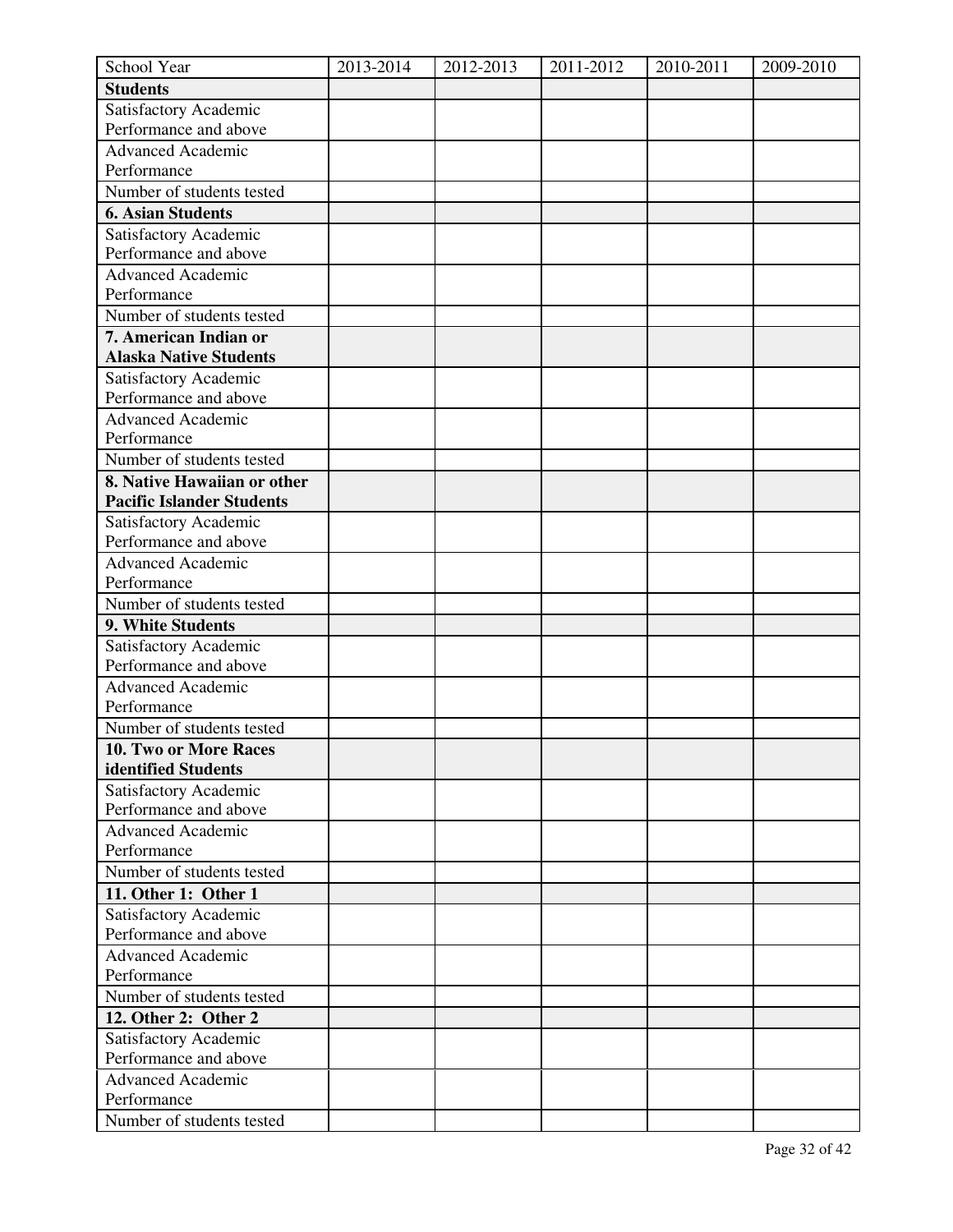| School Year                  | 2013-2014 | 2012-2013 | 2011-2012 | 2010-2011 | 2009-2010 |
|------------------------------|-----------|-----------|-----------|-----------|-----------|
| 13. Other 3: Other 3         |           |           |           |           |           |
| <b>Satisfactory Academic</b> |           |           |           |           |           |
| Performance and above        |           |           |           |           |           |
| <b>Advanced Academic</b>     |           |           |           |           |           |
| Performance                  |           |           |           |           |           |
| Number of students tested    |           |           |           |           |           |

**NOTES:** In 2009-2010 and 2010-2011, students took the the Texas Assessment of Knowledge and Skills (TAKS) tests before the State of Texas Assessments of Academic Readiness started in 2011 - 2012.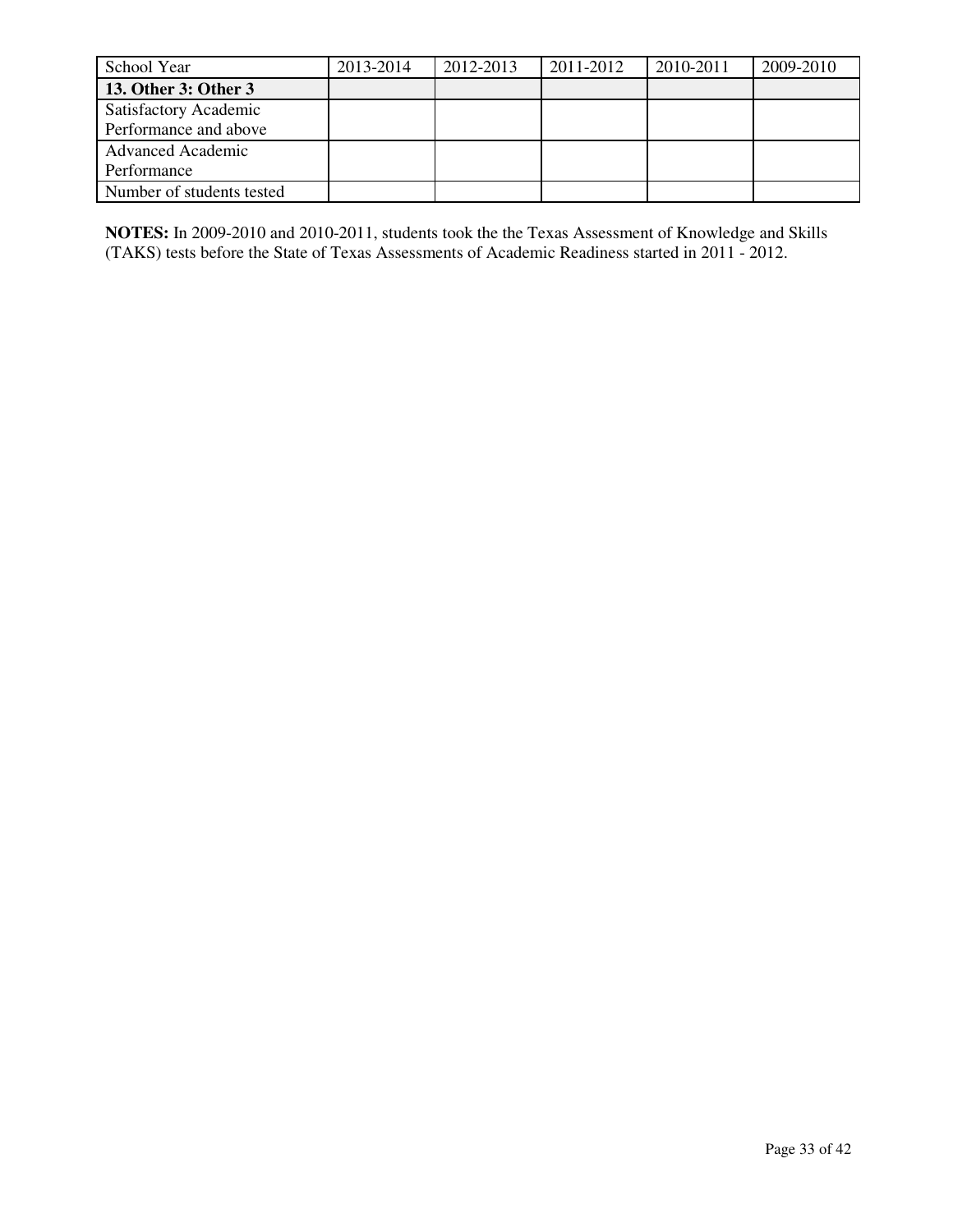**Subject: Reading/ELA** 

**All Students Tested/Grade: 8** 

**Publisher:** Texas Education Agency (TEA)

| <b>Test:</b> State of Texas Assessments of |
|--------------------------------------------|
| Academic Readiness (STAAR)                 |
| Reading/ELA 8                              |
| <b>Edition/Publication Year: 2014</b>      |
|                                            |

| School Year                                    | 2013-2014      | 2012-2013        | 2011-2012      | 2010-2011 | 2009-2010      |
|------------------------------------------------|----------------|------------------|----------------|-----------|----------------|
| Testing month                                  | Apr            | Apr              | Apr            | Apr       | Apr            |
| <b>SCHOOL SCORES*</b>                          |                |                  |                |           |                |
| Satisfactory Academic                          | 100            |                  | 97             | 100       | 100            |
| Performance and above                          |                |                  |                |           |                |
| <b>Advanced Academic</b>                       | 65             |                  | 71             | 75        | 66             |
| Performance                                    |                |                  |                |           |                |
| Number of students tested                      | 66             |                  | 62             | 62        | 64             |
| Percent of total students tested               | 100            |                  | 97             | 100       | 100            |
| Number of students tested with                 |                |                  |                |           |                |
| alternative assessment                         |                |                  |                |           |                |
| % of students tested with                      | $\overline{0}$ | $\overline{0}$   | $\overline{0}$ | $\theta$  | $\overline{0}$ |
| alternative assessment                         |                |                  |                |           |                |
| <b>SUBGROUP SCORES</b>                         |                |                  |                |           |                |
| 1. Free and Reduced-Price                      |                |                  |                |           |                |
| Meals/Socio-Economic/                          |                |                  |                |           |                |
| <b>Disadvantaged Students</b>                  |                |                  |                |           |                |
| Satisfactory Academic                          | 100            |                  | 100            | 100       | 100            |
| Performance and above                          |                |                  |                |           |                |
| Advanced Academic                              | 60             |                  | 69             | 75        | 62             |
| Performance                                    |                |                  |                |           |                |
| Number of students tested                      | 45             | $\mathbf{0}$     | 42             | 44        | 50             |
| 2. Students receiving Special                  |                |                  |                |           |                |
| <b>Education</b>                               |                |                  |                |           |                |
| Satisfactory Academic                          |                |                  |                |           |                |
| Performance and above                          |                |                  |                |           |                |
| <b>Advanced Academic</b>                       |                |                  |                |           |                |
| Performance                                    |                |                  |                |           |                |
| Number of students tested                      |                |                  |                |           |                |
| 3. English Language Learner                    |                |                  |                |           |                |
| <b>Students</b>                                |                |                  |                |           |                |
| Satisfactory Academic<br>Performance and above |                |                  |                |           |                |
|                                                |                |                  |                |           |                |
| <b>Advanced Academic</b><br>Performance        |                |                  |                |           |                |
| Number of students tested                      |                |                  |                |           |                |
| 4. Hispanic or Latino                          |                |                  |                |           |                |
| <b>Students</b>                                |                |                  |                |           |                |
| Satisfactory Academic                          | 100            |                  | 100            | 100       | 100            |
| Performance and above                          |                |                  |                |           |                |
| <b>Advanced Academic</b>                       | 64             |                  | 74             | 75        | 67             |
| Performance                                    |                |                  |                |           |                |
| Number of students tested                      | 61             | $\boldsymbol{0}$ | 58             | 53        | 51             |
| 5. African-American                            |                |                  |                |           |                |
|                                                |                |                  |                |           |                |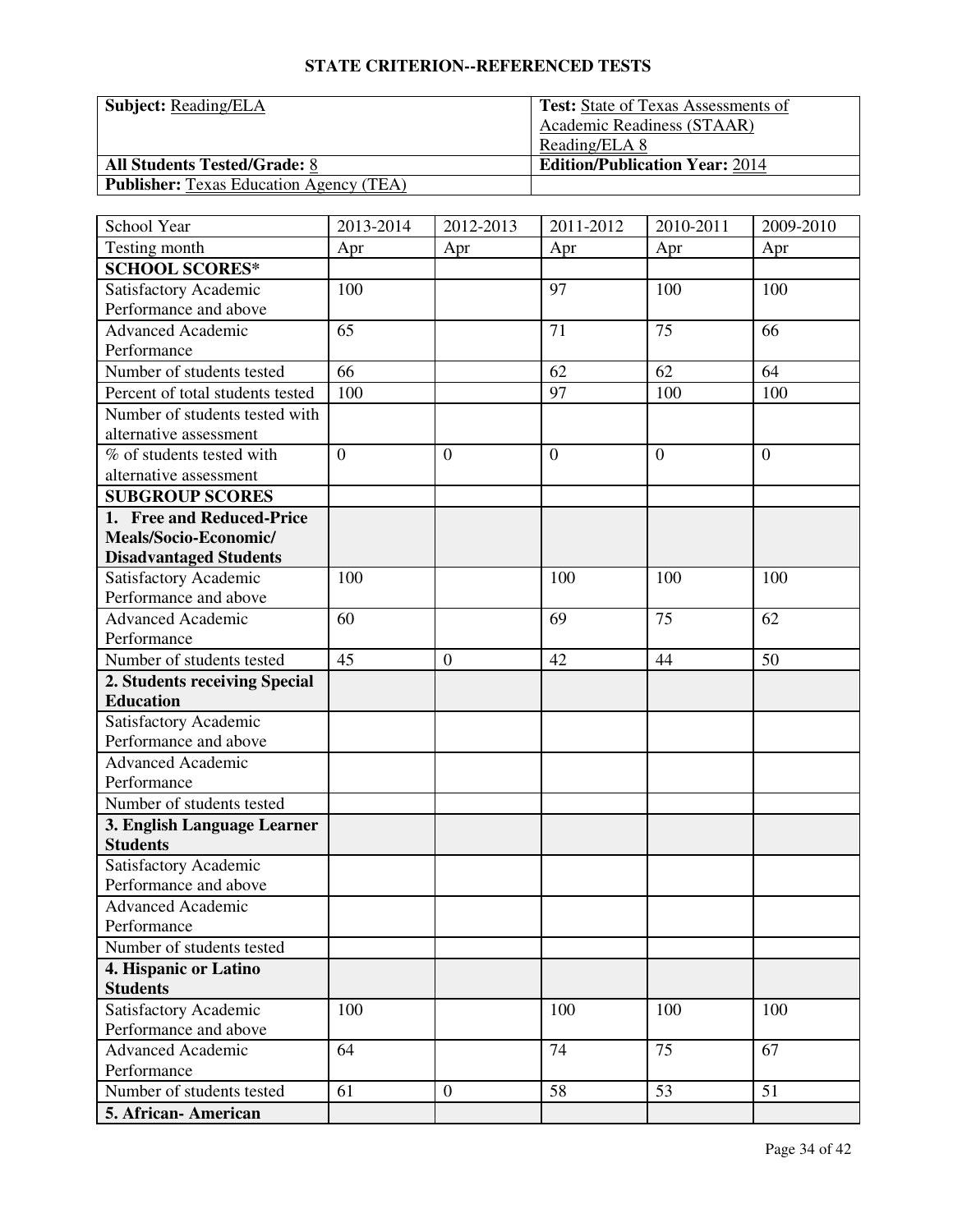| School Year                      | 2013-2014 | 2012-2013 | $2011 - 2012$ | 2010-2011 | 2009-2010 |
|----------------------------------|-----------|-----------|---------------|-----------|-----------|
| <b>Students</b>                  |           |           |               |           |           |
| Satisfactory Academic            |           |           |               |           |           |
| Performance and above            |           |           |               |           |           |
| <b>Advanced Academic</b>         |           |           |               |           |           |
| Performance                      |           |           |               |           |           |
| Number of students tested        |           |           |               |           |           |
| <b>6. Asian Students</b>         |           |           |               |           |           |
| Satisfactory Academic            |           |           |               |           |           |
| Performance and above            |           |           |               |           |           |
| <b>Advanced Academic</b>         |           |           |               |           |           |
| Performance                      |           |           |               |           |           |
| Number of students tested        |           |           |               |           |           |
| 7. American Indian or            |           |           |               |           |           |
| <b>Alaska Native Students</b>    |           |           |               |           |           |
| Satisfactory Academic            |           |           |               |           |           |
| Performance and above            |           |           |               |           |           |
| Advanced Academic                |           |           |               |           |           |
| Performance                      |           |           |               |           |           |
| Number of students tested        |           |           |               |           |           |
| 8. Native Hawaiian or other      |           |           |               |           |           |
| <b>Pacific Islander Students</b> |           |           |               |           |           |
| Satisfactory Academic            |           |           |               |           |           |
| Performance and above            |           |           |               |           |           |
| <b>Advanced Academic</b>         |           |           |               |           |           |
| Performance                      |           |           |               |           |           |
| Number of students tested        |           |           |               |           |           |
| 9. White Students                |           |           |               |           |           |
| Satisfactory Academic            |           |           |               |           |           |
| Performance and above            |           |           |               |           |           |
| <b>Advanced Academic</b>         |           |           |               |           |           |
| Performance                      |           |           |               |           |           |
| Number of students tested        |           |           |               |           |           |
| 10. Two or More Races            |           |           |               |           |           |
| identified Students              |           |           |               |           |           |
| Satisfactory Academic            |           |           |               |           |           |
| Performance and above            |           |           |               |           |           |
| <b>Advanced Academic</b>         |           |           |               |           |           |
| Performance                      |           |           |               |           |           |
| Number of students tested        |           |           |               |           |           |
| 11. Other 1: Other 1             |           |           |               |           |           |
| Satisfactory Academic            |           |           |               |           |           |
| Performance and above            |           |           |               |           |           |
| <b>Advanced Academic</b>         |           |           |               |           |           |
| Performance                      |           |           |               |           |           |
| Number of students tested        |           |           |               |           |           |
| 12. Other 2: Other 2             |           |           |               |           |           |
| Satisfactory Academic            |           |           |               |           |           |
| Performance and above            |           |           |               |           |           |
| <b>Advanced Academic</b>         |           |           |               |           |           |
| Performance                      |           |           |               |           |           |
| Number of students tested        |           |           |               |           |           |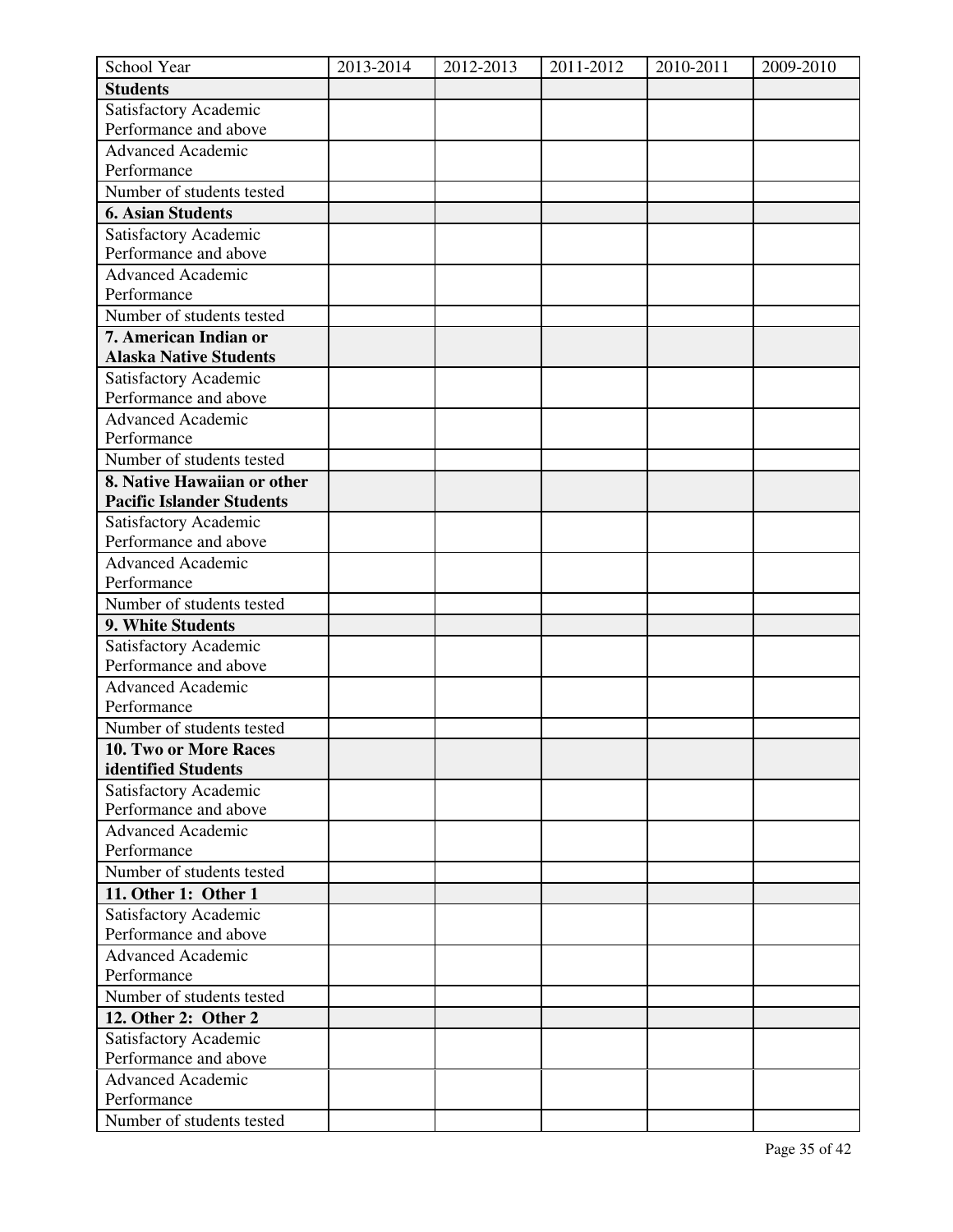| School Year               | 2013-2014 | 2012-2013 | 2011-2012 | 2010-2011 | 2009-2010 |
|---------------------------|-----------|-----------|-----------|-----------|-----------|
| 13. Other 3: Other 3      |           |           |           |           |           |
| Satisfactory Academic     |           |           |           |           |           |
| Performance and above     |           |           |           |           |           |
| <b>Advanced Academic</b>  |           |           |           |           |           |
| Performance               |           |           |           |           |           |
| Number of students tested |           |           |           |           |           |

**NOTES:** All 8th grade students are enrolled in English I not ELA/Reading 8. These students took the STAAR ELA/Reading 8 exam except for the 2012-13 year, when students were not required to take the STAAR ELA/Reading 8. In 2009-2010 and 2010-2011, students took the the Texas Assessment of Knowledge and Skills (TAKS) tests.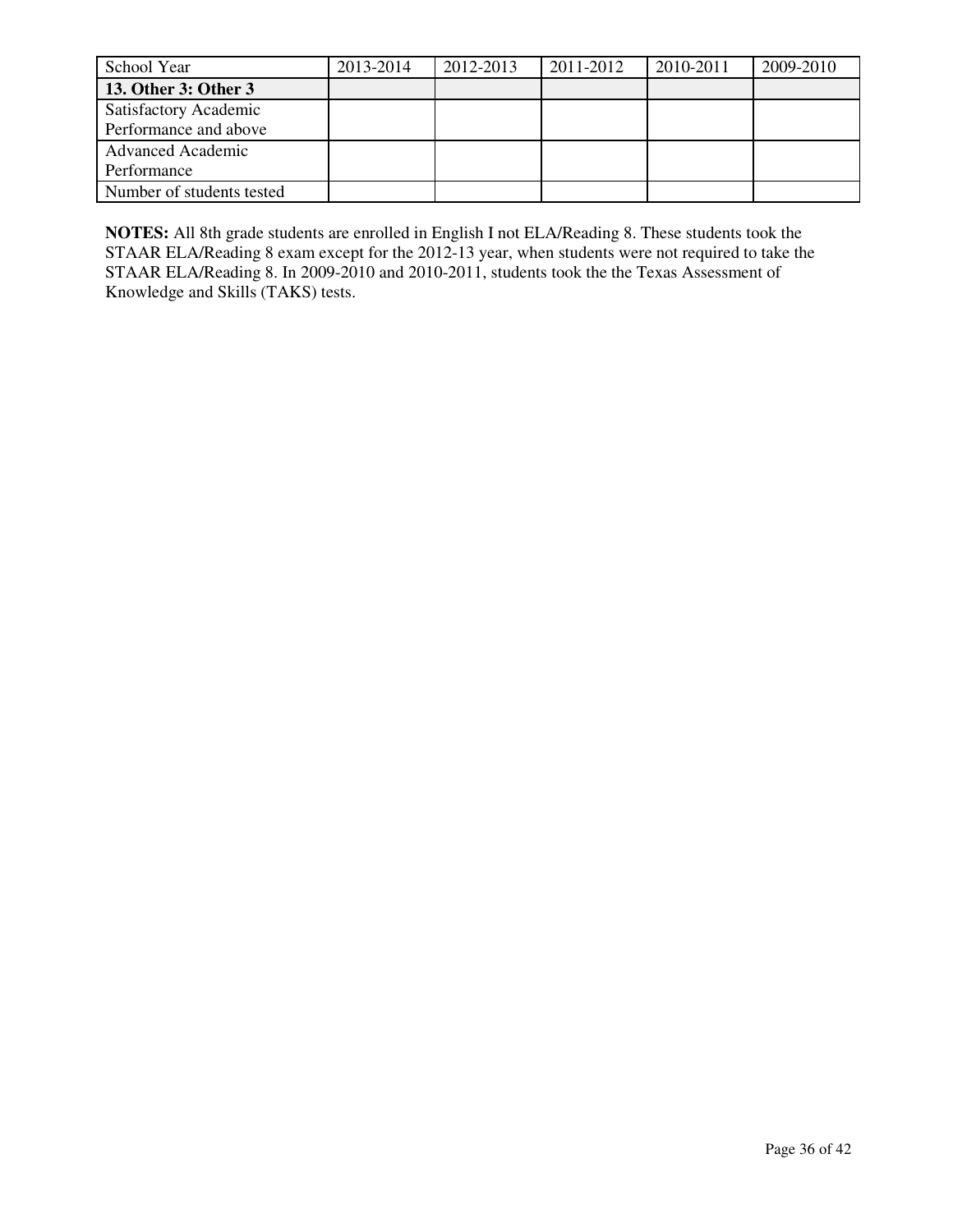| <b>Subject: Reading/ELA</b> |  |
|-----------------------------|--|
|                             |  |

**Publisher:** Texas Education Agency (TEA)

| <b>Subject: Reading/ELA</b>                   | <b>Test:</b> State of Texas Assessments of |
|-----------------------------------------------|--------------------------------------------|
|                                               | Academic Readiness (STAAR) English 1       |
|                                               | End of Course                              |
| <b>All Students Tested/Grade: 8</b>           | <b>Edition/Publication Year: 2014</b>      |
| <b>Publisher</b> Texas Education Agency (TFA) |                                            |

| 2013-2014      | 2012-2013                                | 2011-2012                          | 2010-2011                        | 2009-2010                          |
|----------------|------------------------------------------|------------------------------------|----------------------------------|------------------------------------|
| May            | May                                      | May                                | May                              | May                                |
|                |                                          |                                    |                                  |                                    |
| 100            | 100                                      | 94                                 | 100                              |                                    |
|                |                                          |                                    |                                  |                                    |
| 22             | 39                                       | 19                                 | 57                               |                                    |
|                |                                          |                                    |                                  |                                    |
|                | 70                                       | 62                                 | 49                               |                                    |
| 100            | 100                                      | 95                                 | 100                              |                                    |
|                |                                          |                                    |                                  |                                    |
|                |                                          |                                    |                                  |                                    |
| $\overline{0}$ | $\overline{0}$                           | $\overline{0}$                     | $\overline{0}$                   |                                    |
|                |                                          |                                    |                                  |                                    |
|                |                                          |                                    |                                  |                                    |
|                |                                          |                                    |                                  |                                    |
|                |                                          |                                    |                                  |                                    |
|                |                                          |                                    |                                  |                                    |
|                |                                          |                                    |                                  |                                    |
|                |                                          |                                    |                                  |                                    |
|                |                                          |                                    |                                  |                                    |
|                |                                          |                                    |                                  |                                    |
|                |                                          |                                    |                                  |                                    |
|                |                                          |                                    |                                  |                                    |
|                |                                          |                                    |                                  |                                    |
|                |                                          |                                    |                                  |                                    |
|                |                                          |                                    |                                  |                                    |
|                |                                          |                                    |                                  |                                    |
|                |                                          |                                    |                                  |                                    |
|                |                                          |                                    |                                  |                                    |
|                |                                          |                                    |                                  |                                    |
|                |                                          |                                    |                                  |                                    |
|                |                                          |                                    |                                  |                                    |
|                |                                          |                                    |                                  |                                    |
|                |                                          |                                    |                                  |                                    |
|                |                                          |                                    |                                  |                                    |
|                |                                          |                                    |                                  |                                    |
|                |                                          |                                    |                                  |                                    |
|                |                                          |                                    |                                  |                                    |
|                |                                          |                                    |                                  |                                    |
|                |                                          |                                    |                                  |                                    |
|                |                                          |                                    |                                  |                                    |
|                |                                          |                                    |                                  |                                    |
|                |                                          |                                    |                                  |                                    |
|                | 67<br>100<br>26<br>46<br>100<br>23<br>62 | 100<br>34<br>43<br>100<br>35<br>66 | 98<br>22<br>42<br>98<br>21<br>58 | 100<br>56<br>29<br>100<br>54<br>39 |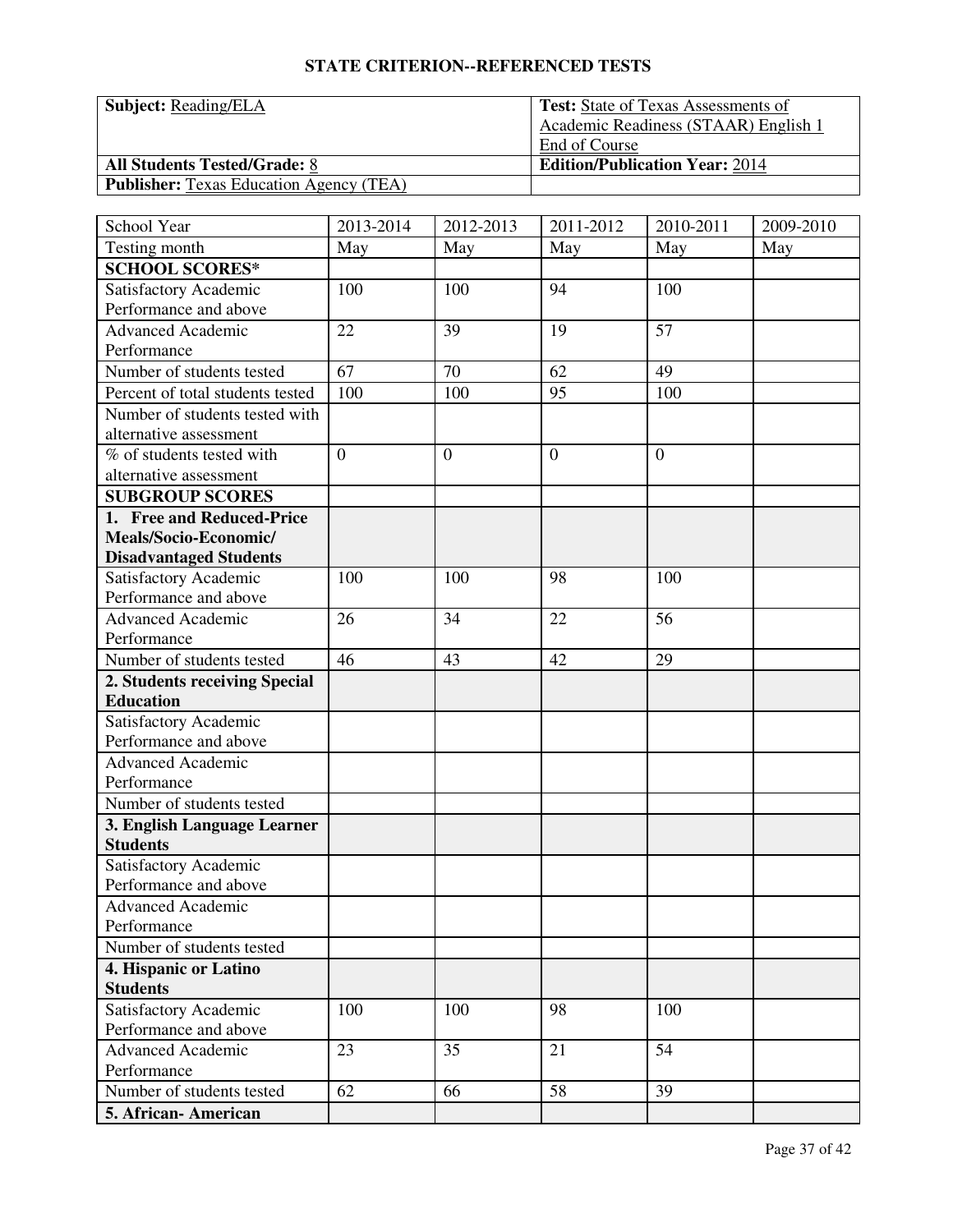| School Year                      | 2013-2014 | 2012-2013 | 2011-2012 | 2010-2011 | 2009-2010 |
|----------------------------------|-----------|-----------|-----------|-----------|-----------|
| <b>Students</b>                  |           |           |           |           |           |
| Satisfactory Academic            |           |           |           |           |           |
| Performance and above            |           |           |           |           |           |
| <b>Advanced Academic</b>         |           |           |           |           |           |
| Performance                      |           |           |           |           |           |
| Number of students tested        |           |           |           |           |           |
| <b>6. Asian Students</b>         |           |           |           |           |           |
| Satisfactory Academic            |           |           |           |           |           |
| Performance and above            |           |           |           |           |           |
| <b>Advanced Academic</b>         |           |           |           |           |           |
| Performance                      |           |           |           |           |           |
| Number of students tested        |           |           |           |           |           |
| 7. American Indian or            |           |           |           |           |           |
| <b>Alaska Native Students</b>    |           |           |           |           |           |
| Satisfactory Academic            |           |           |           |           |           |
| Performance and above            |           |           |           |           |           |
| Advanced Academic                |           |           |           |           |           |
| Performance                      |           |           |           |           |           |
| Number of students tested        |           |           |           |           |           |
| 8. Native Hawaiian or other      |           |           |           |           |           |
| <b>Pacific Islander Students</b> |           |           |           |           |           |
| Satisfactory Academic            |           |           |           |           |           |
| Performance and above            |           |           |           |           |           |
| <b>Advanced Academic</b>         |           |           |           |           |           |
| Performance                      |           |           |           |           |           |
| Number of students tested        |           |           |           |           |           |
| 9. White Students                |           |           |           |           |           |
| Satisfactory Academic            |           |           |           |           |           |
| Performance and above            |           |           |           |           |           |
| <b>Advanced Academic</b>         |           |           |           |           |           |
| Performance                      |           |           |           |           |           |
| Number of students tested        |           |           |           |           |           |
| 10. Two or More Races            |           |           |           |           |           |
| identified Students              |           |           |           |           |           |
| Satisfactory Academic            |           |           |           |           |           |
| Performance and above            |           |           |           |           |           |
| <b>Advanced Academic</b>         |           |           |           |           |           |
| Performance                      |           |           |           |           |           |
| Number of students tested        |           |           |           |           |           |
| 11. Other 1: Other 1             |           |           |           |           |           |
| Satisfactory Academic            |           |           |           |           |           |
| Performance and above            |           |           |           |           |           |
| <b>Advanced Academic</b>         |           |           |           |           |           |
| Performance                      |           |           |           |           |           |
| Number of students tested        |           |           |           |           |           |
| 12. Other 2: Other 2             |           |           |           |           |           |
| Satisfactory Academic            |           |           |           |           |           |
| Performance and above            |           |           |           |           |           |
| <b>Advanced Academic</b>         |           |           |           |           |           |
| Performance                      |           |           |           |           |           |
| Number of students tested        |           |           |           |           |           |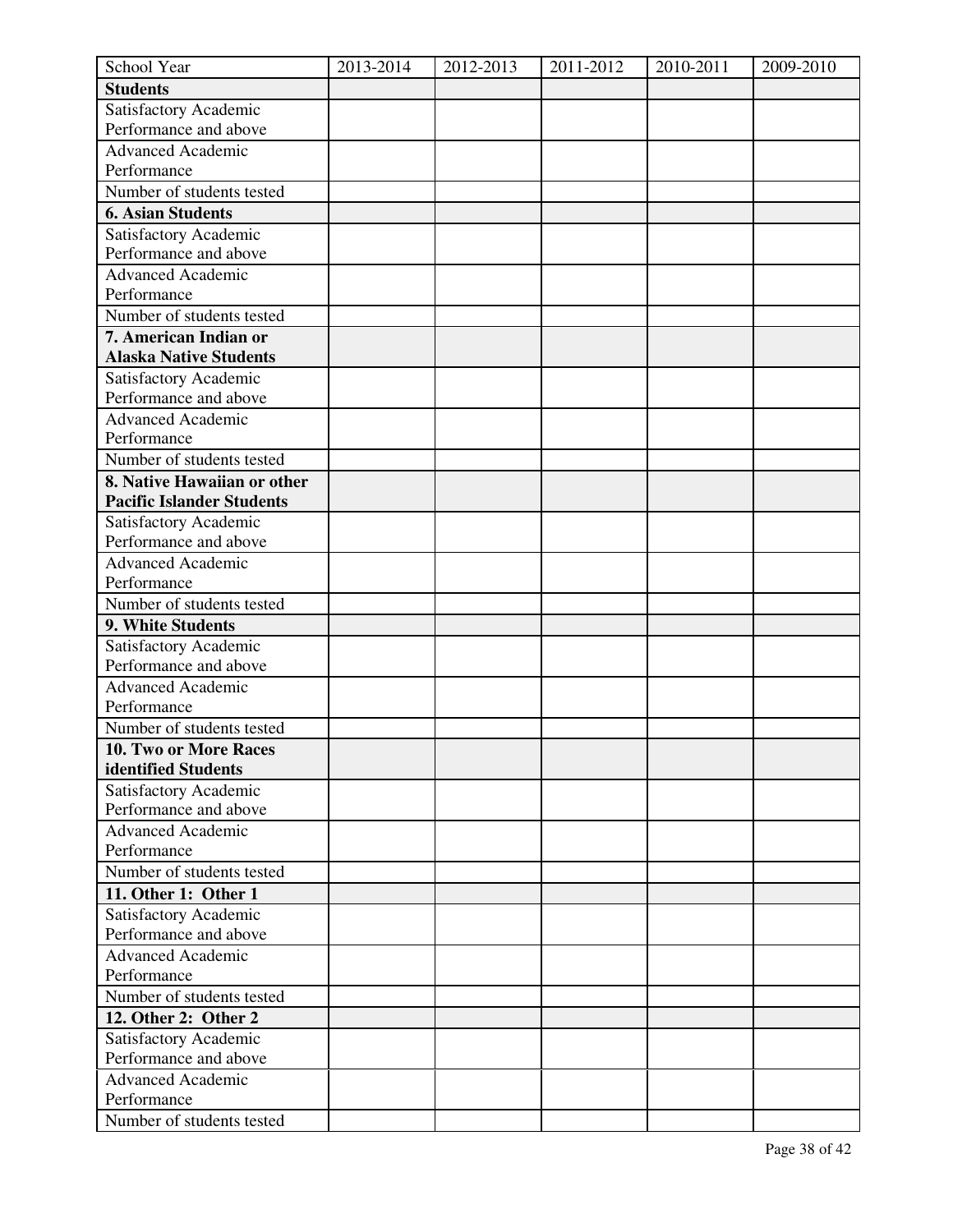| School Year               | 2013-2014 | 2012-2013 | 2011-2012 | 2010-2011 | 2009-2010 |
|---------------------------|-----------|-----------|-----------|-----------|-----------|
| 13. Other 3: Other 3      |           |           |           |           |           |
| Satisfactory Academic     |           |           |           |           |           |
| Performance and above     |           |           |           |           |           |
| <b>Advanced Academic</b>  |           |           |           |           |           |
| Performance               |           |           |           |           |           |
| Number of students tested |           |           |           |           |           |

**NOTES:** In 2009-2010 and 2010-2011, students took the the Texas Assessment of Knowledge and Skills (TAKS) tests. In 2009-2010, the 8th grade enrolled in English I took TAKS Reading 8 only.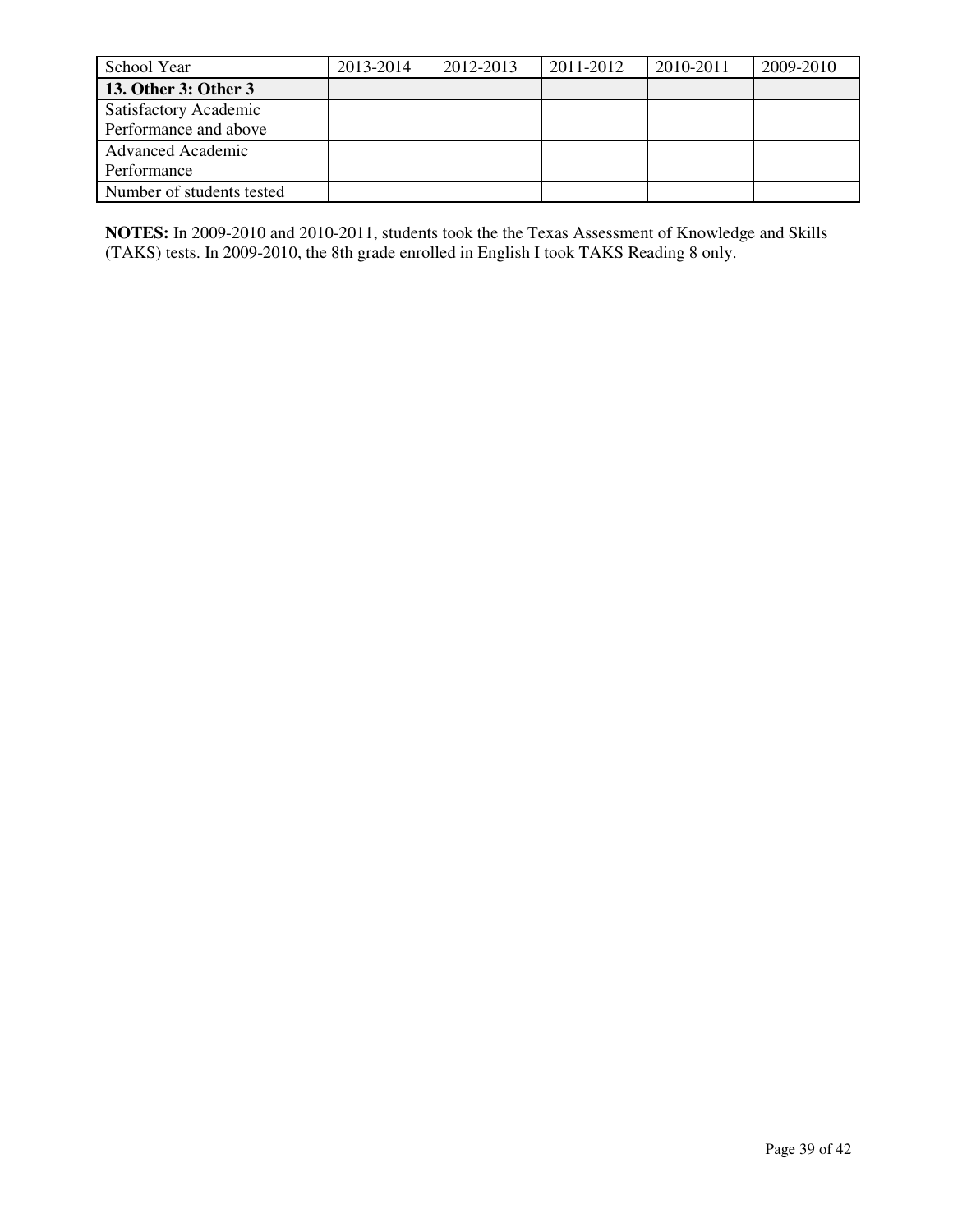**Subject: Reading/ELA** 

**All Students Tested/Grade: 9** 

**Publisher:** Texas Education Agency (TEA)

| Test: State of Texas Assessments of   |
|---------------------------------------|
| Academic Readiness (STAAR) English 2  |
| End of Course                         |
| <b>Edition/Publication Year: 2014</b> |
|                                       |

| School Year                              | 2013-2014      | 2012-2013      | 2011-2012      | 2010-2011 | 2009-2010 |
|------------------------------------------|----------------|----------------|----------------|-----------|-----------|
| Testing month                            | May            | May            | May            | May       | May       |
| <b>SCHOOL SCORES*</b>                    |                |                |                |           |           |
| Satisfactory Academic                    | 100            | 100            | 100            |           |           |
| Performance and above                    |                |                |                |           |           |
| <b>Advanced Academic</b>                 | 33             | 63             | 29             |           |           |
| Performance                              |                |                |                |           |           |
| Number of students tested                | 52             | 46             | 32             |           |           |
| Percent of total students tested         | 100            | 100            | 100            |           |           |
| Number of students tested with           |                |                |                |           |           |
| alternative assessment                   |                |                |                |           |           |
| % of students tested with                | $\overline{0}$ | $\overline{0}$ | $\overline{0}$ |           |           |
| alternative assessment                   |                |                |                |           |           |
| <b>SUBGROUP SCORES</b>                   |                |                |                |           |           |
| 1. Free and Reduced-Price                |                |                |                |           |           |
| Meals/Socio-Economic/                    |                |                |                |           |           |
| <b>Disadvantaged Students</b>            |                |                |                |           |           |
| Satisfactory Academic                    | 100            | 100            | 100            |           |           |
| Performance and above                    |                |                |                |           |           |
| <b>Advanced Academic</b>                 | 26             | 57             | 23             |           |           |
| Performance                              |                |                |                |           |           |
| Number of students tested                | 35             | 28             | 26             |           |           |
| 2. Students receiving Special            |                |                |                |           |           |
| <b>Education</b>                         |                |                |                |           |           |
| Satisfactory Academic                    |                |                |                |           |           |
| Performance and above                    |                |                |                |           |           |
| <b>Advanced Academic</b>                 |                |                |                |           |           |
| Performance                              |                |                |                |           |           |
| Number of students tested                |                |                |                |           |           |
| 3. English Language Learner              |                |                |                |           |           |
| <b>Students</b>                          |                |                |                |           |           |
| Satisfactory Academic                    |                |                |                |           |           |
| Performance and above                    |                |                |                |           |           |
| <b>Advanced Academic</b>                 |                |                |                |           |           |
| Performance                              |                |                |                |           |           |
| Number of students tested                |                |                |                |           |           |
| 4. Hispanic or Latino                    |                |                |                |           |           |
| <b>Students</b><br>Satisfactory Academic | 100            | 100            | 100            |           |           |
| Performance and above                    |                |                |                |           |           |
| <b>Advanced Academic</b>                 | 32             | 64             | 22             |           |           |
| Performance                              |                |                |                |           |           |
| Number of students tested                | 50             | 42             | 23             |           |           |
|                                          |                |                |                |           |           |
| 5. African- American                     |                |                |                |           |           |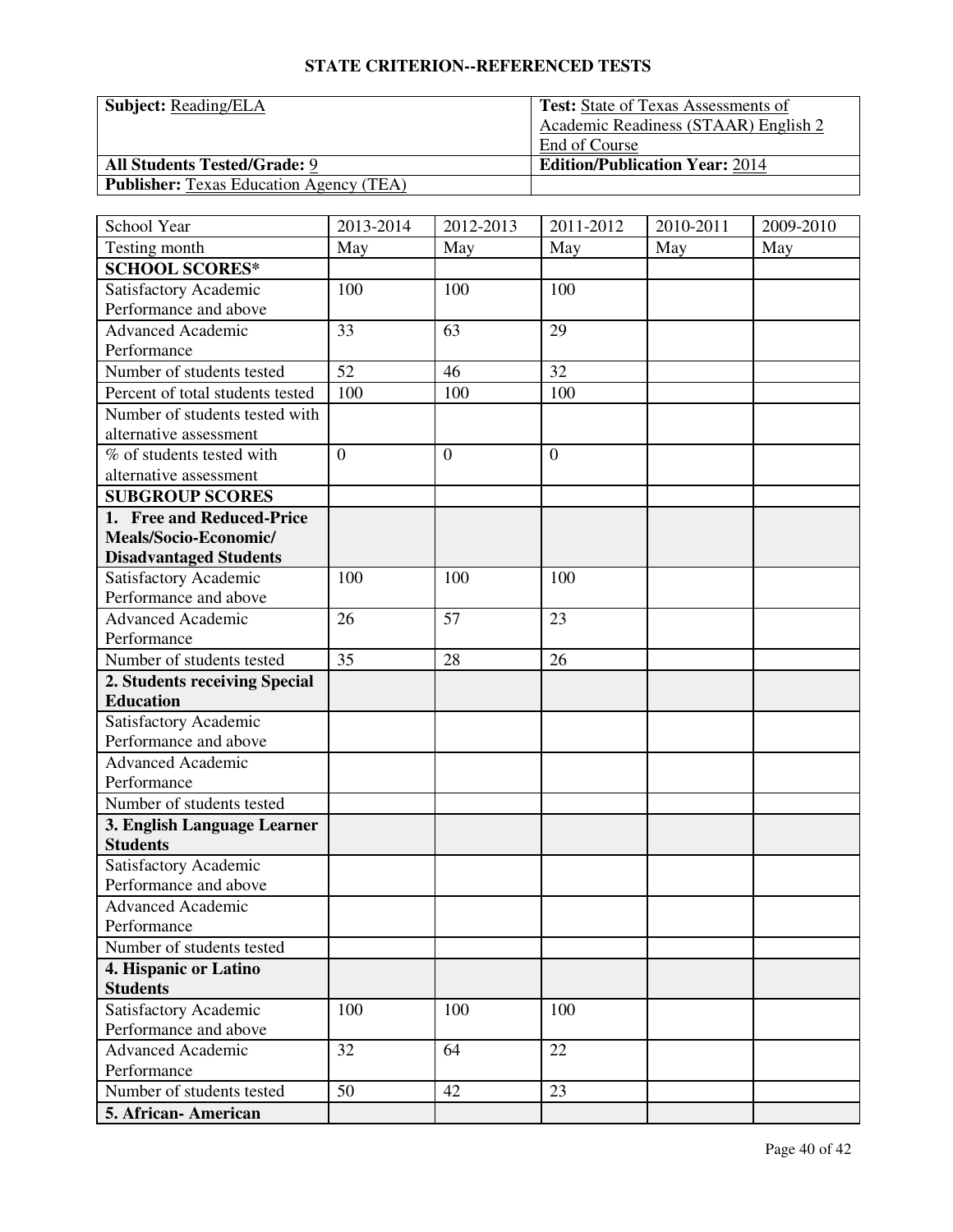| School Year                      | 2013-2014 | 2012-2013 | $2011 - 2012$ | 2010-2011 | 2009-2010 |
|----------------------------------|-----------|-----------|---------------|-----------|-----------|
| <b>Students</b>                  |           |           |               |           |           |
| Satisfactory Academic            |           |           |               |           |           |
| Performance and above            |           |           |               |           |           |
| <b>Advanced Academic</b>         |           |           |               |           |           |
| Performance                      |           |           |               |           |           |
| Number of students tested        |           |           |               |           |           |
| <b>6. Asian Students</b>         |           |           |               |           |           |
| Satisfactory Academic            |           |           |               |           |           |
| Performance and above            |           |           |               |           |           |
| <b>Advanced Academic</b>         |           |           |               |           |           |
| Performance                      |           |           |               |           |           |
| Number of students tested        |           |           |               |           |           |
| 7. American Indian or            |           |           |               |           |           |
| <b>Alaska Native Students</b>    |           |           |               |           |           |
| Satisfactory Academic            |           |           |               |           |           |
| Performance and above            |           |           |               |           |           |
| Advanced Academic                |           |           |               |           |           |
| Performance                      |           |           |               |           |           |
| Number of students tested        |           |           |               |           |           |
| 8. Native Hawaiian or other      |           |           |               |           |           |
| <b>Pacific Islander Students</b> |           |           |               |           |           |
| Satisfactory Academic            |           |           |               |           |           |
| Performance and above            |           |           |               |           |           |
| <b>Advanced Academic</b>         |           |           |               |           |           |
| Performance                      |           |           |               |           |           |
| Number of students tested        |           |           |               |           |           |
| 9. White Students                |           |           |               |           |           |
| Satisfactory Academic            |           |           |               |           |           |
| Performance and above            |           |           |               |           |           |
| <b>Advanced Academic</b>         |           |           |               |           |           |
| Performance                      |           |           |               |           |           |
| Number of students tested        |           |           |               |           |           |
| 10. Two or More Races            |           |           |               |           |           |
| identified Students              |           |           |               |           |           |
| Satisfactory Academic            |           |           |               |           |           |
| Performance and above            |           |           |               |           |           |
| <b>Advanced Academic</b>         |           |           |               |           |           |
| Performance                      |           |           |               |           |           |
| Number of students tested        |           |           |               |           |           |
| 11. Other 1: Other 1             |           |           |               |           |           |
| Satisfactory Academic            |           |           |               |           |           |
| Performance and above            |           |           |               |           |           |
| <b>Advanced Academic</b>         |           |           |               |           |           |
| Performance                      |           |           |               |           |           |
| Number of students tested        |           |           |               |           |           |
| 12. Other 2: Other 2             |           |           |               |           |           |
| Satisfactory Academic            |           |           |               |           |           |
| Performance and above            |           |           |               |           |           |
| <b>Advanced Academic</b>         |           |           |               |           |           |
| Performance                      |           |           |               |           |           |
| Number of students tested        |           |           |               |           |           |